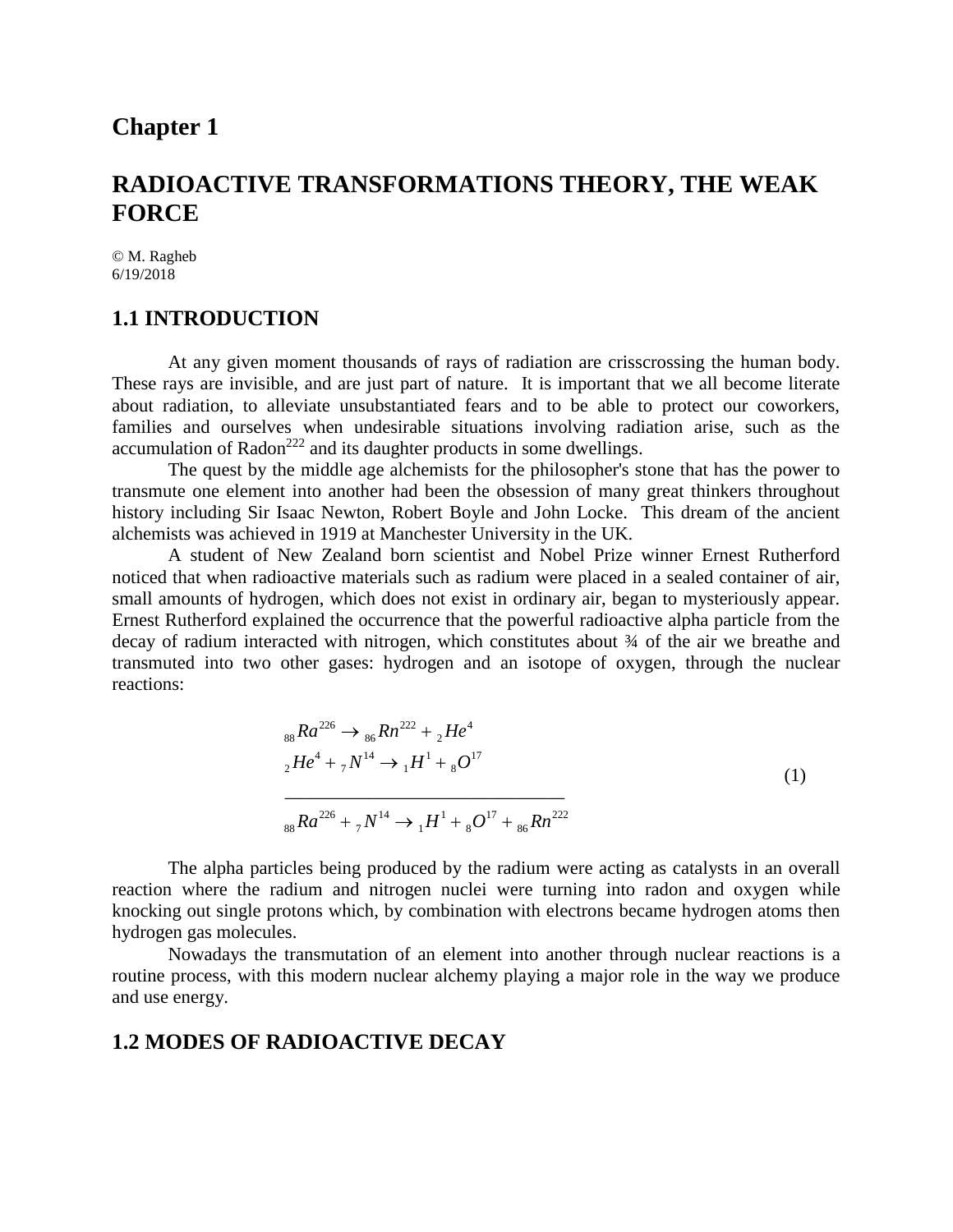Some nuclei in nature, and some artificially created, attempt at reaching a stable configuration in the nucleus through emitting the excess particles or electromagnetic radiation. These nuclear transformations are called radioactive transformation, or just radioactivity.

The main modes of radioactive transformations are:

- 1. **Negative beta decay:** These are electron emissions from the nucleus. They occur primarily in neutron rich nuclei in an attempt at reaching stability by increasing the number of protons in the nucleus.
- 2. **Positron decay:** Here positive electrons, the anti matter of negative electrons are emitted by proton rich nuclei in an attempt at reaching stability by decreasing the number of protons in the nucleus.
- 3. **Alpha decay:** This is the emission of a whole helium nucleus from the parent nuclide. This mode of radioactivity primarily occurs among the heavy nuclides such as  $92$ Uranium<sup>238</sup>.
- 4. **Gamma decay:** This is an emission of electromagnetic radiation of very short wave length from excited nuclei on their way to reaching the ground state. It can occur by itself, but normally accompanies beta decay.
- 5. **Orbital electron capture:** Occurs in proton rich nuclides, where an inner shell electron is grabbed by the nucleus, with the emission of characteristic x rays from the ensuing electron transition.
- 6. **Delayed Radiations:** Can involve neutrons, protons alphas and gamma emissions. Delayed neutron emission is notable in fission products and affects the control of fission reactors.
- 7. **Isomeric Transitions:** Occurs when gamma rays are emitted for an excited nucleus to reach its ground state.
- 8. **Internal conversion:** Involves the direct transfer of energy from the nucleus to one of the orbital electrons, and the electron is ejected from the atom.
- 9. **Spontaneous fission:** Some heavy nuclei decay in a process where the nucleus breaks up into two intermediate mass fragments and several neutrons. It occurs in with nuclei with a mass number  $A > 230$ .
- 10. **Double beta decay:** A rare radioactive event observed for  $Mo^{92}$  and  $Mo^{100}$ .
- 11. **Cluster decay:** Has been observed in several heavy nuclides where clusters of  $C^{12}$ ,  $C^{14}$ ,  $O^{20}$ ,  $Ne^{20}$ ,  $Mg^{28}$ , or  $Si^{32}$  are emitted.

## **1.3 RADIOACTIVE DECAY LAW**

### **HEURISTIC Approach**

Consider an initial number of radioactive nuclides at time  $t = 0$  as  $N_0$ . These nuclei would be undergoing radioactive transformations and the initial number of nuclei is going to decrease over time. If we consider the time at which the initial number is decreased by one half to  $N_0/2$ , we can designate this time as the half life  $T_{1/2}$ . These nuclei would continue decaying to ¼ their initial value after 2 half lives, to 1/8 of their initial value after 3 half lives, and so on. In general, after n half lives, these nuclei would have decayed to  $(1/2)^n$  their initial value N<sub>0</sub> as shown in Table 1 below.

Table 1. Number of radioactive nuclei present after n half lives.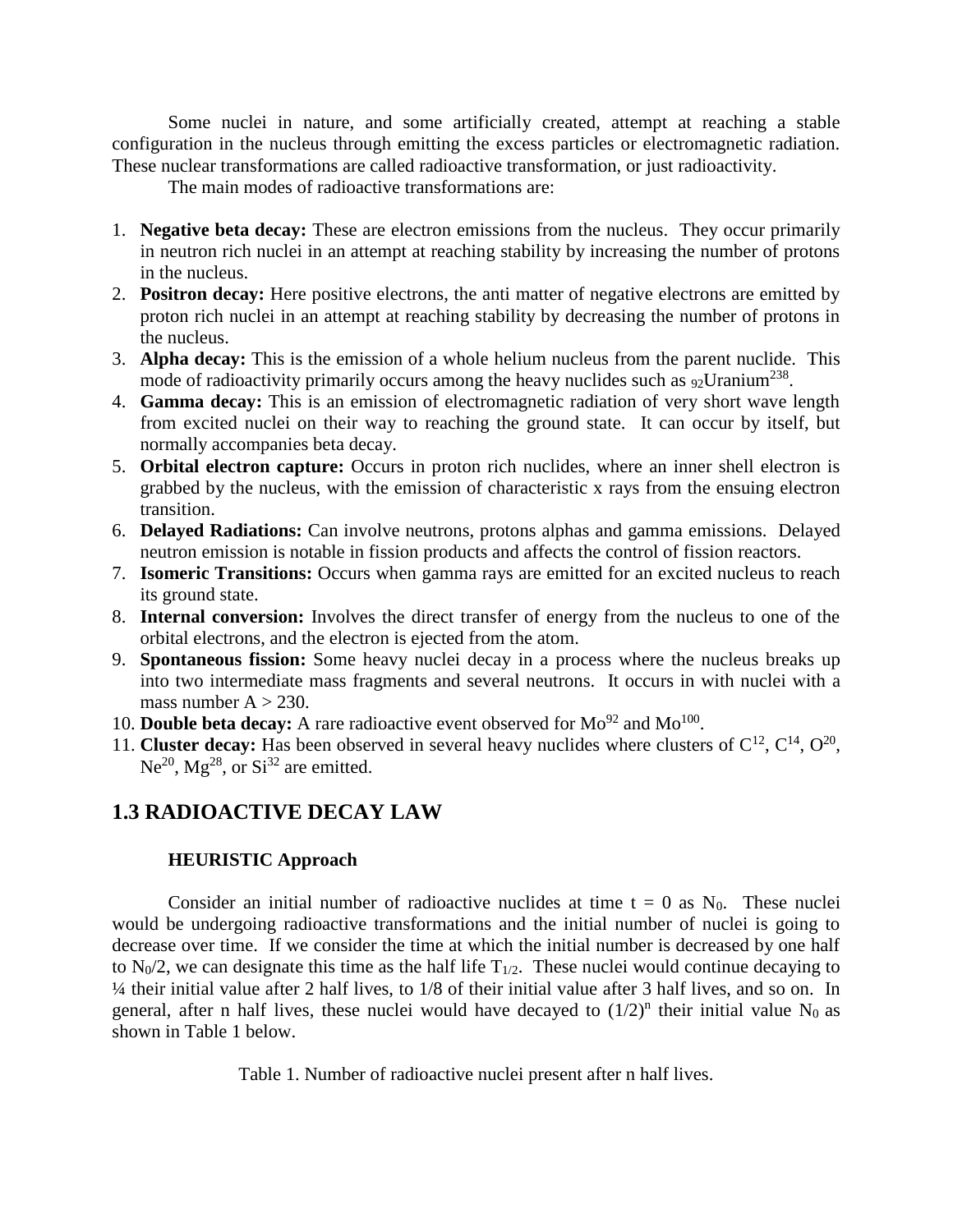| Number of  | Elapsed     | Number of nuclei |
|------------|-------------|------------------|
| half-lives | time        | present          |
|            |             | $\rm N_0$        |
|            | 1 $T_{1/2}$ | $N_0/2$          |
|            | $2 T_{1/2}$ | $N_0/4$          |
|            | $3 T_{1/2}$ | $N_0/8$          |
|            |             |                  |
|            | $n T_{1/2}$ |                  |

Using mathematical induction the number of nuclei present after n half-lives is given by:

$$
N(n) = N_0 \left(\frac{1}{2}\right)^n \tag{2}
$$

Since the time elapsed t is equal to the number of half-lives:

$$
t=n.T_{1/2}
$$

from which:

$$
n=\frac{t}{T_{1/2}},
$$

Equation 2 can thus be written as a function of time by substituting for n as;

$$
N(t) = N_0 \left(\frac{1}{2}\right)^{\frac{t}{T_{\frac{1}{2}}}}
$$
 (3)

This law of radioactive decay has a different form that can be derived based on differential calculus considerations.

#### **EXPONENTIAL DECAY LAW**

Let the change during a time period dt in the number of radioactive nuclei present be  $dN(t)$ . The change  $dN(t)$  is both proportional to the number of nuclei present  $N(t)$  and the time interval dt:

$$
dN(t) \alpha_{\ell} - N(t)dt \tag{4}
$$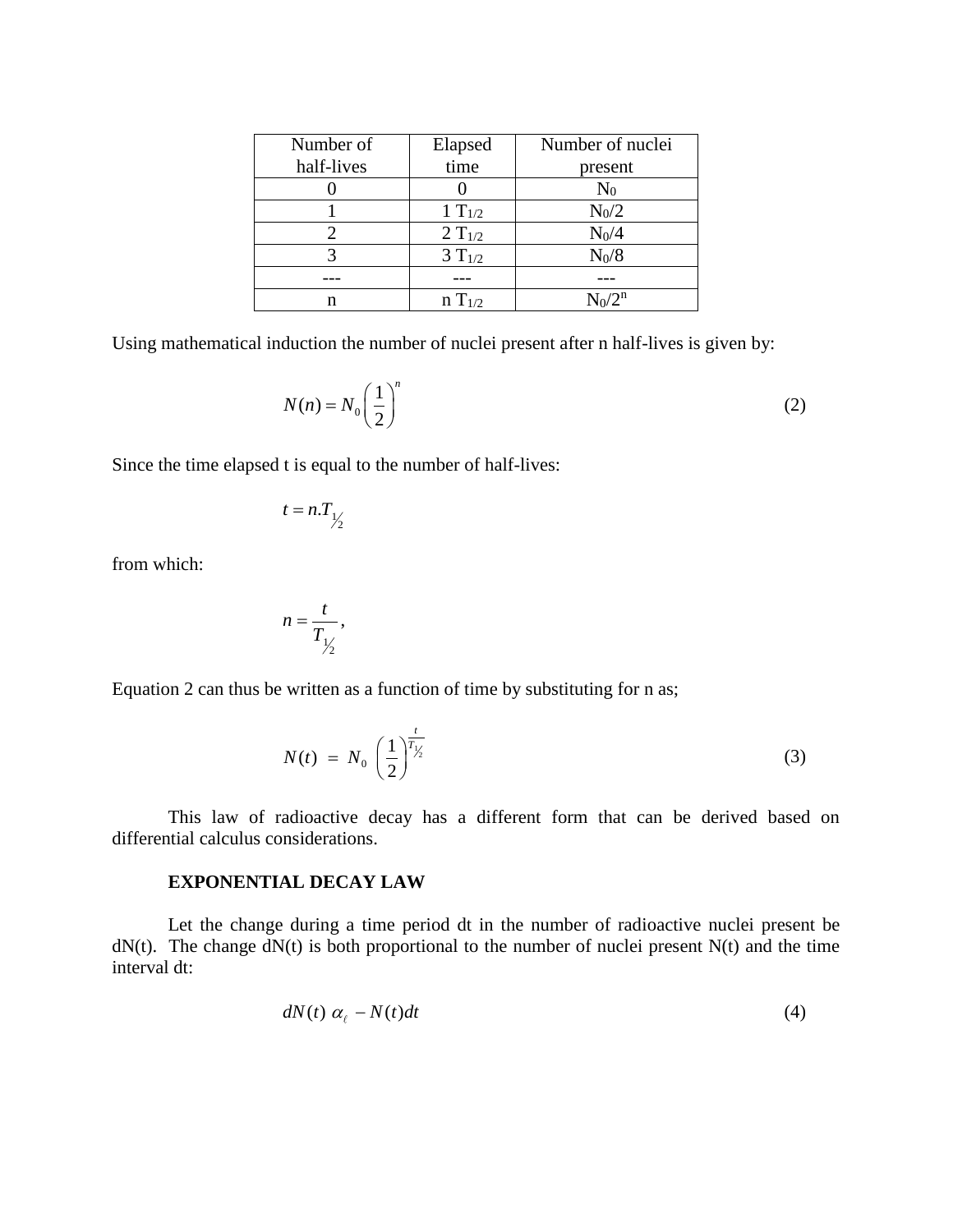The negative sign accounts for the fact that the radioactive nuclei are decreasing in number as a function of time. The proportionality sign can be replaced by an equality sign if we add a decay constant  $\lambda$  to Eqn. 4 as:

$$
dN(t) = -\lambda N(t)dt
$$
\n(5)

To determine N as a function of time, we separate the variables in Eqn. 5:

$$
\frac{dN(t)}{N(t)} = -\lambda dt
$$

This equation can be integrated from the initial time  $t = 0$  to any time t using limit integration:

$$
\int_{N_0}^{N(t)} \frac{dN(t)}{N(t)} = -\lambda \int_0^t dt
$$

Integrating yields:

$$
\ln N(t)\big|_{N_0}^{N(t)} = -\lambda t \big|_0^t
$$

Substituting the upper and lower limits, we get:

$$
\ln N(t) - \ln N_0 = \ln \frac{N(t)}{N_0} = -\lambda t
$$

Taking the exponential of both sides yields:

$$
e^{\ln \frac{N(t)}{N_0}} = \frac{N(t)}{N_0} = e^{-\lambda t}
$$

This yields a negative exponential process described by the radioactive decay law with  $N(t)$ being the number of nuclei present after a certain time t:

$$
N(t) = N_0 e^{-\lambda t} \tag{6}
$$

where:  $N_0$  is the initial number of nuclei present at time  $t = 0$  $\lambda$  is the radioactive decay constant.

### **1.4 HALF-LIFE AND MEAN LIFE**

#### **DEFINITION OF HALF-LIFE**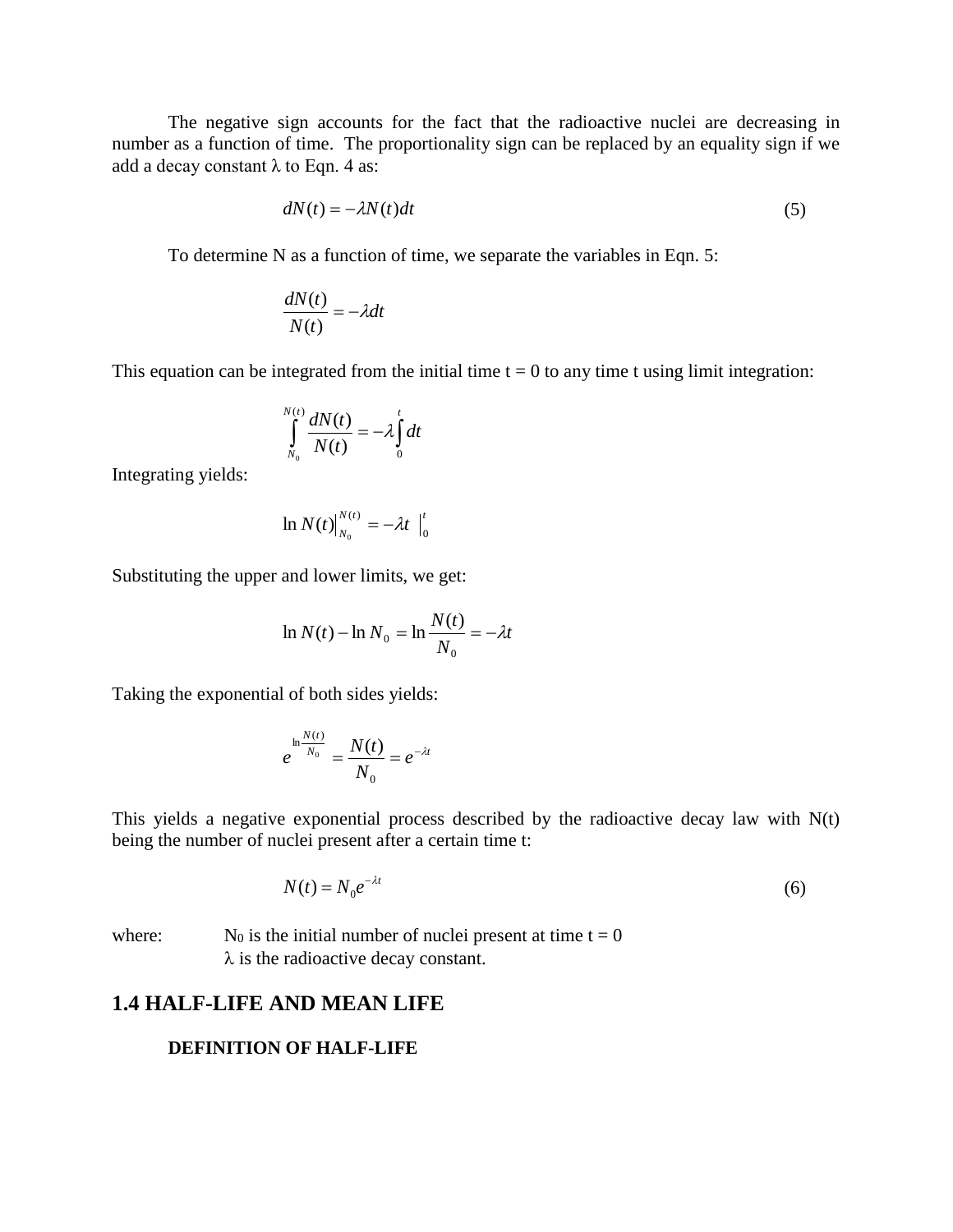The half life  $T_{1/2}$  is the time at which a radioactive isotope's number of nuclei at time t,  $N(t)$ , has decayed to one half its initial number of nuclei  $N_0/2$ . Expressing this fact in the radioactive decay law above, one can write:

$$
N(T_{\frac{1}{2}}) = \frac{N_0}{2} = N_0 e^{-\lambda T_{\frac{1}{2}}}
$$

Canceling the  $N_0$  term on both sides of the equation we get:

$$
\frac{1}{2}=e^{-\lambda T_{1/2}}
$$

To eliminate the exponential we take the natural logarithm of both sides of the equation, yielding:

$$
\ln 1 - \ln 2 = -\lambda \mathrm{T}_{1/2}
$$

Substituting  $\ln 1 = 0$ , we can express the half-life in terms of the decay constant as:

$$
T_{1/2} = \frac{\ln 2}{\lambda} = \frac{0.6931}{\lambda}
$$
 (7)

Similarly, we can express the decay constant in terms of the half-life as:

$$
\lambda = \frac{\ln 2}{T_{\frac{1}{2}}} = \frac{0.6931}{T_{\frac{1}{2}}} \tag{7'}
$$

This suggests another form of the radioactive decay law:

$$
N(t) = N_0 e^{-\frac{\ln 2}{T_{\frac{1}{2}}}} \\
= N_0 e^{-\frac{0.6931}{T_{\frac{1}{2}}}}
$$
\n(8)

## **EQUIVALENCE OF THE TWO FORMS OF THE RADIOACTIVE DECAY LAW**

One can express the radioactive decay law in terms of the number n of half lives elapsed:

$$
n=\frac{t}{T_{1/2}},
$$

in the form: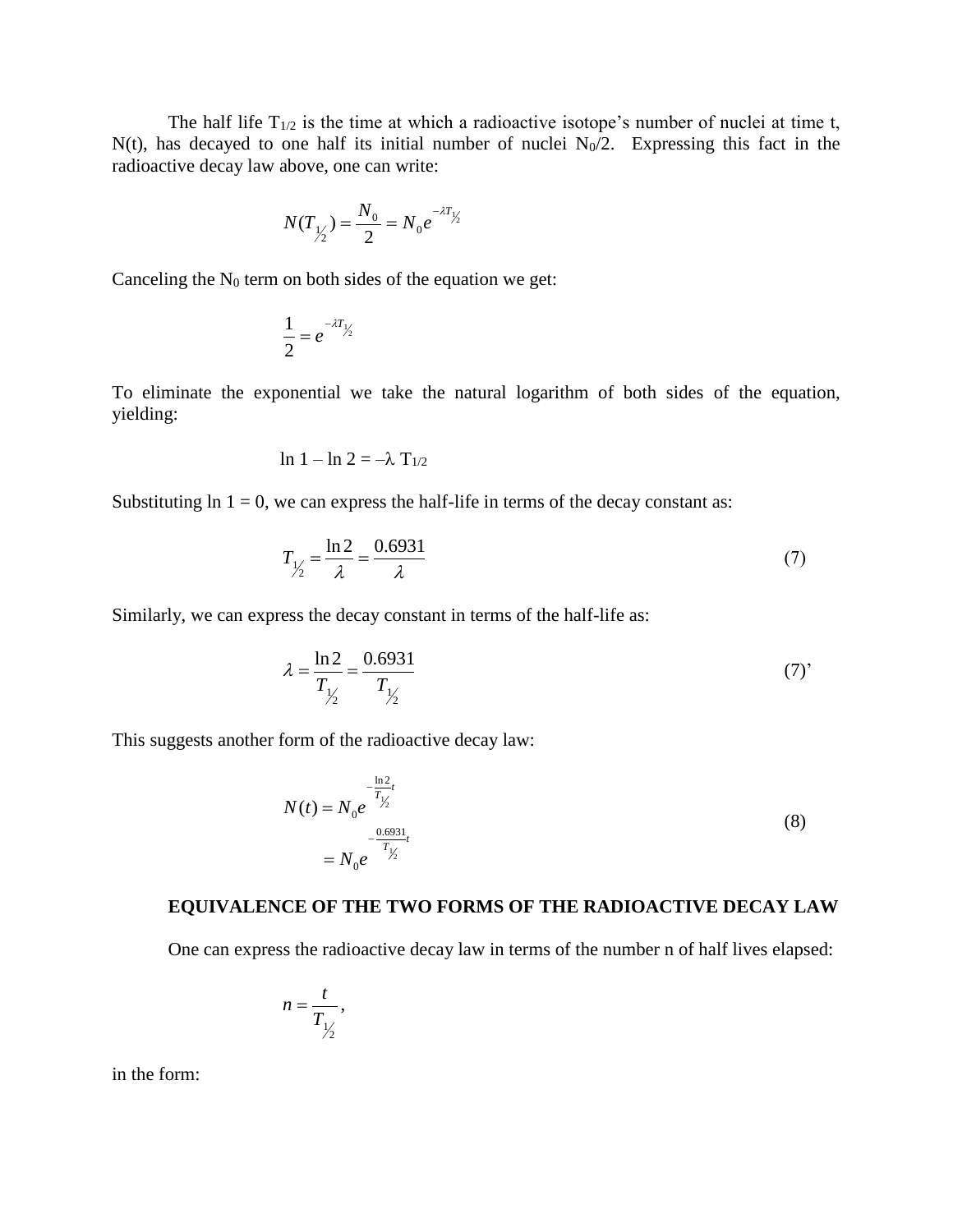$$
N(n) = N_0 e^{-n \ln 2}
$$

We note that:

$$
e^{-n\ln 2} = \frac{1}{e^{n\ln 2}} = \frac{1}{e^{\ln 2^n}} = \frac{1}{2^n},
$$

then:

$$
N(n) = N_0 \left(\frac{1}{2}\right)^n,
$$

which is Eqn. 2, and proves that the two forms of the radioactive decay law are equivalent.

A radioactive isotope, according to the radioactive decay law in either of its forms, has substantially decayed after a few half lives. For instance, after seven half lives only:

$$
\left(\frac{1}{2}\right)^7 = \frac{1}{128}
$$

or less than 1 percent of the original amount remains. One can construct a simple Table 2 showing the fraction of a radioactive isotope remaining after n half lives.

A rule of thumb is that after ten half lives; only 1/1000 of the original nuclei are remaining. After twenty half lives, only 1 millionth of the original nuclei remain. And after thirty half lives; only one billionth of the original radioactive nuclei would have decayed. Thus it does not take a large number of half lives for a radioactive sample to decay.

| Number of half lives (n) | Fraction remaining |  |
|--------------------------|--------------------|--|
|                          | $\frac{1}{2}$      |  |
| 2                        | $\frac{1}{4}$      |  |
|                          | 1/8                |  |
|                          | 1/16               |  |
|                          | 1/32               |  |
| 6                        | 1/64               |  |
|                          | 1/128              |  |
| 8                        | 1/256              |  |
|                          | 1/512              |  |
|                          | 1/1024             |  |

Table 2. Fraction of a Radioactive Isotope remaining after n half lives.

### **MEAN LIFETIME**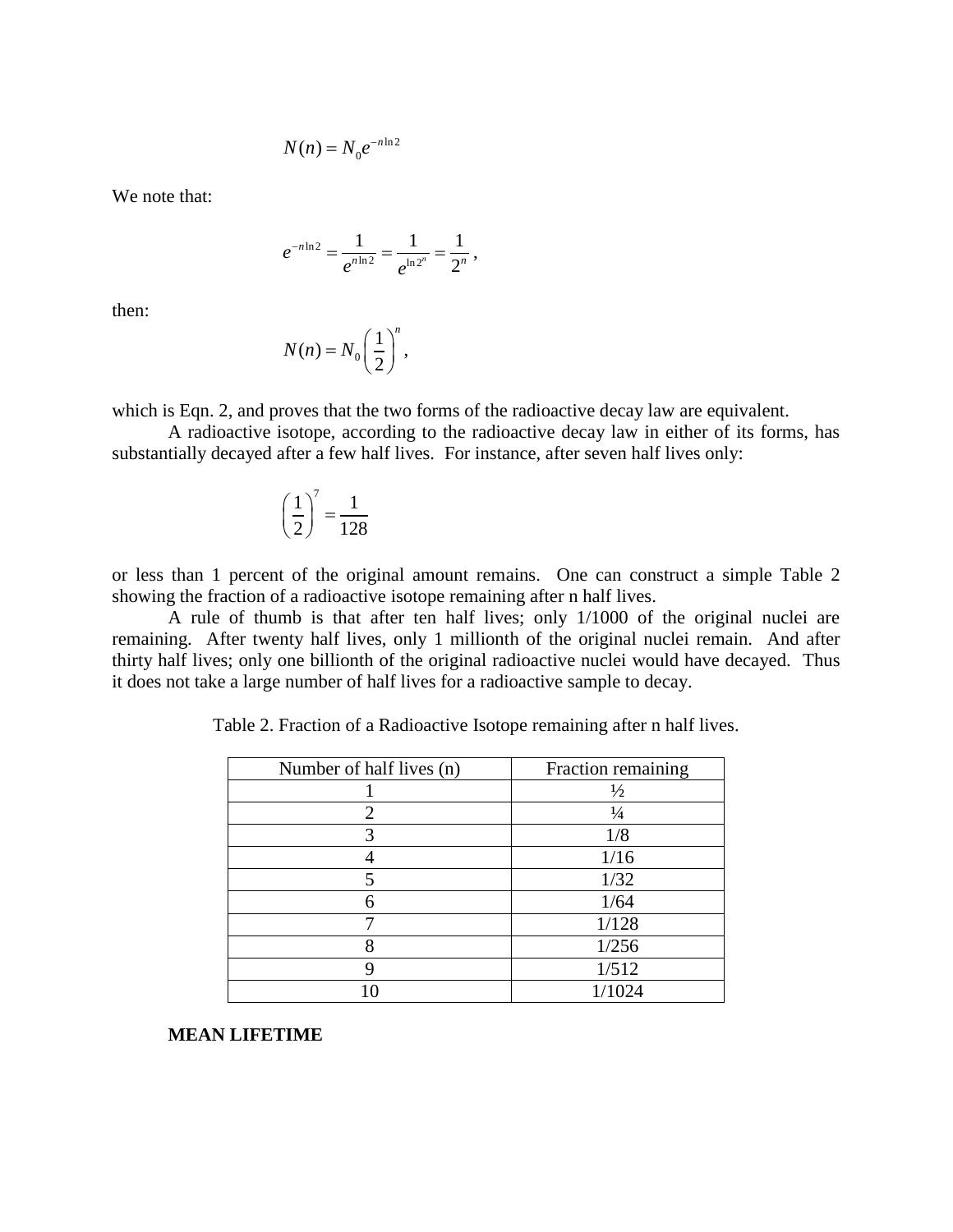The process of radioactive transformation is a random process. The mean lifetime or average life expectancy is the mathematical expectation of the time that it takes a radio nuclide to decay over the law of radioactive decay as a probability density function.

$$
\tau = \frac{\int_{0}^{\infty} t dN(t)}{\int_{0}^{\infty} dN(t)} = \frac{\int_{0}^{\infty} t \lambda N_0 e^{-\lambda t} dt}{\int_{0}^{\infty} e^{-\lambda t} dt} = \frac{\int_{0}^{\infty} t e^{-\lambda t} dt}{\int_{0}^{\infty} e^{-\lambda t} dt} = \frac{\int_{0}^{\infty} t e^{-\lambda t} dt}{\int_{0}^{\infty} e^{-\lambda t} dt} = \frac{\int_{0}^{\infty} t e^{-\lambda t} dt}{\int_{0}^{\infty} e^{-\lambda t} dt} = \frac{\int_{0}^{\infty} t e^{-\lambda t} dt}{\int_{0}^{\infty} e^{-\lambda t} dt}
$$

Integrating by parts:

$$
\tau = \lambda \int_{0}^{\infty} t e^{-\lambda t} dt = \frac{\lambda}{-\lambda} \int_{0}^{\infty} t de^{-\lambda t} = \int_{\infty}^{0} t de^{-\lambda t}
$$

$$
= t e^{-\lambda t} \Big|_{\infty}^{0} - \int_{\infty}^{0} e^{-\lambda t} dt = - \int_{\infty}^{0} e^{-\lambda t} dt = -\frac{1}{-\lambda} e^{-\lambda t} \Big|_{\infty}^{0}
$$
(9)
$$
= \frac{1}{\lambda}
$$

Thus, the mean life is simply the inverse of the decay constant.

The law of radioactive transformations can be expressed in terms of the mean life in another form as:

$$
N(t) = N_0 e^{-\frac{t}{\tau}}
$$
 (10)

#### **DECAY CURVES**

The transformation of tritium  $T^3$  into the He<sup>3</sup> isotope is governed by its radioactive decay equation with N(t) being the number of nuclei present after a certain time t:

$$
\frac{N(t)}{N_0} = e^{-\lambda t} = e^{-\frac{\ln 2}{12.33}t}
$$

where: 
$$
N_0
$$
 is the initial number of nuclei present at time  $t = 0$ 

$$
\lambda
$$
 is the decay constant  $=\frac{\ln 2}{T_{1/2}} = \frac{0.6931}{T_{1/2}}$ .

$$
T_{\frac{1}{2}}
$$
 is the half life for tritium = 12.33 years.

An American National Standards Institute (ANSI) Fortran-90 (f-90) procedure that can display the decay features of the tritium isotopes is listed here:

**! Decay Curve generation for Tritium**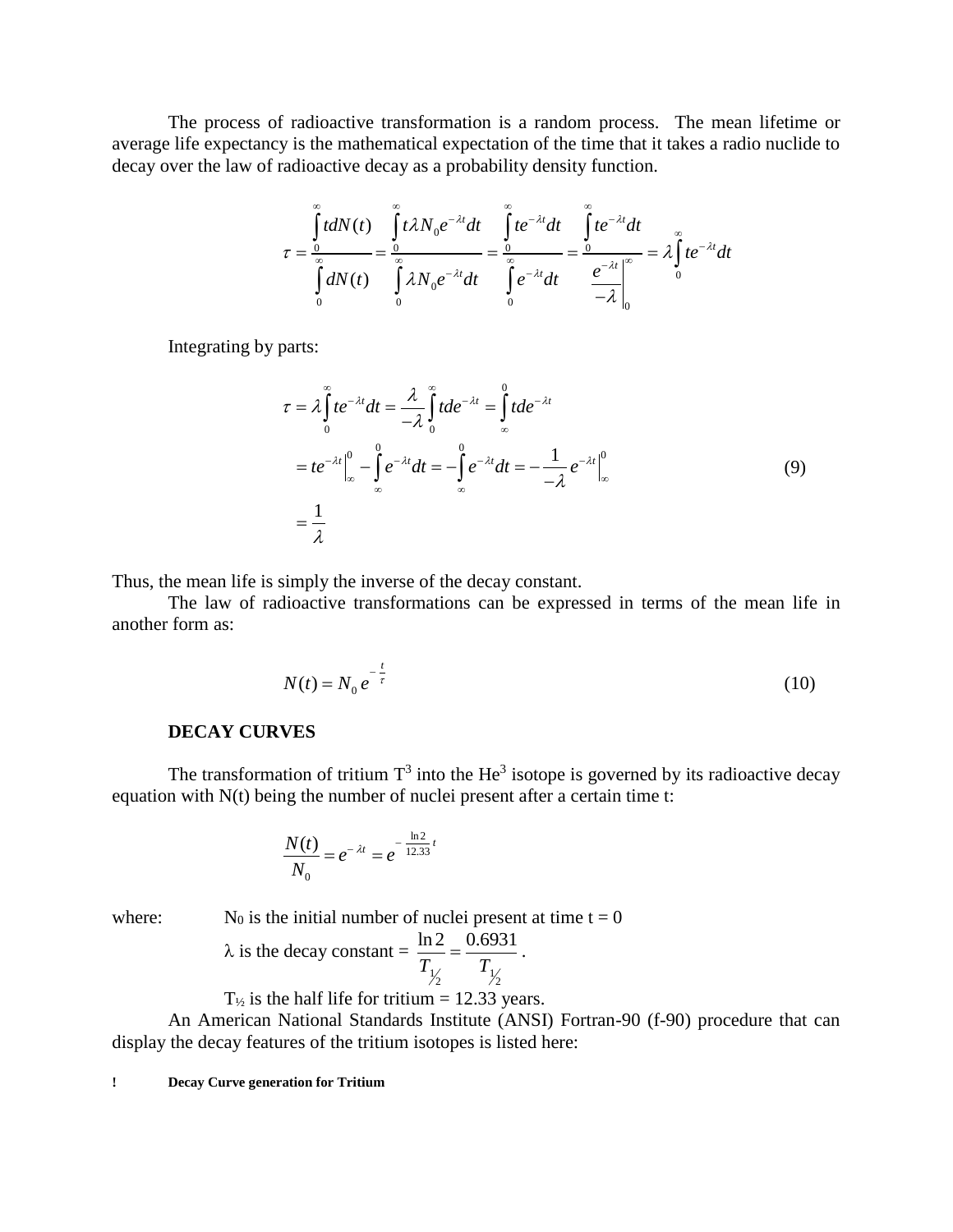| ı | $N(t)=No*exp(-lambda*t)$                               |
|---|--------------------------------------------------------|
| ľ | lambda=decay constant= $\ln 2/T$                       |
| ı | T=half-life                                            |
| I | <b>Program written in ANSI Fortran</b>                 |
| ! | <b>Digital Visual Fortran Compiler</b>                 |
| ! | Procedure saves output to file: output1                |
| ı | This output file can be exported to a plotting routine |
| ı | M. Ragheb, University of Illinois                      |
|   | program decay                                          |
|   | real x, lambda                                         |
| ı | This half life is for the tritium 1T3 nucleus          |
|   | real :: $T = 12.33$                                    |
|   | integer $::$ steps=100                                 |
|   | real ratio(101), xtime(101)                            |
| Î | <b>Calculate decay constant</b>                        |
|   | $x = log(2.0)$                                         |
|   | $lambda = x/T$                                         |
|   | write $(*,*)$ x, lambda                                |
| ! | Open output file                                       |
|   | $open(10, file='output1')$                             |
| ı | Calculate ratio N(t)/No                                |
|   | steps = $steps + 1$                                    |
|   | $\bf{d}$ o i = 1, steps                                |
|   | $xtime(i) = i - 1$                                     |
|   | $ratio(i) = exp(-lambda*xtime(i))$                     |
| ! | Write results on output file                           |
|   | write $(10,*)$ xtime $(i)$ , ratio $(i)$               |
| I | <b>Display results on screen</b>                       |
|   | write $(*,*)$ xtime(i), ratio(i)                       |
| ı | pause                                                  |
|   | end do                                                 |
|   | end                                                    |

The output file was plotted in Fig. 1 using the Excel Plotting Package where the ratio  $N(t)/N_0$  is shown, and shows the rapid decay of tritium as a function of time.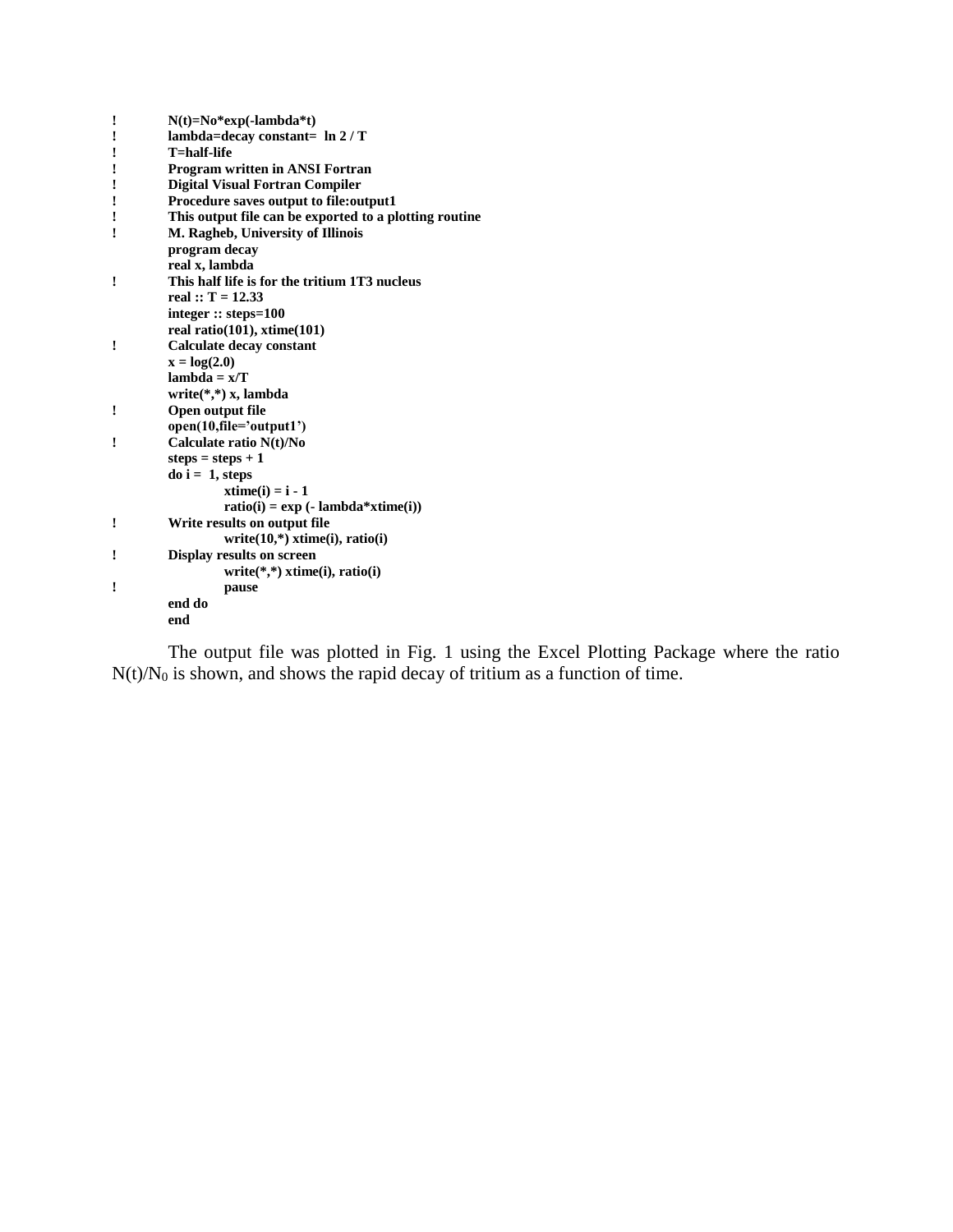

Figure 1. Decay curve for the tritium isotope.

## **1.5 ACTIVITY**

The measurement of the intensity of radioactive transformations is possible if we use the rate of radioactive transformations from Eqn. 6 as:

$$
\frac{dN(t)}{dt} = \frac{d}{dt}(N_0 e^{-\lambda t}) = -\lambda N(t)
$$
\n(11)

instead of just the number of nuclei present. This is achieved in terms of the radiological quantity designated as "Activity." It is defined as the positive value or magnitude of the product of the radioactive decay constant and the number of radioactive nuclei present at any time t:

$$
A(t) = \left| \frac{dN(t)}{dt} \right| = \left| -\lambda N(t) \right| = \lambda N(t)
$$
\n(12)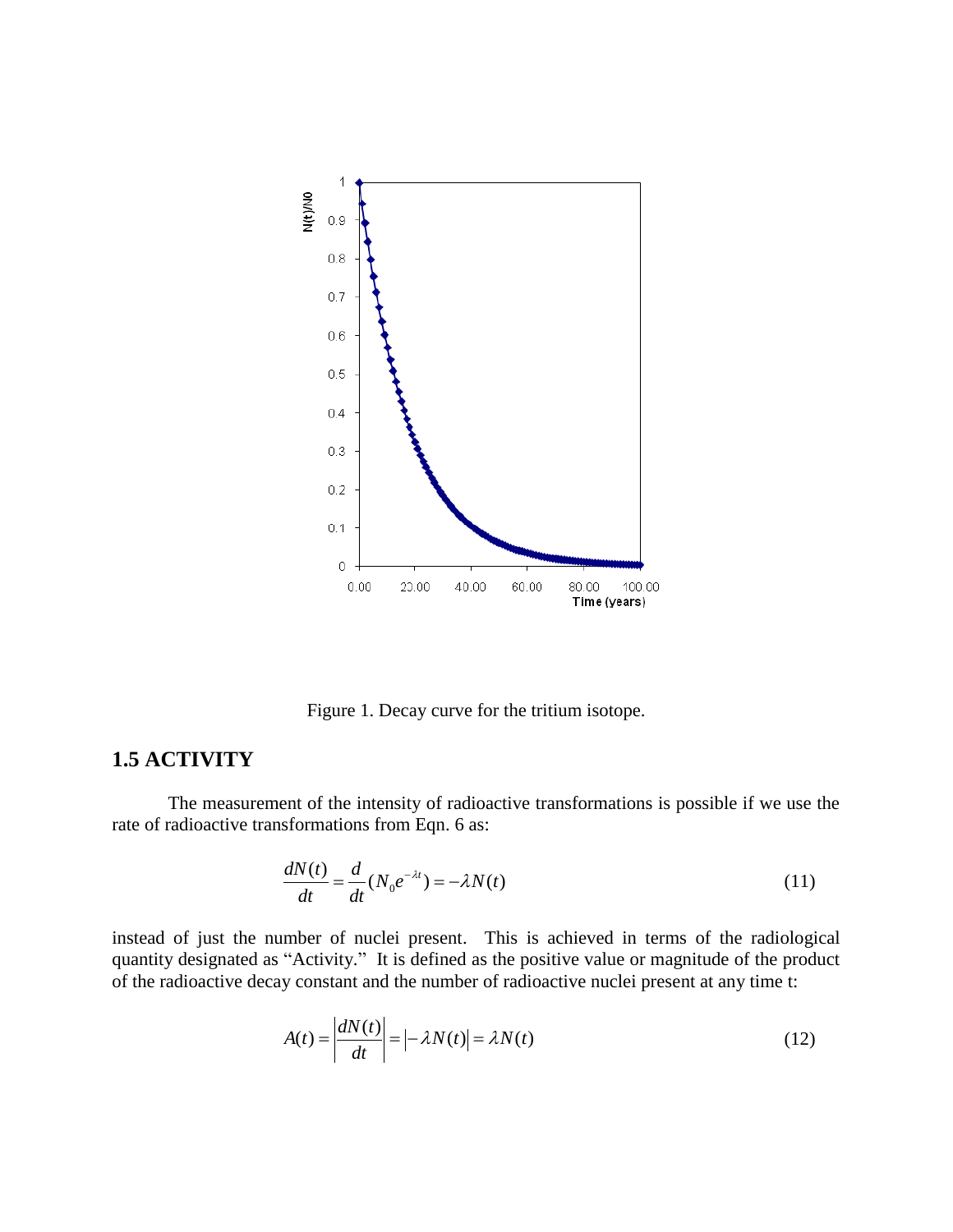This can also be written in the form:

$$
A(t) = \lambda N_0 e^{-\lambda t} = A_0 e^{-\lambda t}
$$
\n(13)

Usually it is estimated at time  $t = 0$  as:

$$
A_0 = \lambda N_0 \tag{13'}
$$

In terms of the mean lifetime, it can be expressed as:

$$
A(t) = A_0 e^{-\frac{t}{\tau}}
$$
 (14)

or:

$$
A(t) = \frac{N(t)}{\tau} \tag{15}
$$

$$
A_0 = \frac{N_0}{\tau} \tag{15'}
$$

It is equal to the number of transformations per unit time. The unit used in the Système International (SI) system of units is:

1 Becquerel = 1 Bq = 1 [Transformation/sec].

In the conventional system of units, the unit used is the Curie, where:

1 Curie = 
$$
1 \text{ Ci} = 3.7 \, 10^{10} \text{Bg}
$$
,

which is the amount of activity of 1 gm of the  $88$ Radium<sup>226</sup> isotope. Smaller units are used:

1 milliCurie = 
$$
1 \text{ mCi} = 10^{-3} \text{ Ci}
$$
,  
1 microCurie =  $1 \mu\text{Ci} = 10^{-6} \text{Ci}$ .

Half lives vary widely from one radioactive isotope to another. Excited states of some nuclei decay with half lives in a range from a thousandth to a trillionth of a second. On the other hand, the most common naturally occurring isotope of Uranium,  $92^{1238}$ , has a half-life of 4.468 billion years. Similarly, the naturally occurring potassium isotope  $19K^{40}$  exists in the human body at an abundance of 0.01 percent and has a half life of 1.27 billion years.

Tritium,  $1T<sup>3</sup>$ , a man made isotope of hydrogen, does not exist in nature, except for trace amounts from cosmic ray interaction with hydrogen in the atmosphere, and has a half life of 12.33 years. For tritium to decrease to 1/1000 of its initial amount, would require 10 half lives or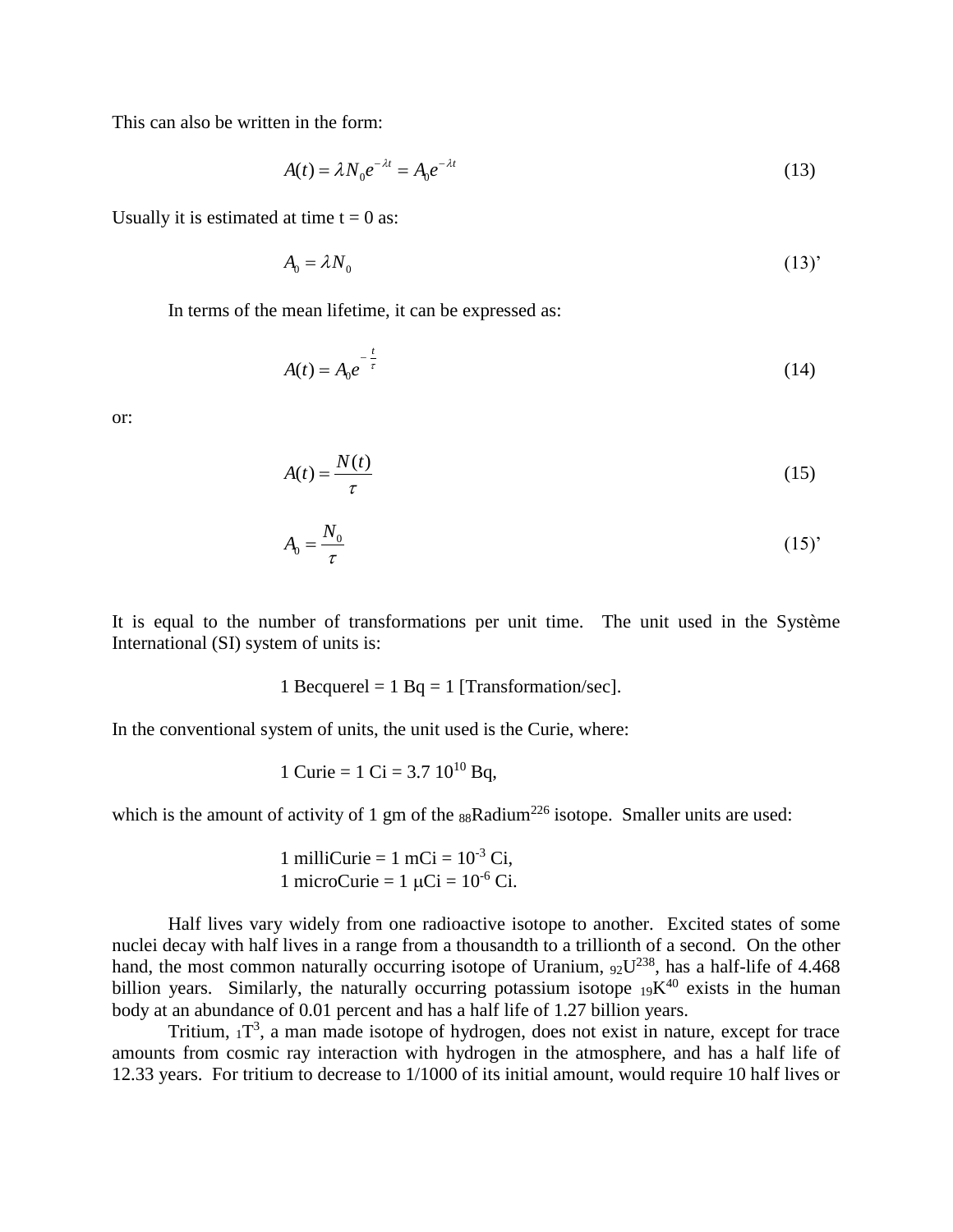about 123 years. On the other hand, only a few years are needed for a significant decrease in the amount of tritium initially present. As a consequence, the tritium used in boosted nuclear fission devices has to be replenished every few years for a viable nuclear weapons arsenal.

Interestingly, for  $92U^{238}$  to decrease to 1/1000 of its initial amount would require 44.68 billion years. This is about three times the age of the universe at about 15 billion years. It will be there for a long time. On the other hand  $94Pu^{239}$ , the man made fissile isotope, has a half life of 24,110 years, and decays into the naturally occurring  $92U^{235}$  isotope through alpha particle emission and eventually into a stable lead isotope. For this reason, primordial  $94\text{Pu}^{239}$  is not found in nature any more. Trace amounts of it can be found in uranium ores as a result of spontaneous fission neutrons capture in  $U^{238}$ .

The isotope of strontium  $38Sr^{90}$ , a fission product, has a half life of 29 years, so it would take a life span for it to decay significantly. Thus if ingested in the human body, where it mimics calcium, it seeks the bone system, and remains there for practically a lifetime.

An isotope used in medical studies,  $8O^{15}$ , has only a 2 minutes half life. A patient who is injected with this isotope will have only 1/1000 of the original radioactive dose of the isotope present after 20 minutes. After one hour, amounting to thirty half lives, only one billionth the original amount of the radioactivity remains. This is at the core of the beneficial uses of radioisotopes in nuclear medicine applications.

## **1.6 SPECIFIC ACTIVITY, ACTIVITY DENSITY**

When the activity is estimated per unit mass of a solid material, it is designated as specific activity. The most commonly used units in this case are:

> 1 Curie/gram  $= 1$  Ci/gm, 1 Becquerel/gram  $= 1$  Bq / gm

When a liquid is under consideration, the activity density rather than specific activity is used, such as:

> 1 Curie/liter = 1 Ci  $/l$ , 1 Becquerel/cubic centimeter =  $1$  Bq/cm<sup>3</sup>.

#### **1.7 DETERMINATION OF HALF LIFE**

The half life, and the decay constant can be determined experimentally. Taking the natural logarithm of the radioactive transformation law, expressed in terms of the activity of a sample:

$$
\ln \frac{A(t)}{A_0} = \ln e^{-\lambda t} = -\lambda t
$$

This appears to be an equation of a straight line with a negative slope of  $m = \lambda$ .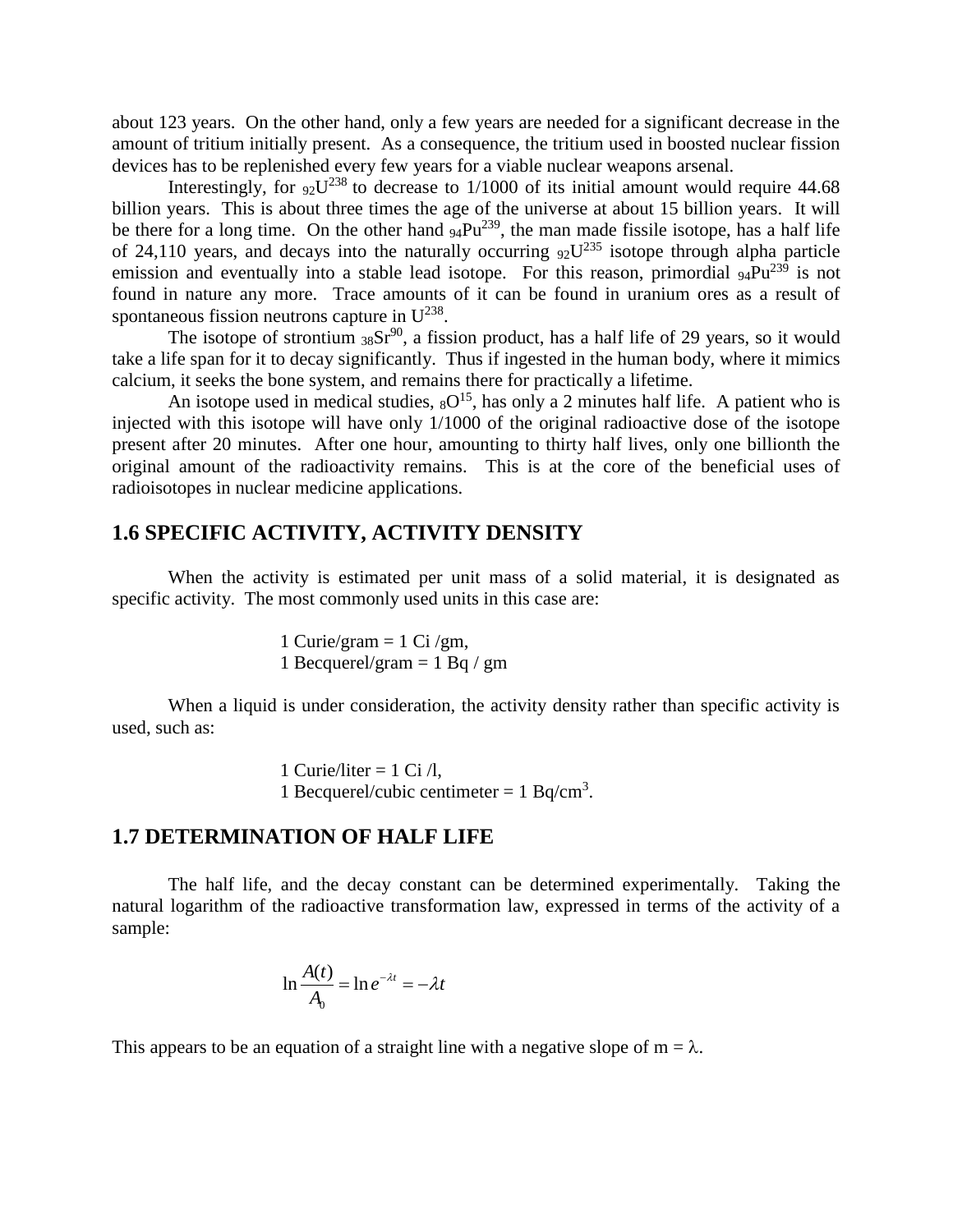$$
\ln A(t) = \ln A_0 - \lambda t
$$
  

$$
y(t) = y_0 - mt
$$
 (16)

If the logarithm of the measured activity is plotted against the time t, a straight line should result with a slope of  $-\lambda$ , which itself is equal to ln 2/T<sub>1/2</sub>, allowing for the experimental determination of the half life.

### **1.8 PRODUCTION OF RADIO NUCLIDES**

Radioactive isotopes can be produced by bombardment with charged particles such as protons or helium ions in particle accelerators. However, the most efficient way is to produce them with the bombardment with neutrons, since they do not have to overcome the Coulomb barrier of the nucleus like charged particles have to do. Nuclear reactors being a copious source of neutrons have been used for the production of radioactive isotopes through the neutron irradiation of otherwise stable nuclides.

Assuming that the neutron bombardment hardly affects the original material; a good assumption in high flux reactors, the net rate of change of the number of radioisotopes present in a reactor will be equal to the production rate (Q) minus the decay rate of the isotope or:

$$
\frac{dN(t)}{dt} = Q - \lambda N(t) \tag{17}
$$

Rearranging:

$$
\frac{dN(t)}{dt} + \lambda N(t) = Q
$$

Multiplying both sides by an integrating factor  $e^{\lambda t}$ , converts the left hand side into a total differential

$$
e^{\lambda t} \frac{dN(t)}{dt} + e^{\lambda t} \lambda N(t) = Qe^{\lambda t}
$$

$$
\frac{d[N(t)e^{\lambda t}]}{dt} = Qe^{\lambda t}
$$

$$
d[N(t)e^{\lambda t}] = Qe^{\lambda t}dt
$$

Integrating both sides yields:

$$
\int\limits_{N_0}^{N(t)}d[N(t)e^{\lambda t}]=\int\limits_0^t Qe^{\lambda t}dt
$$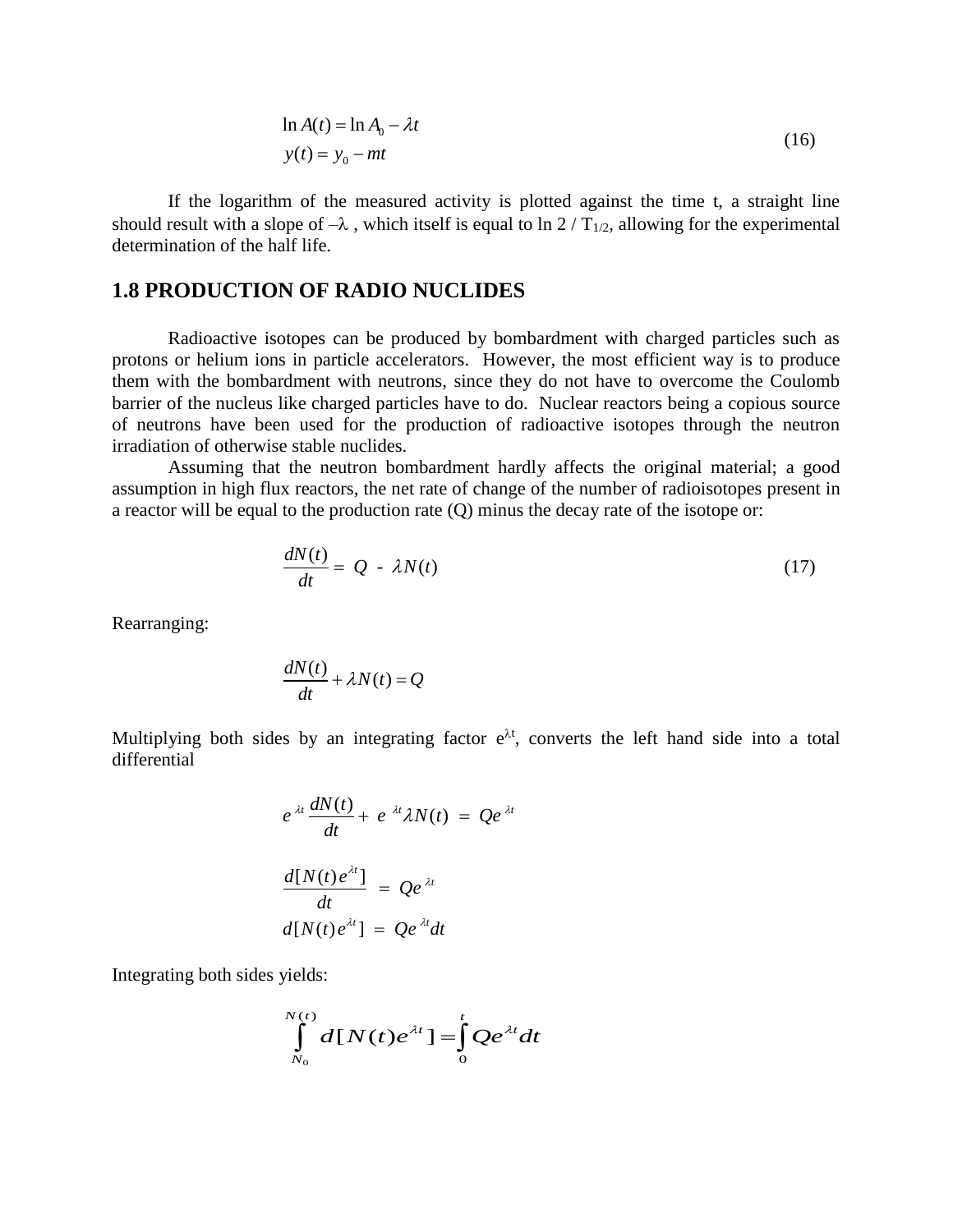$$
N(t)e^{\lambda t}-N_0=\frac{Q}{\lambda}(e^{\lambda t}-1)
$$

Multiplying both sides by  $e^{-\lambda t}$  results in:

$$
N(t) = N_0 e^{-\lambda t} + \frac{Q}{\lambda} (1 - e^{-\lambda t})
$$
\n(18)

If the initial number of isotopes is zero,  $N_0 = 0$ :

$$
N(t) = \frac{Q}{\lambda} (1 - e^{-\lambda t})
$$
\n(19)

Written in terms of the activity generated, we get:

$$
A(t) = \lambda N(t) = Q(1 - e^{-\lambda t})
$$
\n(20)

This equation describes a process by which the isotope builds up to a saturation value at  $t = \infty$  of:

$$
A_{\infty} = Q \tag{21}
$$

It is worthwhile to bombard only for a period of 2 to 3 half lives, since 3/4 to 7/8 of the maximum number of nuclei  $(Q / \lambda)$  is then produced. Irradiating the isotope for a longer time becomes uneconomical since the cost of the irradiation could become prohibitive.

Upon stopping the irradiation, the radioactive isotope decays according to its own halflife as shown in Fig. 2:

$$
A(t) = Q(1 - e^{-\lambda t_s}) e^{-\lambda (t - t_s)}
$$
\n(22)

where  $t_s$  is the time at which irradiation has stopped.

The last equation can be rewritten as:

$$
A(t) = Q(e^{\lambda t_s} - 1)e^{-\lambda t}
$$
 (22)

#### **EXAMPLE**

As an example, let us consider the production of the isotope  $_{25}Mn^{56}$  from  $_{25}Mn^{55}$ . The latter has a natural abundance of 100 percent and is the only naturally occurring isotope of manganese. It can be placed in a nuclear reactor where it can undergo  $10^{10}$  (n,  $\gamma$ ) reactions per second. The reaction is:

$$
_{25}Mn^{55}+\t_{0}n^{1}\rightarrow \t_{25}Mn^{56}+\gamma
$$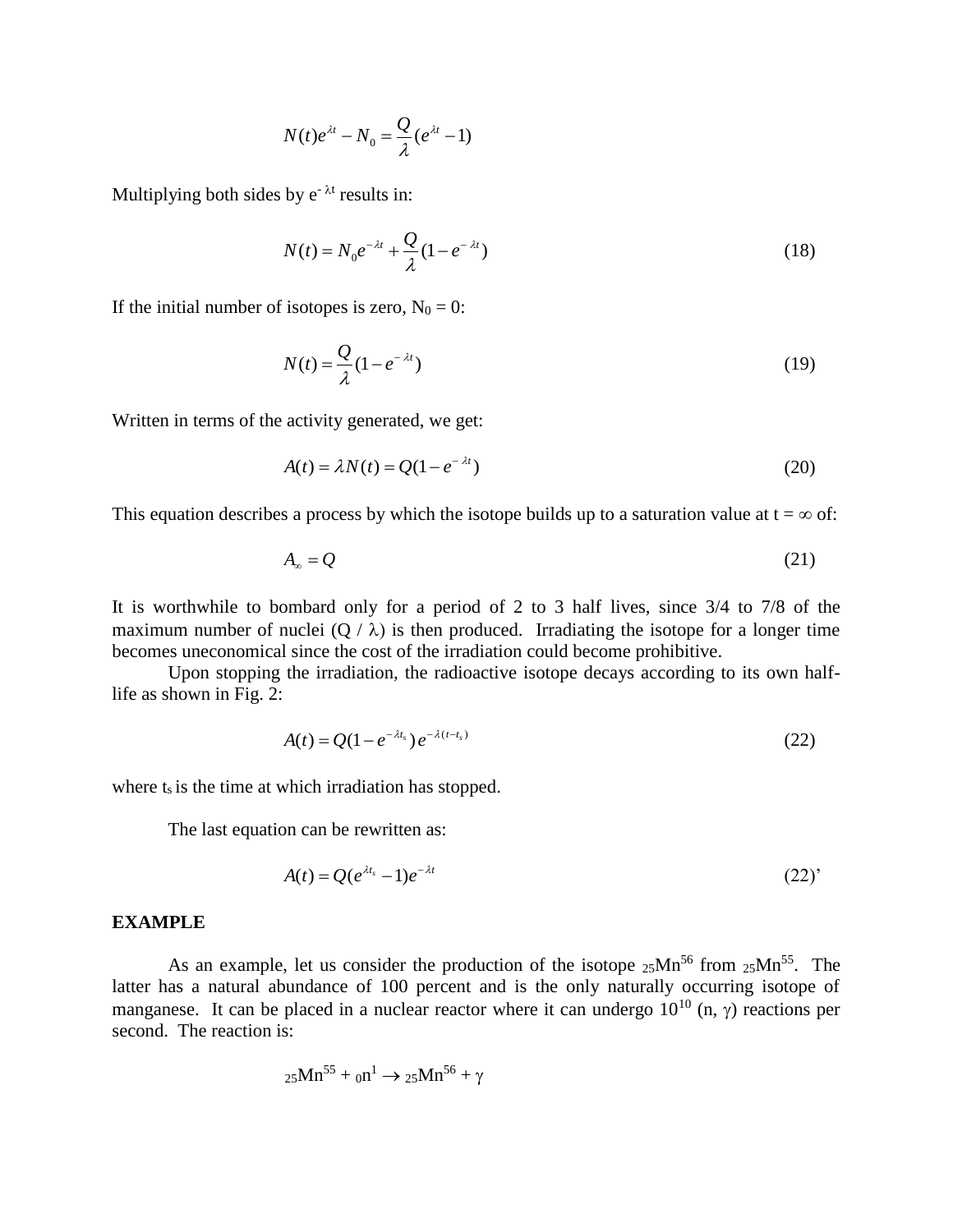The formed isotope is radioactive and decays with a half life of 2.58 hours into a stable iron isotope, with the emission of a negative electron and an antineutrino:

$$
25Mn^{56} \to 26Fe^{56} + -1e^{0} + v^{*}
$$

The decay constant can be calculated as:

$$
\lambda = \frac{\ln 2}{T_{\frac{1}{2}}} = \frac{0.6931}{2.58} = 0.269 [hr]^{-1}
$$

One can calculate the activity reached after 5 hours as:

A(5 hrs) = 0 + 10<sup>10</sup> ( 1 - e -x 5) = 7.39 10<sup>9</sup> [Bq] = 7.39 10<sup>9</sup>/ (3.71 10<sup>10</sup>)= 0.2 [Ci]

Here we considered that there was a zero value of the generated isotope at the time of initial irradiation.

## **1.9 PROCEDURE FOR THE ESTIMATION OF THE PRODUCTION OF AN ISOTOPE**

The following procedure can be used to estimate the growth of the activity for the production of an isotope in a nuclear reactor, and its subsequent decay according to Eqns. 20 and 22.

| Activity buildup curve for the production of an isotope:<br>$A(t)=Q^*(1-exp(-lambda^*t))$<br>Followed by decay after end of irradiation<br>$A(t)=Q^*(1-exp(-lambda*tri))*exp(-lambda*ti)$<br>$tira = irradiation time$<br>$lambda = decay constant = ln 2/T$<br>T=half-life<br><b>Program saves output to file: output1</b><br>This output file can be exported to a plotting routine<br>program isotope_production<br>real x, lambda<br>This half life is for the 25Mn56 nucleus in hours<br>It is formed through neutron irradiation from 25Mn55<br>It decays to 26Fe56 through negative beta emission<br>real :: $T = 2.54$<br>Q is production rate<br>I |                       |
|-------------------------------------------------------------------------------------------------------------------------------------------------------------------------------------------------------------------------------------------------------------------------------------------------------------------------------------------------------------------------------------------------------------------------------------------------------------------------------------------------------------------------------------------------------------------------------------------------------------------------------------------------------------|-----------------------|
|                                                                                                                                                                                                                                                                                                                                                                                                                                                                                                                                                                                                                                                             |                       |
|                                                                                                                                                                                                                                                                                                                                                                                                                                                                                                                                                                                                                                                             |                       |
|                                                                                                                                                                                                                                                                                                                                                                                                                                                                                                                                                                                                                                                             |                       |
|                                                                                                                                                                                                                                                                                                                                                                                                                                                                                                                                                                                                                                                             |                       |
|                                                                                                                                                                                                                                                                                                                                                                                                                                                                                                                                                                                                                                                             |                       |
|                                                                                                                                                                                                                                                                                                                                                                                                                                                                                                                                                                                                                                                             |                       |
|                                                                                                                                                                                                                                                                                                                                                                                                                                                                                                                                                                                                                                                             |                       |
|                                                                                                                                                                                                                                                                                                                                                                                                                                                                                                                                                                                                                                                             |                       |
|                                                                                                                                                                                                                                                                                                                                                                                                                                                                                                                                                                                                                                                             |                       |
|                                                                                                                                                                                                                                                                                                                                                                                                                                                                                                                                                                                                                                                             |                       |
|                                                                                                                                                                                                                                                                                                                                                                                                                                                                                                                                                                                                                                                             |                       |
|                                                                                                                                                                                                                                                                                                                                                                                                                                                                                                                                                                                                                                                             |                       |
|                                                                                                                                                                                                                                                                                                                                                                                                                                                                                                                                                                                                                                                             |                       |
|                                                                                                                                                                                                                                                                                                                                                                                                                                                                                                                                                                                                                                                             |                       |
|                                                                                                                                                                                                                                                                                                                                                                                                                                                                                                                                                                                                                                                             |                       |
|                                                                                                                                                                                                                                                                                                                                                                                                                                                                                                                                                                                                                                                             |                       |
|                                                                                                                                                                                                                                                                                                                                                                                                                                                                                                                                                                                                                                                             |                       |
|                                                                                                                                                                                                                                                                                                                                                                                                                                                                                                                                                                                                                                                             | real :: $Q = 1.0E+10$ |
| <b>Conversion ratio from Becquerels to Curies</b><br>ı                                                                                                                                                                                                                                                                                                                                                                                                                                                                                                                                                                                                      |                       |
| real :: $C = 3.71e+10$                                                                                                                                                                                                                                                                                                                                                                                                                                                                                                                                                                                                                                      |                       |
| Irradiation time: 10 hours, decay time: 10 hours                                                                                                                                                                                                                                                                                                                                                                                                                                                                                                                                                                                                            |                       |
| integer $::$ steps=20                                                                                                                                                                                                                                                                                                                                                                                                                                                                                                                                                                                                                                       |                       |
| real activity $(51)$ , xtime $(51)$                                                                                                                                                                                                                                                                                                                                                                                                                                                                                                                                                                                                                         |                       |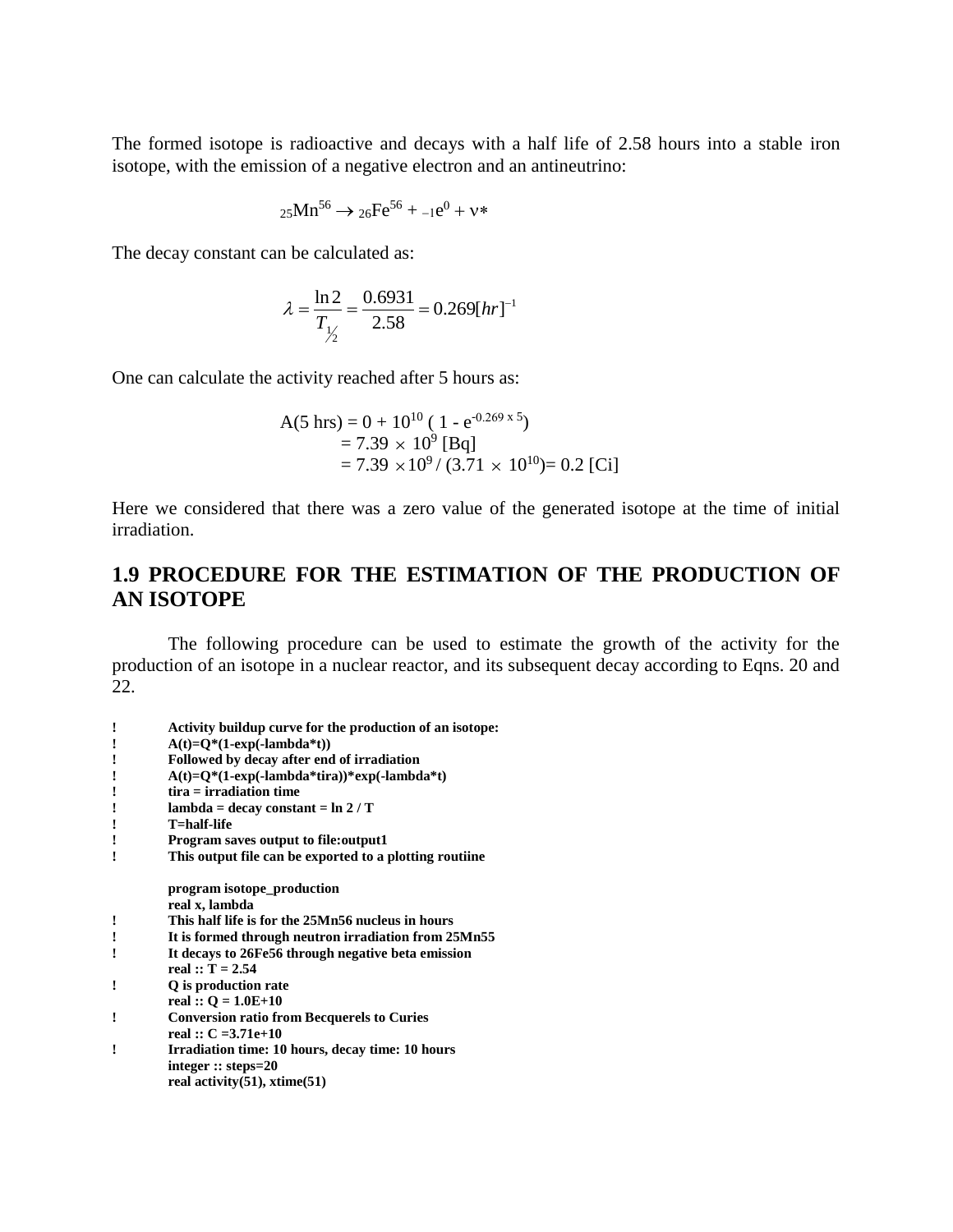| Ţ | <b>Calculate decay constant</b>               |
|---|-----------------------------------------------|
|   | $x = log(2.0)$                                |
|   | $lambda = x/T$                                |
|   | write $(*,*)$ x, lambda                       |
| ! | Open output file for plotting in Excel        |
|   | open(10,file='output1.xls')                   |
| ı | <b>Calculate ratio activity in Curies</b>     |
|   | steps = $steps/2.0$                           |
| ! | <b>Irradiation time</b>                       |
|   | $\bf{d}$ o i = 1, steps                       |
|   | $xtime(i) = i - 1$                            |
|   | $activity(i) = Q*(1-exp(-lambda*xtime(i)))/C$ |
| ı | Write results on output file                  |
|   | $write(10,*)$ xtime(i), activity(i)           |
| ! | <b>Display results on screen</b>              |
|   | $write(*,*)$ xtime(i), activity(i)            |
| I | <b>Store irradiation activity in Curies</b>   |
|   | QQ=activity(i)                                |
|   | end do                                        |
|   | jj=steps                                      |
| ! | Decay time                                    |
|   | $do$ i = 1, steps+1                           |
|   | $xtime(i) = jj+i-1$                           |
|   | $t = i$                                       |
|   | $activity(i) = QQ*exp(-lambda*ti)$            |
| ı | Write results on output file                  |
|   | $write(10,*)$ xtime(i), activity(i)           |
| I | <b>Display results on screen</b>              |
|   | $write(*,*)$ xtime(i), activity(i)            |
|   | end do                                        |
|   | end                                           |

Figure 2 shows the growth of the activity for the irradiation of the manganese isotope  $_{25}$ Mn<sup>55</sup> isotope for 10 hours to produce  $_{25}$ Mn<sup>56</sup> followed by 10 hours of its beta decay into  $_{26}Fe^{56}$ .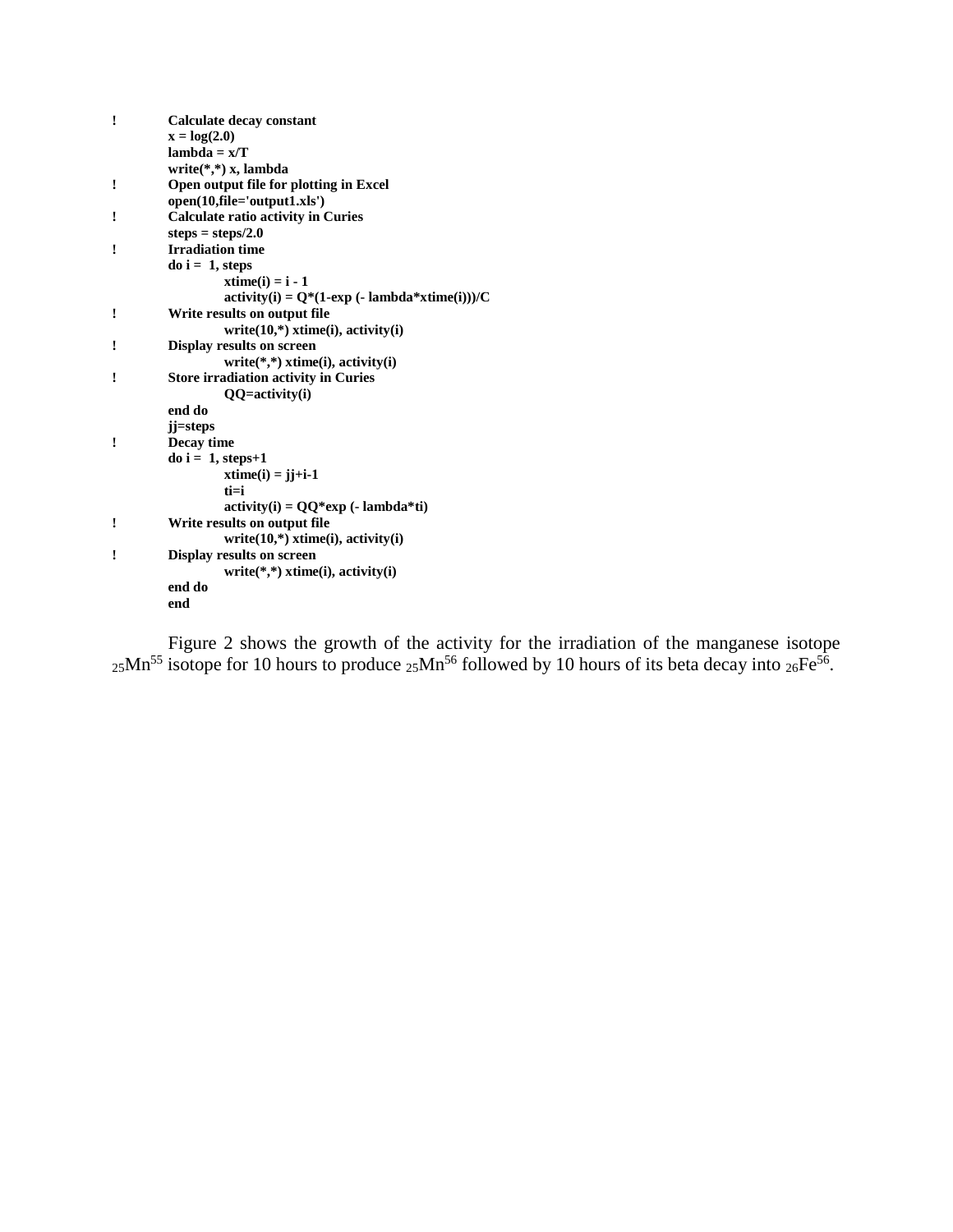

Figure 2. Growth of an irradiated isotope in a nuclear reactor, and its decay after the stoppage of irradiation.

## **1.10 RADIOISOTOPIC APPLICATIONS**

Radioisotopes have wide usage in consumer products, industry, medicine, biology and scientific research. Most people are unaware that they are safely used in a wide variety of applications. Some of these peaceful as well as military applications can be listed in Table 3.

| Radioactive Isotope         | Half Life $T_{1/2}$ | Usage                                                                                       |  |  |
|-----------------------------|---------------------|---------------------------------------------------------------------------------------------|--|--|
| 95Americium <sup>241</sup>  | 432 y               | Smoke detectors for homes and businesses                                                    |  |  |
|                             |                     | Measuring levels of toxic lead in dried paint samples                                       |  |  |
|                             |                     | Online thickness gauges to ensure uniform thickness in rolling processes like paper, steel, |  |  |
|                             |                     | Aluminum, paper, and plastic production                                                     |  |  |
|                             |                     | Oil wells logging                                                                           |  |  |
| $48$ Cadmium <sup>109</sup> | 453 d               | Analysis of metal alloys for checking stock, sorting scrap                                  |  |  |
| $20$ Calcium <sup>47</sup>  | 4.54 d              | Biomedical research for the study of cell function and bone                                 |  |  |
|                             |                     | Formation in mammals                                                                        |  |  |

Table 3. Origin and Civilian and Military uses of Radioactive Isotopes.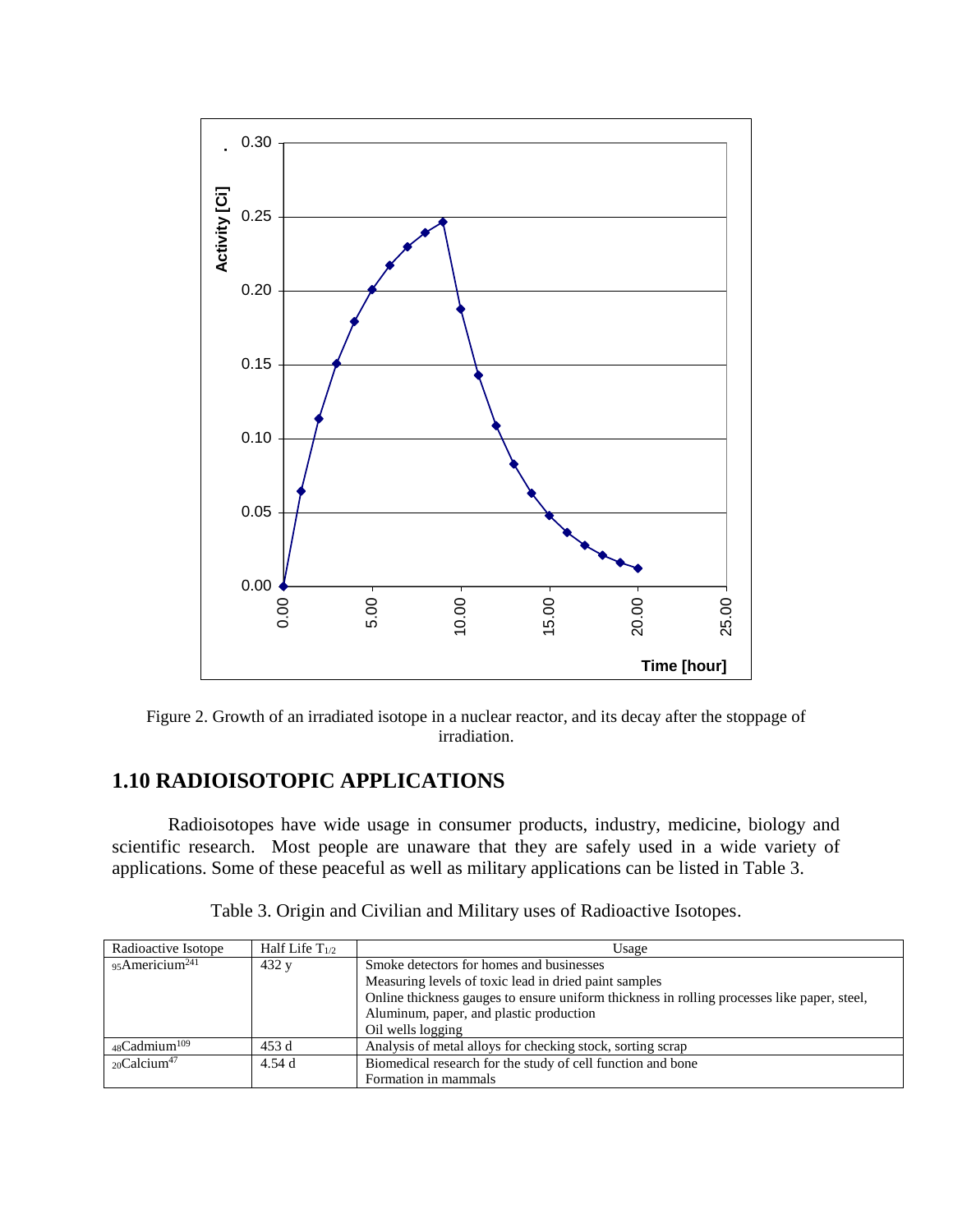| 98Californium <sup>252</sup>   | 2.64y                                                                                                                             | Its neutron emission used in the in airports for the inspection of airline luggage for hidden  |  |
|--------------------------------|-----------------------------------------------------------------------------------------------------------------------------------|------------------------------------------------------------------------------------------------|--|
|                                |                                                                                                                                   | explosives                                                                                     |  |
|                                |                                                                                                                                   | Gauging the moisture content of soils in road construction and                                 |  |
|                                |                                                                                                                                   | building industries                                                                            |  |
|                                |                                                                                                                                   | Measuring the moisture content of materials stored in silos                                    |  |
| $6$ Carbon <sup>14</sup>       | $\overline{5730}$ y                                                                                                               | Formed by cosmic rays neutrons bombardment of $7N^{14}$ in the upper atmosphere                |  |
|                                |                                                                                                                                   | Archaeological dating                                                                          |  |
|                                |                                                                                                                                   | Research ensuring that new drugs are metabolized without forming harmful by-products           |  |
| $55C$ esium <sup>137</sup>     | 30.17 y                                                                                                                           | Its gamma rays emission is used in the treatment of cancers                                    |  |
|                                |                                                                                                                                   | Sterilization of medical products and food products against harmful                            |  |
|                                |                                                                                                                                   | pathogens such as E. Coli 0157:H7, Listeria, Salmonella, and                                   |  |
|                                |                                                                                                                                   | Campylobacter                                                                                  |  |
|                                |                                                                                                                                   | Measuring correct patient dosages of radioactive pharmaceuticals                               |  |
|                                |                                                                                                                                   | Measuring and controlling liquid flow in oil pipelines<br>Testing oil wells for sand blockages |  |
|                                |                                                                                                                                   | Height gauges for fill level for packages and containers of food,                              |  |
|                                |                                                                                                                                   | drugs and other products                                                                       |  |
| 24Chromium <sup>51</sup>       | 27.71 d                                                                                                                           | Research in red blood cells survival studies                                                   |  |
| $27$ Cobalt <sup>57</sup>      | 271 d                                                                                                                             | In Nuclear Medicine for the interpretation of diagnosis scans                                  |  |
|                                |                                                                                                                                   | of patients' organs, and for the diagnosis of pernicious anemia                                |  |
| $27 \text{Cobal}t^{60}$        | 5.27 y                                                                                                                            | Its gamma rays emissions used in the sterilization of surgical instruments and medical         |  |
|                                |                                                                                                                                   | products                                                                                       |  |
|                                |                                                                                                                                   | Treatment of cancers                                                                           |  |
|                                |                                                                                                                                   | Meat, poultry, fruits and spice products sterilization against                                 |  |
|                                |                                                                                                                                   | harmful organisms                                                                              |  |
|                                |                                                                                                                                   | Improving the safety and reliability of industrial fuel oil burners                            |  |
| 29Copper <sup>67</sup>         | 61.7h                                                                                                                             | Attached to monoclonal antibodies which seek cancer cells in                                   |  |
|                                |                                                                                                                                   | the body to destroy them through radioactive emissions                                         |  |
| 96Curium <sup>244</sup>        | 18.11 y                                                                                                                           | Analysis of materials excavated from pits slurries from drilling operations in mining          |  |
| 53Iodine <sup>123</sup>        | 13.2 h                                                                                                                            | Diagnosis of thyroid gland disorders such as Grave's syndrome                                  |  |
| 53Iodine <sup>129</sup>        | $1.59x10^7$ y                                                                                                                     | Check some radioactivity counters at in vitro diagnostic testing                               |  |
|                                |                                                                                                                                   | laboratories                                                                                   |  |
| 53Iodine <sup>131</sup>        | 8.041 d                                                                                                                           | Formed as a fission product in the fission process                                             |  |
|                                | Released from nuclear explosions and postulated reactor accidents<br>Diagnosis and treatment of thyroid cancer nodules in Grave's |                                                                                                |  |
|                                |                                                                                                                                   | syndrome                                                                                       |  |
| $77$ Iridium <sup>192</sup>    | 74.2 d                                                                                                                            | Nondestructive testing the integrity of pipelines welds,                                       |  |
|                                |                                                                                                                                   | boilers and aircraft parts                                                                     |  |
| $26$ Iron $55$                 | 2.7 y                                                                                                                             | Analyzing electroplating solutions                                                             |  |
| 36Krypton <sup>85</sup>        | 10.72d                                                                                                                            | Used in indicator lights in electrical appliances such as cloth                                |  |
|                                |                                                                                                                                   | washers and dryers, stereos and coffee makers                                                  |  |
|                                |                                                                                                                                   | Measurement of dust and pollutant levels                                                       |  |
|                                |                                                                                                                                   | In thickness gauges in the manufacturing of thin plastic and sheet                             |  |
|                                |                                                                                                                                   | metal, rubber, textiles and paper                                                              |  |
| 28Nickel <sup>63</sup>         | 100y                                                                                                                              | Detection of explosive materials                                                               |  |
|                                |                                                                                                                                   | Voltage regulators and current surge protectors in electronic devices                          |  |
| 15Phosphorus <sup>32</sup>     | 14.28 d                                                                                                                           | Used in molecular biology and genetics research                                                |  |
| 94Plutonium <sup>238</sup>     | 87.74 y                                                                                                                           | Its alpha emissions used as a heat source and through thermionic                               |  |
|                                |                                                                                                                                   | conversion as an electrical source in deep space probes and crafts                             |  |
|                                |                                                                                                                                   | Thermionic electrical source in imbedded heart pacers                                          |  |
| 94Plutonium <sup>239</sup>     | $2.411x104$ y                                                                                                                     | Fuel for future breeder fission reactors                                                       |  |
|                                |                                                                                                                                   | Fission nuclear weapons devices                                                                |  |
| 84Polonium <sup>210</sup>      | 138.38 d                                                                                                                          | Through its alpha particles emissions, elimination of static                                   |  |
|                                |                                                                                                                                   | charges in the manufacturing of photographic film and records                                  |  |
| $61$ Promethium <sup>147</sup> | 13.6 m                                                                                                                            | Used in electrical blankets thermostats                                                        |  |
|                                |                                                                                                                                   | Gauging the thickness of thin plastics, thin sheet metal, rubber,                              |  |
|                                |                                                                                                                                   | textiles and paper                                                                             |  |
| 88Radium <sup>226</sup>        | 1600 y                                                                                                                            | Daughter nuclide in the decay chain of $92U^{238}$                                             |  |
|                                |                                                                                                                                   | Discovered by Marie and Pierre Curie                                                           |  |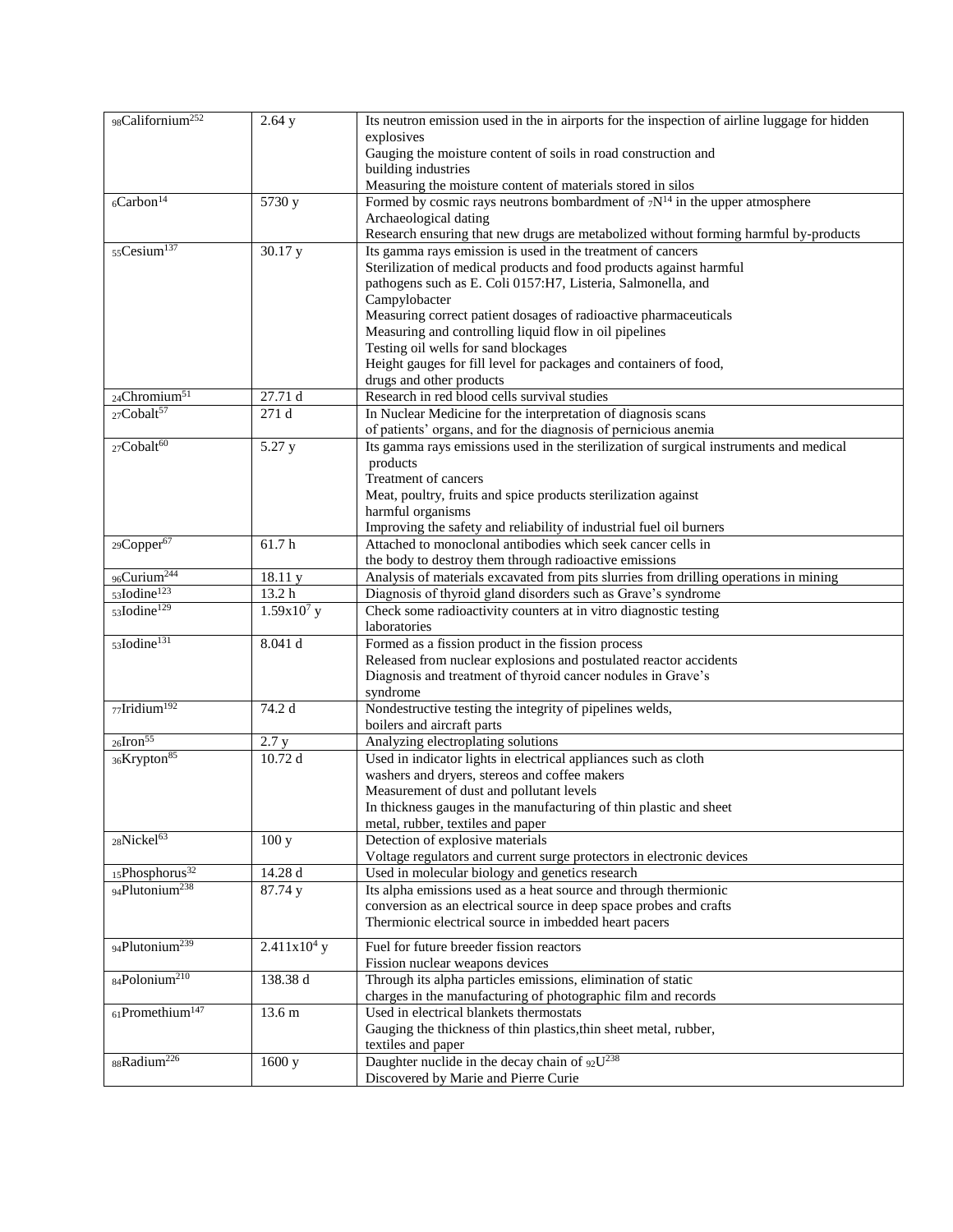|                             |                | Enhances the effectiveness of lightning rods                                             |
|-----------------------------|----------------|------------------------------------------------------------------------------------------|
| 86Radon <sup>222</sup>      | 3.82 d         | Daughter nuclide in the decay chain of $92U^{238}$                                       |
|                             |                | Formed from the decay of $88Ra^{226}$                                                    |
|                             |                | Concentrates in overly insulated homes.                                                  |
|                             |                | Health hazard in home construction, uranium mining, and cigarette smoking.               |
| 34Selenium <sup>75</sup>    | 120 d          | Used in protein studies in life sciences research                                        |
| $11$ Sodium <sup>24</sup>   | 15.02 h        | Location of leaks in industrial pipelines                                                |
|                             |                | Oil well logging studies                                                                 |
| 38Strontium <sup>85</sup>   | 65.2 d         | Fission product under calcium in the periodic table of the elements                      |
|                             |                | Constituent of fallout from nuclear weapons testing                                      |
|                             |                | Studies of bone formation and metabolism                                                 |
| 43Technetium <sup>99m</sup> | 6.02 h         | Diagnostic studies in nuclear medicine including brain, bone, liver,                     |
|                             |                | spleen and kidney imaging and for blood flow studies                                     |
| 81Thallium <sup>204</sup>   | 3.77 y         | Measurement of dust and pollutant levels on filter paper                                 |
|                             |                | Thickness gauges in plastics, sheet metal, rubber, textiles and paper                    |
|                             |                | manufacturing                                                                            |
| 90Thorium <sup>229</sup>    | 7340 y         | Used in making fluorescent lights last longer                                            |
| 90Thorium <sup>230</sup>    | $7.7x104$ y    | Used to breed $92$ U <sup>233</sup> as afissile fuel in thermal fission breeder reactors |
|                             |                | As thoriated tungsten, used in electric arc welding rods in the                          |
|                             |                | construction, aircraft, petrochemical, and food processing                               |
|                             |                | equipment industries to produce easier starting, enhanced arc                            |
|                             |                | stability and reduced metal contamination                                                |
| $1$ Tritium <sup>3</sup>    | 12.33 y        | Life Science and drug metabolism in new drugs studies                                    |
|                             |                | Self luminous aircraft and commercial exit signs                                         |
|                             |                | Luminous dials, gauges, Liquid Crystal Displays (LCDs), and wrist watches                |
|                             |                | Production of luminous paint                                                             |
|                             |                | Fuel for future fusion reactors                                                          |
|                             |                | In boosted fission, thermonuclear, enhanced neutron, and directed energy weapon devices  |
|                             |                | Short half life implies the need to regularly remanufacture nuclear weapons              |
| 92Uranium <sup>234</sup>    | $2.44x105$ y   | In dental fixtures like crowns and dentures to provide a natural                         |
|                             |                | color and brightness                                                                     |
| 92Uranium <sup>235</sup>    | $7.04x108$ y   | Fuel for nuclear power plants and naval propulsion systems                               |
|                             |                | Early fission weapons devices                                                            |
|                             |                | Manufacture of fluorescent glassware                                                     |
|                             |                | Colored glazing for ceramics and wall tiles                                              |
| 92Uranium <sup>238</sup>    | $4.468x10^{9}$ | Predominant uranium isotope occurring with a 99.3 percent natural abundance              |
|                             |                | Cannot be used to create a self sustained chain reaction                                 |
|                             |                | Breeder material for breeding Pu <sup>239</sup> in fission breeder reactors              |
|                             |                | Shielding material against x-rays, neutron and gamma radiation                           |
|                             |                | Shielding armor against projectiles                                                      |
|                             |                | Kinetic energy projectiles in anti tank weapons                                          |
|                             |                | Energy amplification in boosted fission and thermonuclear weapon devices                 |
| 54Xenon <sup>133</sup>      | 5.25 d         | In lung ventilation and blood flow studies in Nuclear Medicine                           |

## **1.11 RADIOACTIVITY IN FOOD ITEMS**

The accumulation in food of the isotopes of  $Ra^{226}$ ,  $Th^{232}$ ,  $K^{40}$ ,  $C^{14}$  and  $T^3$  causes a radiation equivalent dose to the human body averaging 20 mrem/year. The average banana fruit contains about 400 mg of potassium, leading to a specific activity of 3 pCi/gm from its  $K^{40}$ content. Brazil nuts are notorious for their radium content that causes a specific activity of 14 pCi/gm. Table 4 shows the specific activities in some food items.

Table 4. Specific activities and activity densities of some food items.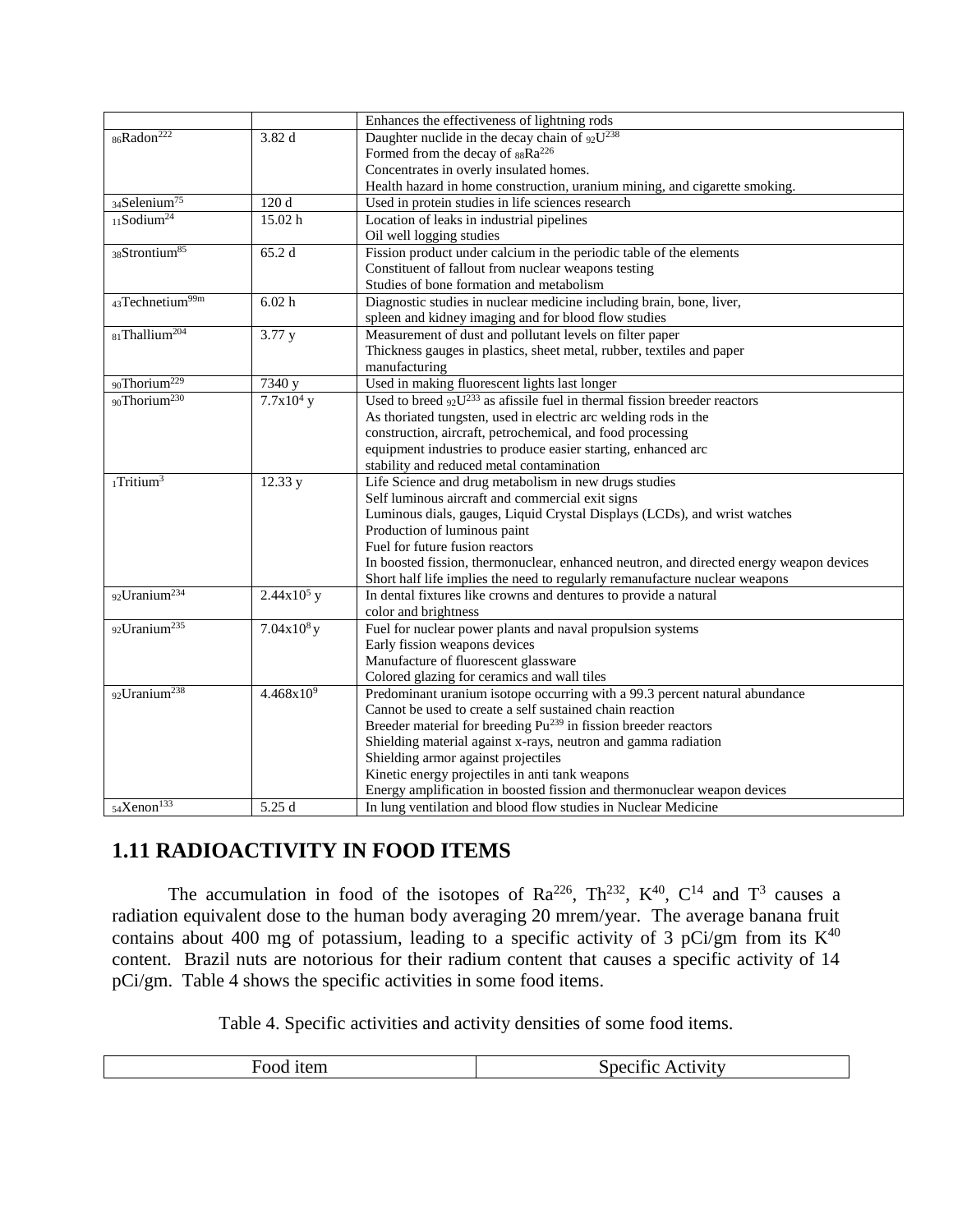| Salad oil                 | 4,900 $pCi/l$  |
|---------------------------|----------------|
| Milk                      | $1,400$ pCi/l  |
| Whiskey                   | $1,200$ pCi/l  |
| Beer                      | 390 pCi/l      |
| Tap water                 | 20 pCi/1       |
| Brazil nuts               | $14.00$ pCi/gm |
| <b>Bananas</b>            | $3.00$ pCi/gm  |
| Tea                       | $0.40$ pCi/gm  |
| Flour                     | $0.14$ pCi/gm  |
| Peanuts and peanut butter | $0.12$ pCi/gm  |

## **1.12 SUCCESSIVE RADIOACTIVE TRANSFORMATIONS**

It can be observed that rarely does a radionuclide decay into other stable isotopes in a single step. Normally a chain of steps is encountered until a stable nuclide is reached. Consider the case of a radioactive isotope 1 decaying into another isotope 2, which in turn decays into a stable isotope 3. The rate equations for such a system are:

$$
\frac{dN_1(t)}{dt} = -\lambda_1 N_1(t)
$$
\n
$$
\frac{dN_2(t)}{dt} = +\lambda_1 N_1(t) - \lambda_2 N_2(t)
$$
\n
$$
\frac{dN_3(t)}{dt} = +\lambda_2 N_2(t)
$$
\n(17)

This is a coupled set of first order ordinary differential equations. The first equation has a simple solution obtained by separation of variables:

$$
N_1(t) = N_{10} e^{-\lambda_1 t} \tag{18}
$$

Inserting this equation into the second rate equation yields:

$$
\frac{dN_2(t)}{dt} = + \lambda_1 N_{10} e^{-\lambda_1 t} - \lambda_2 N_2(t)
$$

or:

$$
\frac{dN_2(t)}{dt} + \lambda_2 N_2(t) = \lambda_1 N_{10} e^{-\lambda_1 t}
$$

Multiplying by an integrating factor  $e^{\lambda_2 t}$ , we get: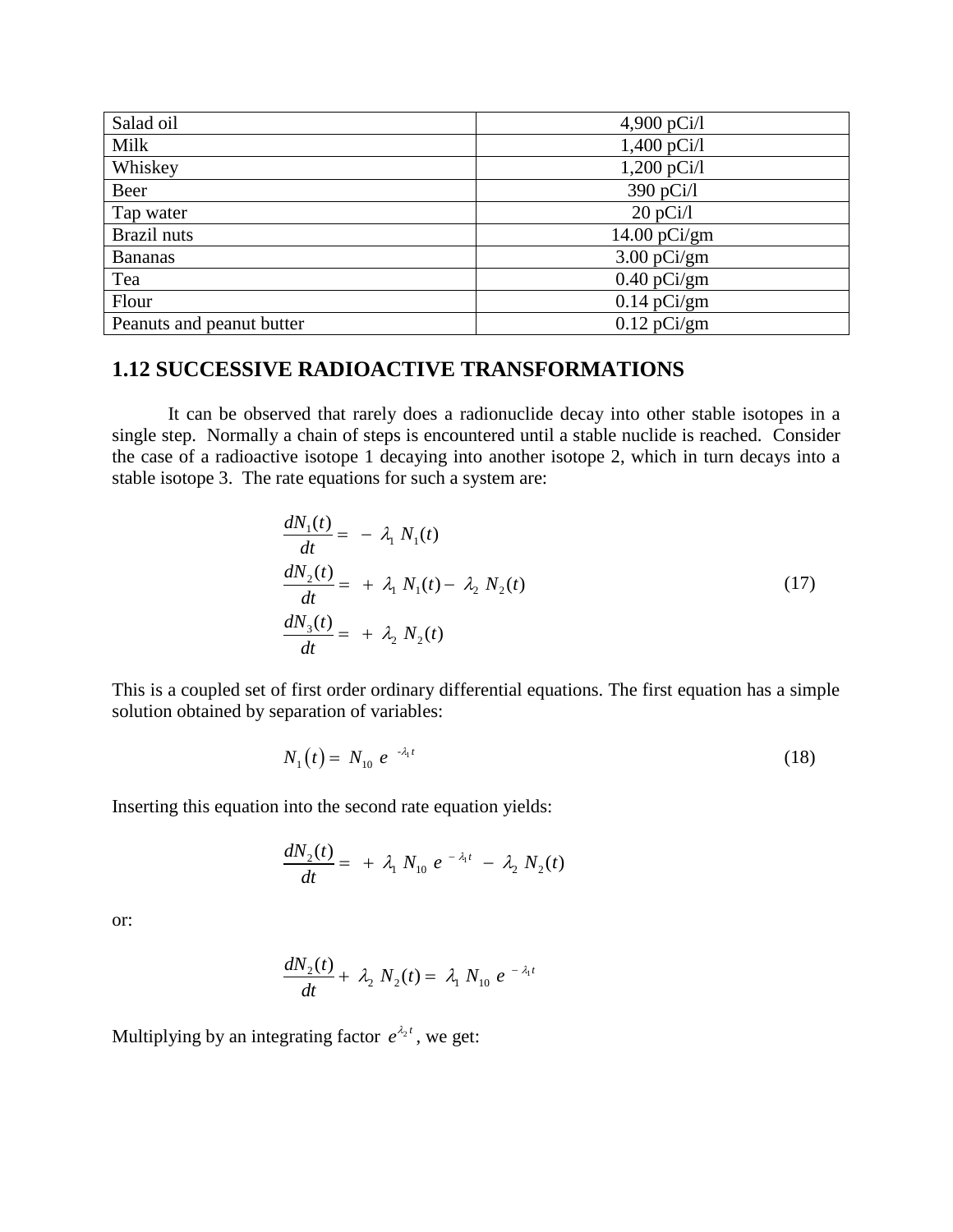$$
e^{\lambda_2 t} \frac{dN_2(t)}{dt} + \lambda_2 N_2(t) e^{\lambda_2 t} = \lambda_1 N_{10} e^{-\lambda_1 t} e^{\lambda_2 t}
$$

$$
\frac{d[N_2(t) e^{\lambda_2 t}]}{dt} = \lambda_1 N_{10} e^{(\lambda_2 - \lambda_1)t}
$$

Separating the variables and integrating, we get:

$$
\int_{N_{20}}^{N_2(t)} d[e^{\lambda_2 t} N_2(t)] = +\lambda_1 N_{10} \int_0^t e^{(\lambda_2 - \lambda_1)t} dt
$$
\n
$$
e^{\lambda_2 t} N_2(t) - N_{20} = + \frac{\lambda_1}{(\lambda_2 - \lambda_1)} N_{10} [e^{(\lambda_2 - \lambda_1)t} - 1]
$$

Multiplying both sides by  $e^{-\lambda_2 t}$ ,

$$
N_2(t) = N_{20}e^{-\lambda_2 t} + \frac{\lambda_1}{(\lambda_2 - \lambda_1)} N_{10}(e^{-\lambda_1 t} - e^{-\lambda_2 t})
$$
 (19)

If the initial number of nuclei  $N_{20}$  is zero, the equation reduces to:

$$
N_2(t) = \frac{\lambda_1}{(\lambda_2 - \lambda_1)} N_{10} (e^{-\lambda_1 t} - e^{-\lambda_2 t})
$$
 (20)

Upon substitution in the third rate equation, and assuming the initial number of nuclei  $N_{30}$  as

zero, that the third member of the chain is stable, and integrating, we get:  
\n
$$
N_3 \t\t\left(t\right) = N_{10} \left[1 + \frac{\lambda_1}{\left(\lambda_2 - \lambda_1\right)} e^{-\lambda_2 t} - \frac{\lambda_2}{\left(\lambda_2 - \lambda_1\right)} e^{-\lambda_1 t}\right]
$$
\n(21)

Assuming the half life of the first isotope is less than the half life of the second isotope, the overall result is that the number of nuclei of the isotope 1 will decrease exponentially according to its own half life. The second isotope number, which is initially zero, increases to a maximum and then decreases gradually. The third isotope as an end product will increase steadily with time and approaches  $N_{10}$ , since all the nuclei of the initial isotope will eventually decay to the stable end product.

### **1.13 SUCCESSIVE DECAYS GENERAL SOLUTION**

As a generalization of the previous analysis, consider a radioactive decay chain containing n members.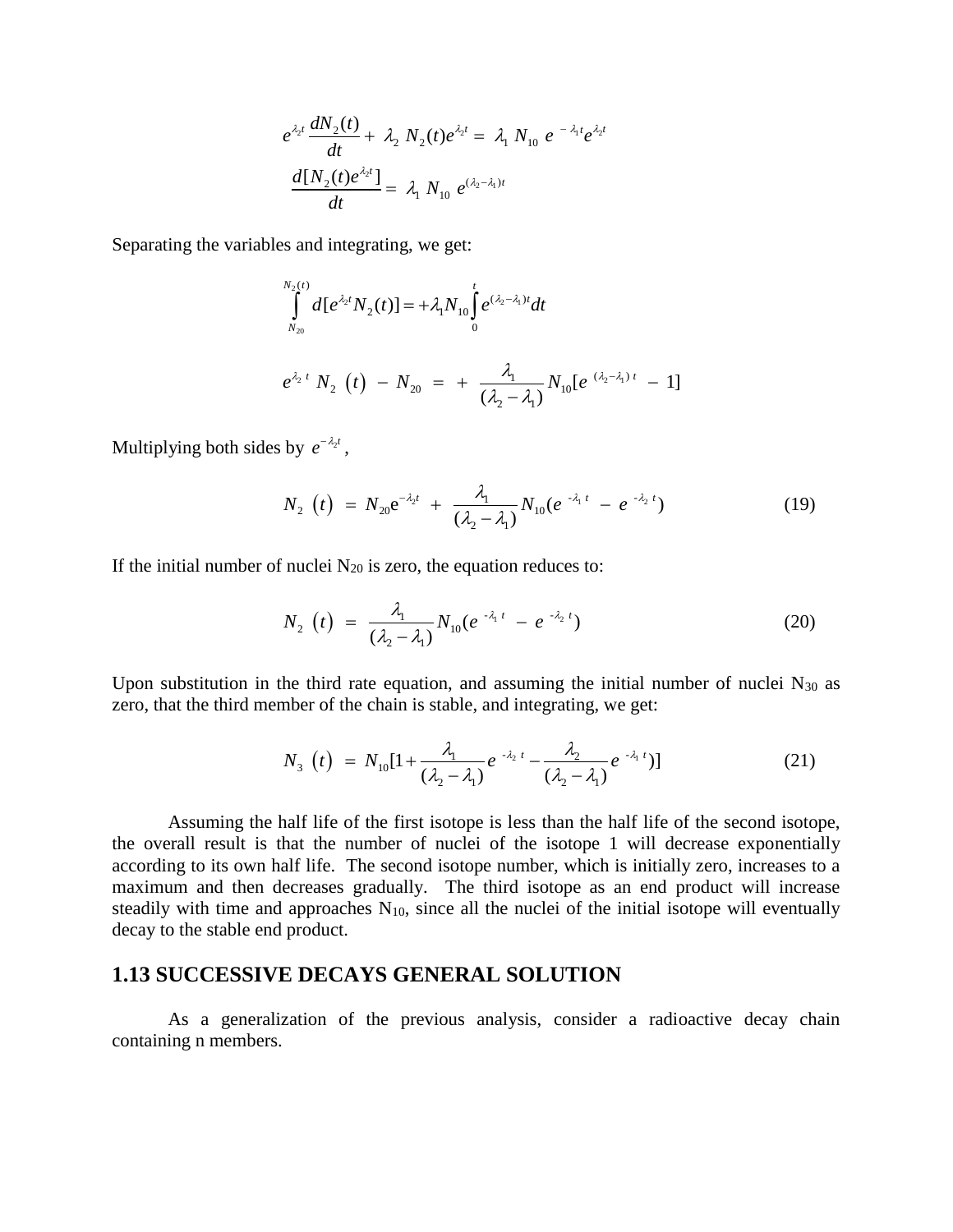$$
\frac{dN_1(t)}{dt} = -\lambda_1 N_1(t)
$$
\n
$$
\frac{dN_2(t)}{dt} = +\lambda_1 N_1(t) - \lambda_2 N_2(t)
$$
\n
$$
\frac{dN_3(t)}{dt} = +\lambda_2 N_2(t) - \lambda_3 N_3(t)
$$
\n
$$
\dots
$$
\n
$$
\frac{dN_n(t)}{dt} = +\lambda_{n-1} N_{n-1}(t) - \lambda_n N_n(t)
$$
\n(22)

Further assume that initially at time t=0:

$$
N_{10} \neq 0
$$
  

$$
N_{20} = N_{30} = \dots = N_{n0} = 0
$$

This expresses a situation with a pure sample where only the parent substance ( $N_{10} \neq 0$ ) is initially present.

We can write the product form of a general solution for this case as:

$$
N_n(t) = \sum_{m=1}^n A_m e^{-\lambda_m t}
$$
 (23)

where:

$$
A_1 = \frac{\prod_{i=1}^{n-1} \lambda_i}{\prod_{i=2}^n (\lambda_i - \lambda_1)}
$$

$$
A_2 = \frac{\prod_{i=1}^{n-1} \lambda_i}{\prod_{i=1}^n (\lambda_i - \lambda_2)}
$$

$$
N_{10}
$$

……………………………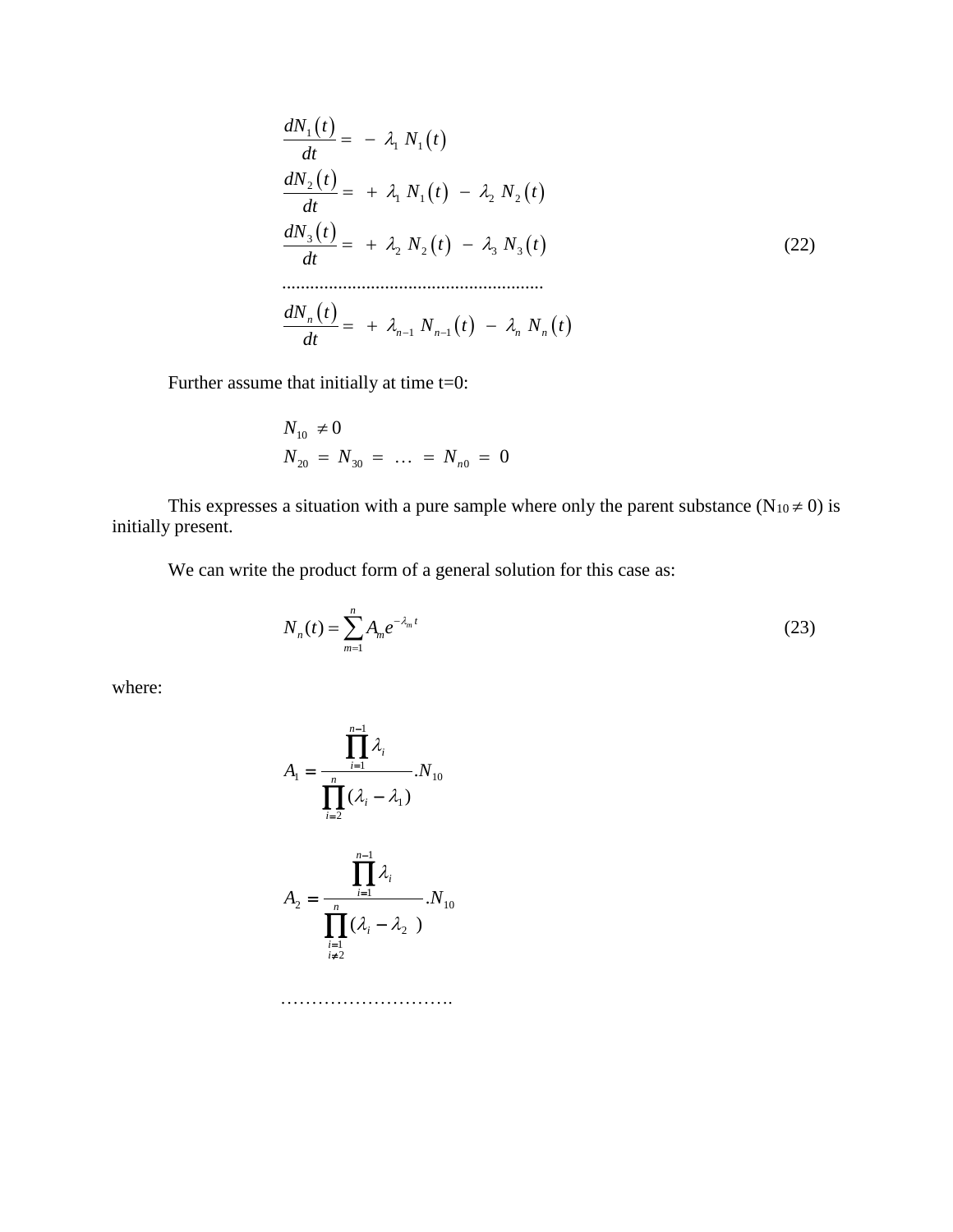$$
A_m = \frac{\prod_{i=1}^{n-1} \lambda_i}{\prod_{\substack{i=1 \ i \neq m}}^{n} (\lambda_i - \lambda_m)} N_{10}
$$

This form is a modified form of equations first derived by Bateman. The equations derived in the previous section can be directly derived from Eqn. 23, which lend themselves readily for numerical computations.

To obtain a more general solution for the case where:

$$
N_{20}, N_{30}...N_{n0} \neq 0,
$$

the overall solution is obtained by adding to the solution above for  $N_n(t)$  in an n-member chain, a solution for  $N_n(t)$  in an (n-1)-member chain with now isotope 2 as the parent nuclide. Therefore  $N_2(t) = N_{20}$  at t=0, and a general solution for  $N_n(t)$  in an (n-2)-member chain, and the process is repeated.

When branching occurs in the radioactive decay chain, the decay constants in the numerators above should be replaced by the partial decay constants. Once the branches rejoin, the two branches are treated as separate chains. The two branches are followed, and then the contributions of the two paths are added out for any common member.

### **1.14 RADIOACTIVE EQUILIBRIA**

#### **SECULAR EQUILIBRIUM**

Equilibrium is normally reached when the time derivatives in the rate equations are equal to zero, resulting in:

$$
\frac{dN_1(t)}{dt} = -\lambda_1 N_1(t) = 0
$$
  
\n
$$
\lambda_1 N_1(t) = \lambda_2 N_2(t)
$$
  
\n
$$
\lambda_2 N_2(t) = \lambda_3 N_3(t)
$$
  
\n
$$
\dots
$$
  
\n
$$
\lambda_{n-1} N_{n-1}(t) = \lambda_n N_n(t)
$$
\n(24)

This cannot be strictly achieved since this would lead to contradiction in the first equation when the decay constant would have to be equal to zero. However, a case close to equilibrium can be reached if the half life of the first parent is much longer than the half life of the daughter nuclide. This situation occurs in the naturally occurring decay chains. For instance, Uranium<sup>238</sup> has a half life of 4.5 billion years. In this case we can take the number of atoms of the initial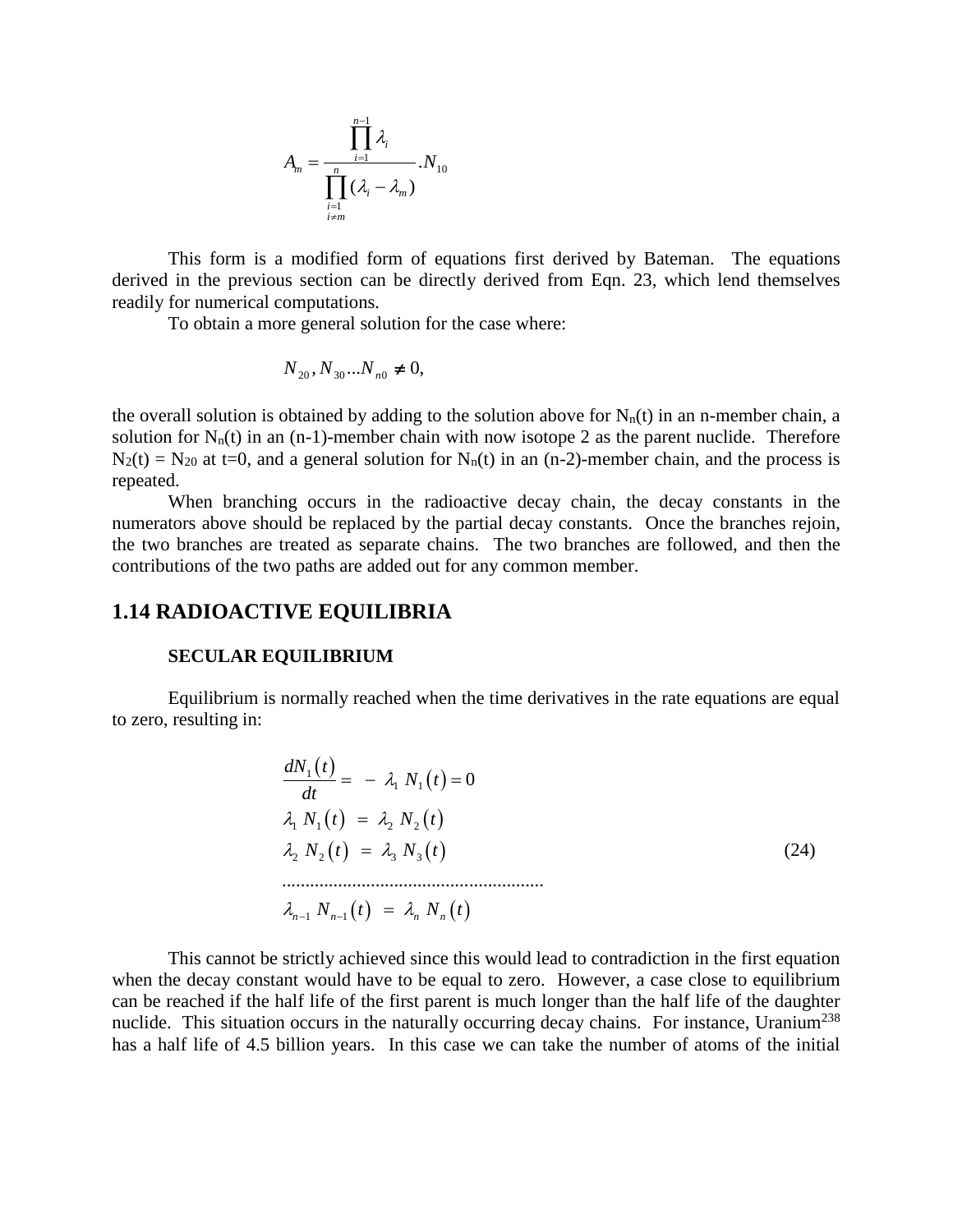parent  $N_1$  as a constant, and the value of the decay constant is much smaller than other decay constants in the chain. This type of equilibrium is called "secular equilibrium," where: constant, and the value of the decay constant is filter sinality than<br>  $\lambda_1 N_1(t) = \lambda_2 N_2(t) = \lambda_3 N_3(t) = \dots = \lambda_{n-1} N_{n-1}(t) = \lambda_n N_n(t)$ 

$$
\lambda_1 N_1(t) = \lambda_2 N_2(t) = \lambda_3 N_3(t) = \ldots = \lambda_{n-1} N_{n-1}(t) = \lambda_n N_n(t) \qquad (25)
$$

This means that the activities of the chain members are equal:  
\n
$$
A_1(t) = A_2(t) = A_3(t) = \dots = A_{n-1}(t) = A_n(t)
$$
\n(26)

This situation applies whenever a succession of short lived isotopes arises from the decay of a relatively long lived parent.

This kind of equilibrium can also be attained when a radioactive substance is produced at a steady state from an artificial method, such as in a nuclear reactor or a particle accelerator.

The last expression can be used to determine the half life of an isotope having a long half

life in terms of the half life of a short half life isotope, if we rewrite in the form:  
\n
$$
\frac{N_1(t)}{T_1} = \frac{N_2(t)}{T_2} = \frac{N_3(t)}{T_3} = \dots = \frac{N_{n-1}(t)}{T_{n-1}} = \frac{N_n(t)}{T_n}
$$
\n(27)

If the ratio of two isotopes in secular is known, and the half life of the daughter is known, then the half life of the parent can be calculated from:

$$
T_1 = \left(\frac{N_1}{N_2}\right) T_2 \tag{28}
$$

#### **EXAMPLE**

The relative atomic abundance ratio for Uranium<sup>238</sup> to Radium<sup>226</sup> is 2.7925 million, and the half life for Radium<sup>226</sup> is about 1,600 years, leading to:

$$
\frac{N_{U^{238}}}{N_{Ra^{226}}} = 2.7925 \times 10^6
$$
\n
$$
T_{Ra^{226}} = 1,600 \text{ [years]}
$$
\n
$$
T_{U^{238}} = \left(\frac{N_{U^{238}}}{N_{Ra^{226}}}\right) T_{Ra^{226}}
$$
\n
$$
= 2.7925 \times 10^6 \times 1,600 \text{ [years]}
$$
\n
$$
= 4.468 \times 10^9 \text{ [years]}
$$

We would like to study the approach to secular equilibrium. Consider a parent nuclide and its daughter, with the parent with a long half life such that: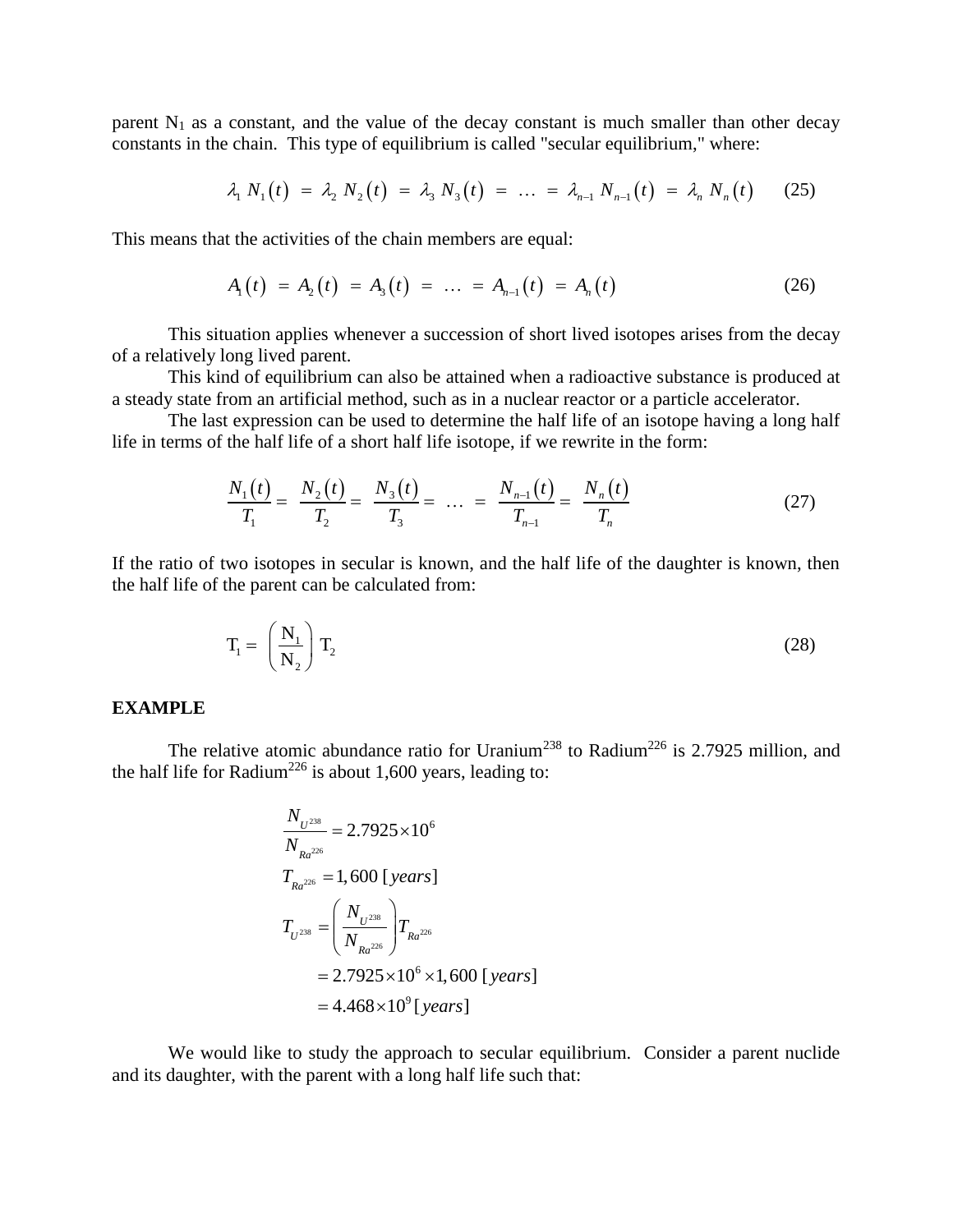$$
T_1>>T_2
$$

or:

$$
\lambda_1 << \lambda_2
$$

Using the equation for the parent and daughter under this condition,

$$
N_1 \cong N_{10}
$$
  
\n
$$
N_2(t) \cong \left(\frac{\lambda_1}{\lambda_2}\right) N_{10} \left(1 - e^{-\lambda_2 t}\right)
$$

This implies that the activity of the daughter reaches a saturation level according to the relationship:

$$
A_2(t) = \lambda_2 N_2(t) \approx \lambda_1 N_{10} (1 - e^{-\lambda_2 t})
$$
 (29)

The last equation shows as the daughter's activity grows and eventually reaches the activity of the parent, as implied by secular equilibrium.

#### **TRANSIENT EQUILIBRIUM**

If the parent is long lived, but the half-life of the parent is not very long, the following condition is satisfied:

$$
T_1 > T_2
$$

or:

$$
\lambda_1<\lambda_2
$$

Consequently:

$$
N_2(t) \cong \left[\frac{\lambda_1}{(\lambda_2 - \lambda_1)}\right] N_{10} e^{-\lambda_1 t}
$$

$$
N_2(t) \cong \left[\frac{\lambda_1}{(\lambda_2 - \lambda_1)}\right] N_1(t)
$$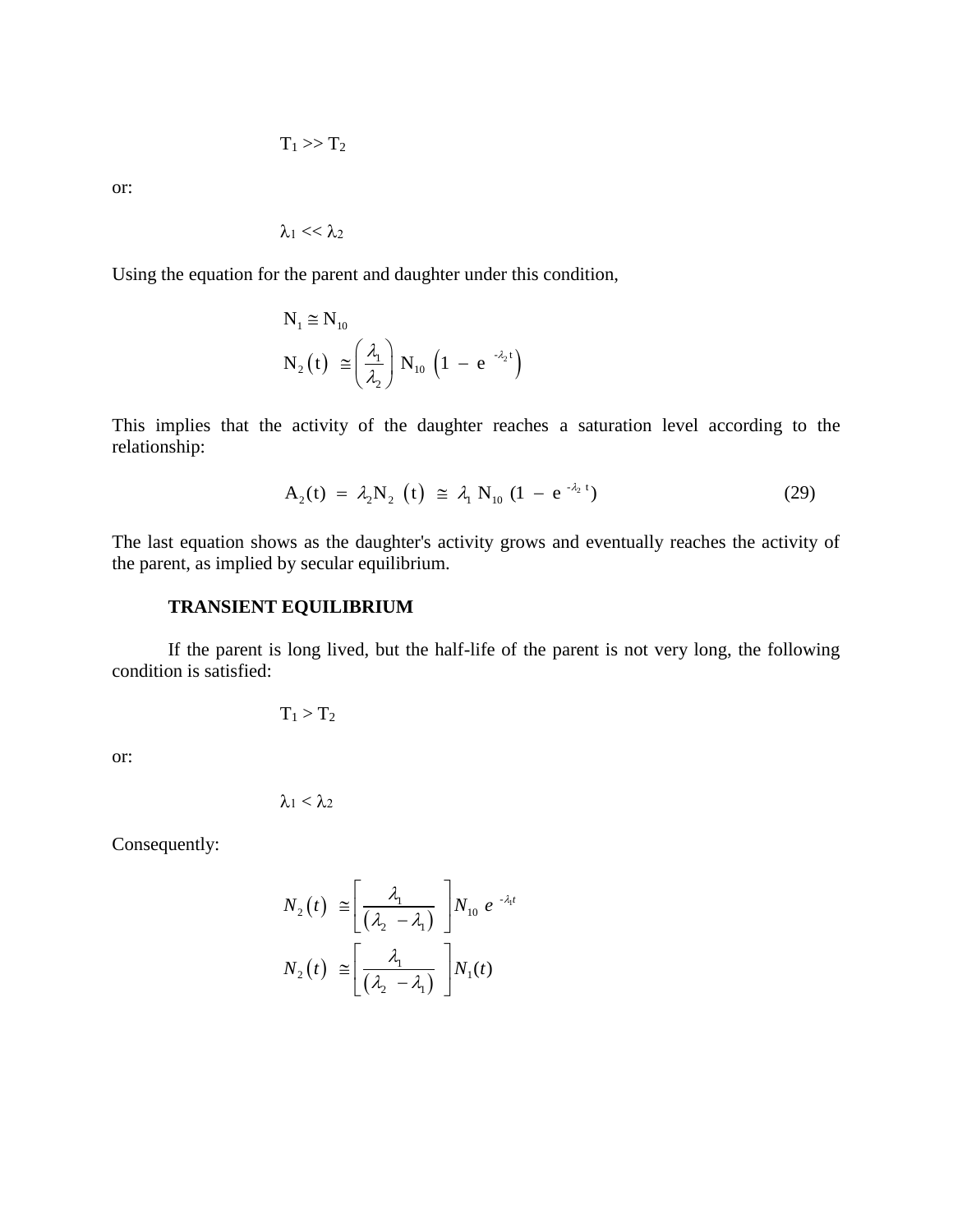$$
\frac{N_2(t)}{N_1(t)} \equiv \left[ \frac{\lambda_1}{\left(\lambda_2 - \lambda_1\right)} \right] \tag{31}
$$

In terms of the activities:

$$
\frac{A_2(t)}{A_1(t)} \cong \frac{\lambda_2 N_2(t)}{\lambda_1 N_1(t)} \cong \frac{\lambda_2}{\left(\lambda_2 - \lambda_1\right)}\tag{32}
$$

This implies that the daughter's activity is less than the parent's activity by the factor:

$$
\frac{\lambda_2}{(\lambda_2-\lambda_1)}.
$$

#### **CASE OF NO EQUILIBRIUM**

If the parent is shorter lived than the daughter, the following condition is satisfied:

$$
T_1 \hspace{-0.5mm} < \hspace{-0.5mm} T_2
$$

or:

 $\lambda_1 > \lambda_2$ 

and no state of equilibrium is attained. The daughter nuclide will increase, pass through a maximum, and decay with the half life of the daughter, as the parent decays with its own half life.

### **1.15 RADIOACTIVE DECAY CHAINS**

Elements found in nature with an atomic number above Bismuth  $(Z=83)$ , are radioactive. They belong to chains of successive transformations, starting from a radioactive element, and each ending with a stable isotope. There exist three series containing all the natural activities in this region of the Chart of the Nuclides. There is also an artificially created chain.

These chains are closely similar, and contain an interesting feature of branching transformations.

In each of these chains, we notice the occurrence of an isotope of radon. It is released in the form of a gas at room temperature. It constitutes a health hazard in uranium mines, in water wells using uranium containing aquifers, in natural gas, in homes built on rocks containing uranium, and in cigarette smoking.

### **THE URANIUM<sup>238</sup> CHAIN**

The parent substance in this case is  $U^{238}$ . It contains 14 transformations, 8 through alpha decay and 6 through beta emission. The end of the chain is the stable lead isotope  $Pb^{206}$ . This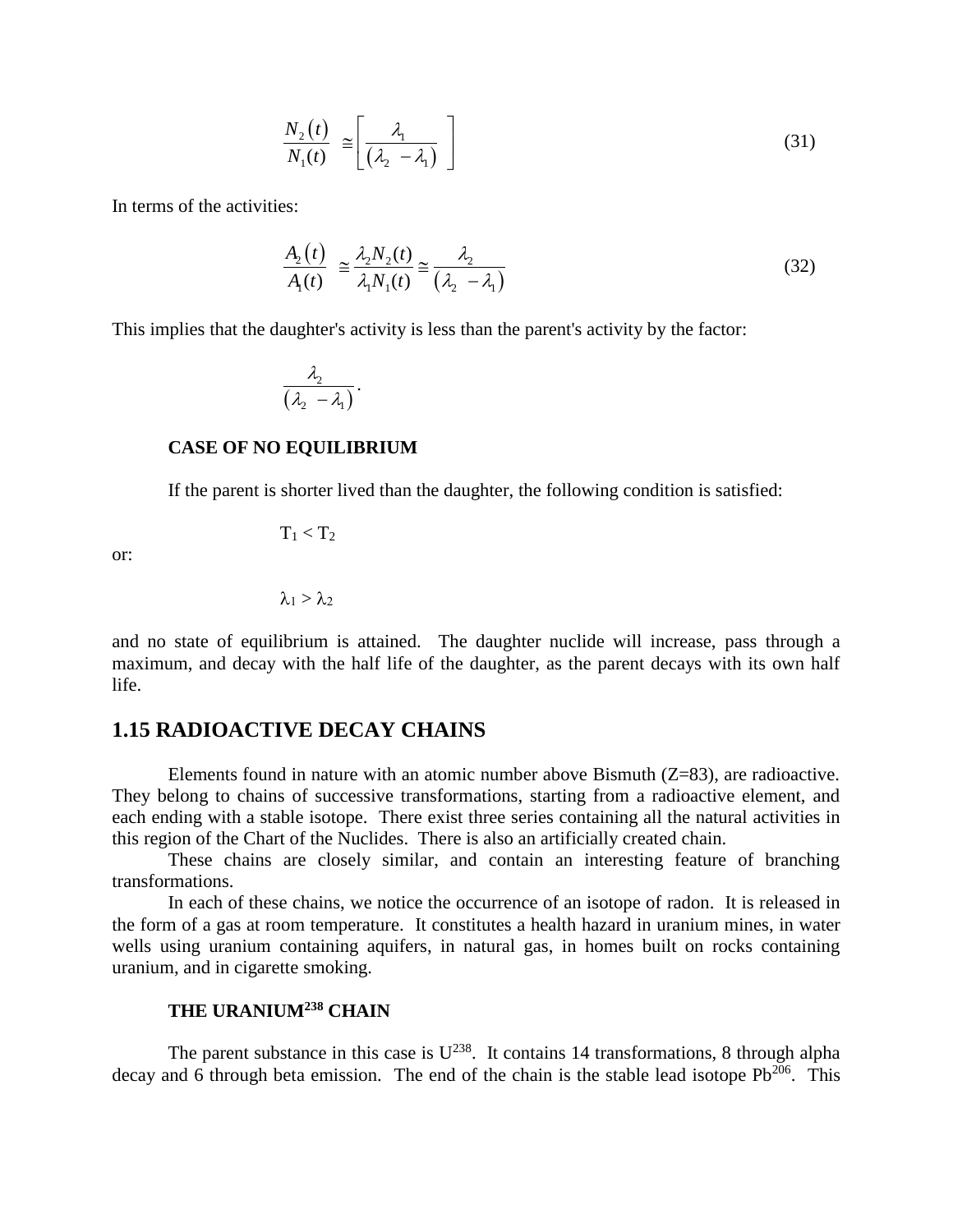chain contains radium and its decay products. The atomic mass number is here modified in units of four in each alpha transformation. The beta decays do not affect the mass number. A general formula for the mass number can be mathematically induced as:

$$
(4n + 2)
$$

where n is an integer. Radon<sup>222</sup>, which is a health hazard in uranium mines and some human dwellings through its  $Po^{210}$  daughter, with a half life of 3.825 days occurs in this chain. This chain is shown in Fig. 3.

#### **THE THORIUM<sup>232</sup> CHAIN**

The parent nuclide here is  $Th^{232}$ , and the stable end product is  $Pb^{208}$ . A general formula for the mass number can be mathematically induced as:

(4n)

where n is an integer.

Another radon isotope  $\text{Rn}^{220}$  with a half-life of 54.5 seconds appears in this chain. This chain is shown in Fig. 4.

### **THE URANIUM<sup>235</sup>, ACTINIUM CHAIN**

This chain has  $Pb^{207}$  as the stable end product and has  $U^{235}$  as its parent nuclide. A general formula for the mass number can be mathematically induced as:

 $(4n + 3)$ 

where n is an integer. The radon isotope existing in this chain is  $Rn^{219}$  with a half-life of 3.92 seconds. This chain is shown in Fig. 5.

## **THE NEPTUNIUM<sup>237</sup>, ARTIFICIAL CHAIN**

This chain is artificially created and does not exist in nature. It starts with  $Np^{237}$  and ends with  $83\text{Bi}^{209}$  as a stable element. Its general formula is:

 $(4n + 1)$ .

This chain is shown in Fig. 6.

### **1.16 OTHER NATURALLY OCCURRING ISOTOPES**

Other than the members of these chains, many radioactive isotopes have been discovered with long half-lives and small abundances, as shown in Table 4. Notably is  $K^{40}$ , with a half life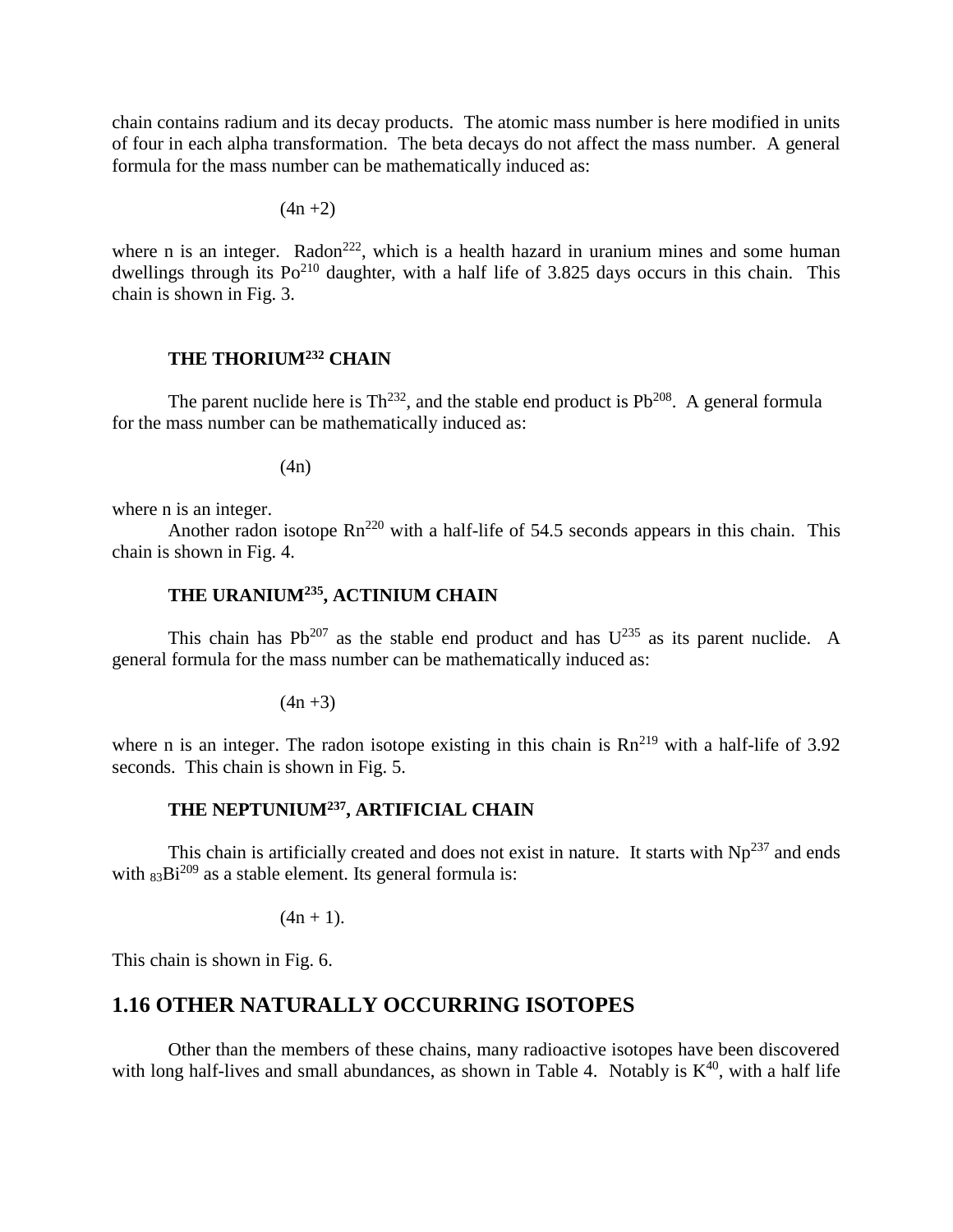# **1.17 SPONTANEOUS FISSION**

| $\epsilon$ = electron capture |  |
|-------------------------------|--|
|-------------------------------|--|

|                               | Isotopic                 | Half-life                            | Transformation                                        | Stable                         |
|-------------------------------|--------------------------|--------------------------------------|-------------------------------------------------------|--------------------------------|
| Radioisotope                  | Abundance                | (years)                              | type                                                  | Products                       |
|                               | (a/o)                    |                                      |                                                       |                                |
| $T^3$                         | $\overline{\phantom{a}}$ | 12.33                                | beta <sup>-</sup>                                     | He <sup>3</sup>                |
| $\mathsf{C}^{14}$             | $\frac{1}{\sqrt{2}}$     | 5370                                 | beta <sup>-</sup>                                     | $N^{14}$                       |
| $K^{40}$                      | 0.0117                   | $1.27 \times 10^9$                   | beta <sup>-</sup> , beta <sup>+</sup> , $\varepsilon$ | $Ca^{40}, Ar^{40}$             |
| $\overline{V^{50}}$           | 0.25                     | $1.\overline{40 \times 10^{17}}$     | beta <sup>-</sup> , $\varepsilon$                     | $Cr^{50}, Ti^{50}$             |
| $Rb^{87}$                     | 27.83                    | $4.88 \times 10^{10}$                | beta <sup>-</sup>                                     | $Sr^{87}$                      |
| Cd <sup>113</sup>             | 12.22                    | $7.7x\overline{10^{15}}$             | beta <sup>-</sup>                                     | In <sup>113</sup>              |
| In <sup>115</sup>             | 95.71                    | $\frac{4.4 \times 10^{14}}{10^{14}}$ | beta <sup>-</sup>                                     | $Sn^{115}$                     |
| $Te^{123}$                    | 0.89                     | $6.0 \times 10^{14}$                 | $\boldsymbol{\varepsilon}$                            | $Sb^{123}$                     |
| $La^{138}$                    | 0.09                     | $1.05 \times 10^{11}$                | $\varepsilon$ , beta                                  | $Ba^{138}$ , Ce <sup>138</sup> |
| $Ce^{142}$                    | 11.08                    | $>5.0 \times 10^{16}$                | alpha                                                 | $Ba^{138}$                     |
| Nd <sup>144</sup>             | 23.8                     | $2.38 \times 10^{15}$                | alpha                                                 | Ce <sup>140</sup>              |
| Nd <sup>145</sup>             | 8.3                      | $>1.0 \times 10^{17}$                | alpha                                                 | $\overline{\Pr^{141}}$         |
| Sm <sup>147</sup>             | 14.99                    | $1.06 \times 10^{11}$                | alpha                                                 | Nd <sup>143</sup>              |
| Sm <sup>148</sup>             | 11.24                    | $7.00 \times 10^{15}$                | alpha                                                 | $\overline{\text{Nd}^{144}}$   |
| $\overline{\text{Sm}^{149}}$  | 13.9                     | $>1.00 \times 10^{16}$               | alpha                                                 | $Nd^{145}$                     |
| $Gd^{152}$                    | 0.20                     | $1.1 \times 10^{14}$                 | alpha                                                 | $\overline{\text{Sm}^{148}}$   |
| $\overline{Dy^{156}}$         | 0.057                    | $>1.00 \times 10^{18}$               | $\blacksquare$                                        |                                |
| $Lu^{176}$                    | 2.59                     | $3.75 \times 10^{10}$                | beta <sup>-</sup>                                     | $\overline{Hf^{176}}$          |
| $Hf^{174}$                    | 0.16                     | $2.0x10^{15}$                        | alpha                                                 | $Yb^{170}$                     |
| $Ta^{180m}$                   | 0.012                    | $>1.2 \times 10^{15}$                | $\varepsilon$ , beta <sup>+</sup>                     | $Hf^{180}, W^{180}$            |
| $Re^{187}$                    | 62.6                     | $4.12x10^{10}$                       | beta <sup>-</sup>                                     | $\overline{\text{Os}^{187}}$   |
| $Os^{186}$                    | 1.59                     | $2.0x\overline{10^{15}}$             | alpha                                                 | $W^{182}$                      |
| $Pt^{190}$                    | 0.014                    | $6.5x10^{11}$                        | alpha                                                 | $Os^{186}$                     |
| $Pb^{204}$                    | 1.42                     | $1.4x10^{17}$                        | alpha                                                 | $Hg^{200}$                     |
| $Bi^{209}$                    | 100                      | $>2.0x10^{18}$                       | alpha                                                 | $Tl^{205}$                     |
| Th <sup>232</sup>             | 100                      | $1.40x10^{10}$                       | alpha                                                 | $Pb^{208}$                     |
| $U^{234}$                     | 0.0054                   | $2.44x10^{\overline{5}}$             | alpha                                                 | $Pb^{206}$                     |
| $U^{235}$                     | 0.72                     | $7.04x\overline{10^8}$               | alpha                                                 | $Pb^{207}$                     |
| $\overline{\mathbf{U}^{238}}$ | 99.2745                  | $4.468 \times 10^{9}$                | alpha                                                 | $Pb^{206}$                     |

| Table 5. Other naturally occurring or otherwise available radioisotopes. |  |  |
|--------------------------------------------------------------------------|--|--|
|                                                                          |  |  |

of 1.27 x 10<sup>9</sup> years, in the same range as that for  $U^{238}$  at 4.52 x 10<sup>9</sup> years. This isotope of potassium exists in living organic matter and cannot be separated from its other isotopes by chemical means (Table 5). The detection of these isotopes is rather difficult because of the existing radiation background in laboratories. This radiation background is caused by traces of uranium, thorium, potassium, and in a larger part due to cosmic radiation.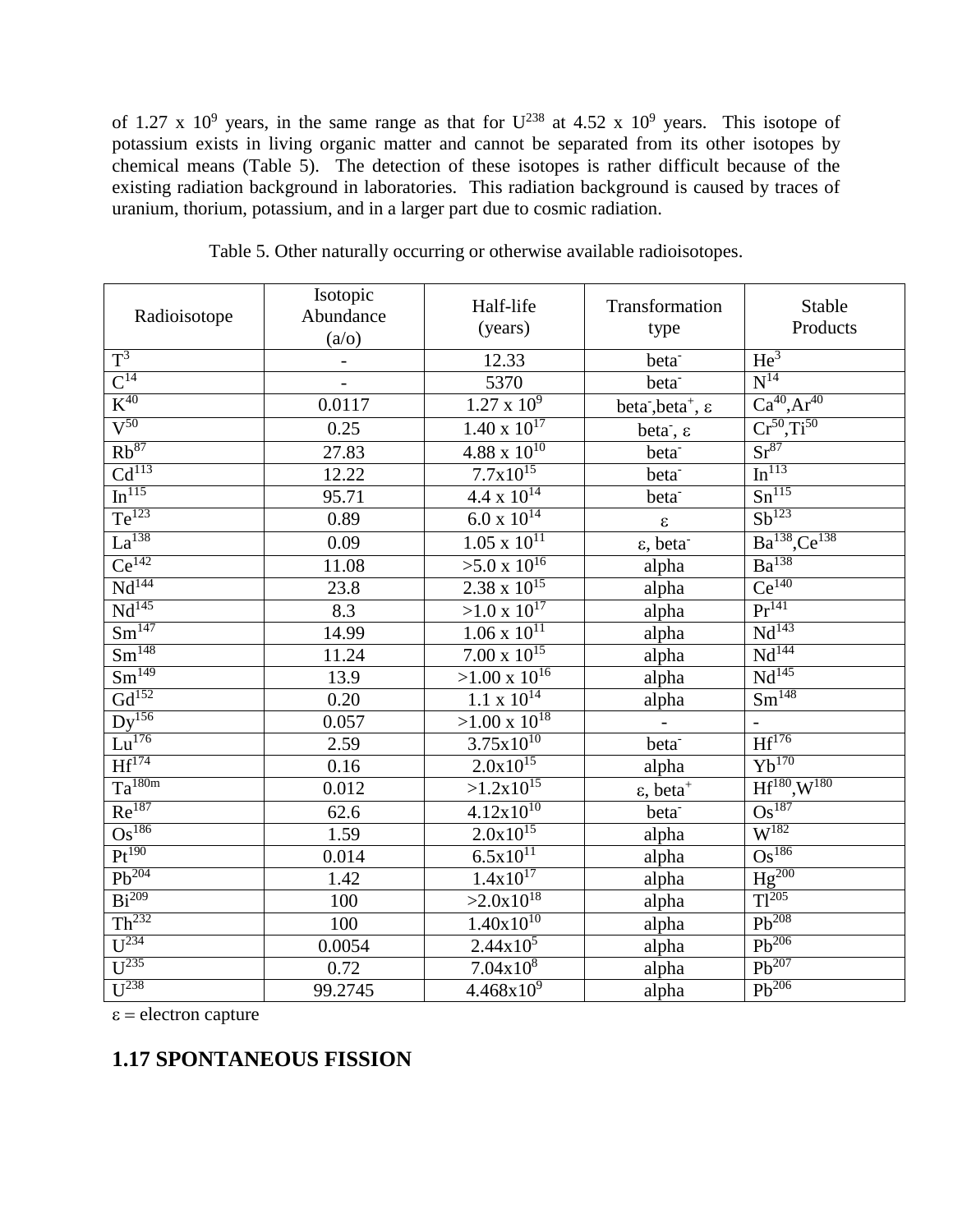Some heavy nuclei decay in a process where the nucleus breaks up into two intermediate mass fragments and several neutrons. It occurs in with nuclei with mass number  $A > 230$ .

Since the maximum binding energy per nucleon occurs at  $A = 60$ , nuclides above  $A >$ 100 are unstable with respect to spontaneous fission, sine a condition for spontaneous fission is:

$$
m(A,Z) > m(A',Z') + m(A-A',Z-Z')
$$
 (33)

in the spontaneous fission reaction:

$$
{}_{Z}X^{A} \to {}_{Z'}X^{A'} + {}_{Z-Z'}X^{A-A'} \tag{34}
$$

Because of the high Coulomb barrier for the emission of the fission fragments, spontaneous fission is only observed in the heaviest nuclei.

### **1.18 NEGATIVE BETA DECAY**

Below the atomic number  $Z = 83$ , radioactive nuclides seek stability by either increasing decreasing their nuclear charge through either negative beta positron decay, or electron capture.

Nuclides possessing an excess number of neutrons, or neutron rich nuclides tend to undergo negative beta decay. Internally in this process, a neutron is transformed into a proton and a negative electron with the emission of an antineutrino for conservation of parity:

$$
{}_{0}n^{1} \rightarrow {}_{1}H^{1} + {}_{-1}e^{0} + \nu^{*}
$$
\n
$$
\begin{array}{c}\n\text{Nm-1} \\
\hline\n\frac{1 \cdot 2 + 10.4 \text{ M}}{100.00 \text{ m}} \\
\hline\n100.00 \text{ m}\n\end{array}
$$
\n(35)

The atomic number of the decaying nucleus is increased by one unit in this process:

$$
{}_{Z}X^{A} \to {}_{Z+1}Y^{A} + {}_{-1}e^{0} + \nu^{*}
$$
\n(36)

For this process to occur, the condition for a negative beta decay to occur is:

$$
m(A, Z) \ge m(A, Z + 1) \tag{37}
$$

The beta decay energy is defined as: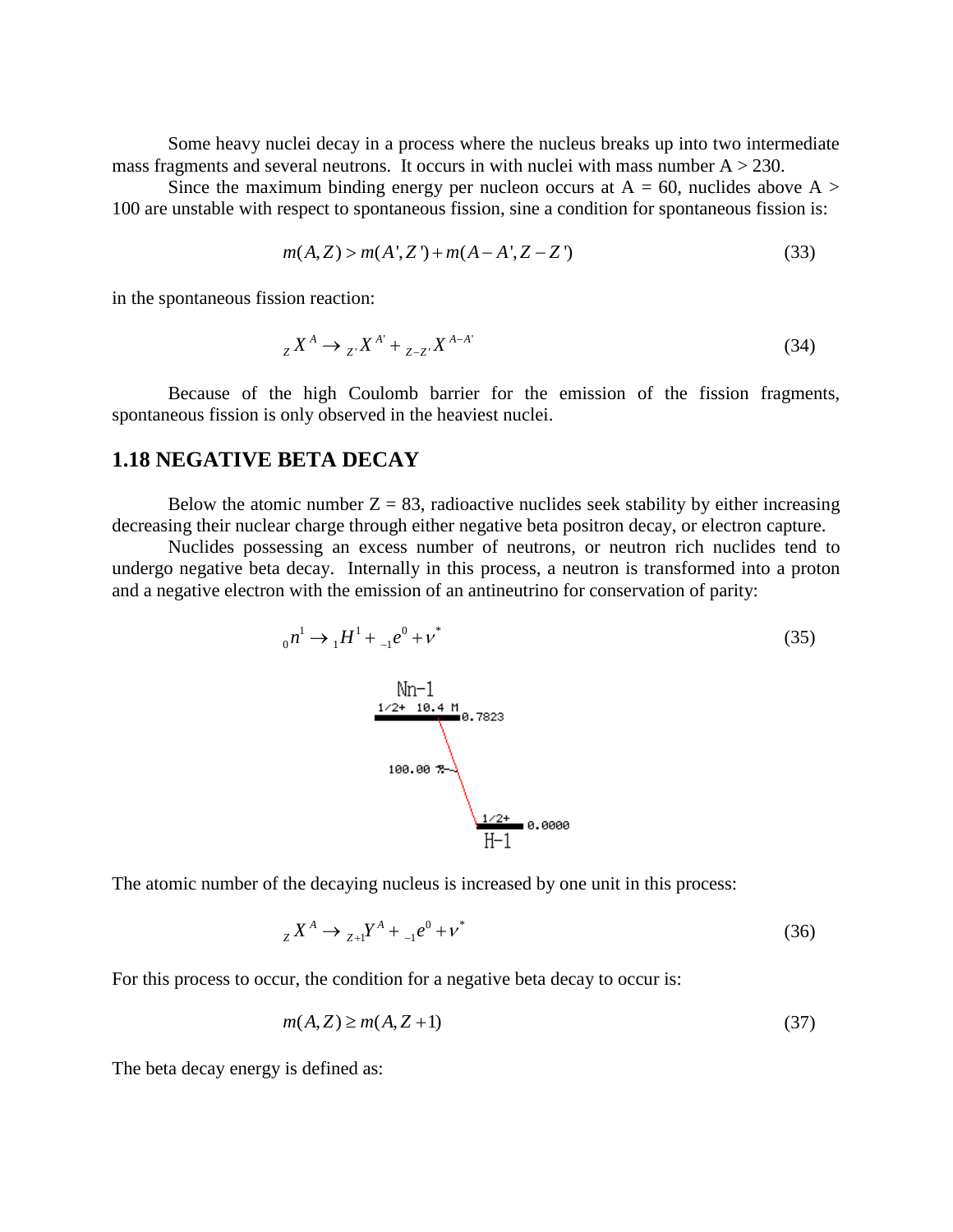$$
E(\beta^-) = m(A,Z) - m(A,Z+1)
$$

It should be positive for the process of beta decay to be energetically possible. For instance, for Po<sup>210</sup>, E(β<sup>-</sup>)= - 3.981 MeV, and in fact it decays through alpha decay into Pb<sup>206</sup>.

Fission products, being neutron rich nuclei, undergo a succession of negative beta decays forming decay chains.

An example of a beta decay is the decay of the hydrogen isotope tritium:

$$
{}_{1}T^{3} \rightarrow {}_{2}He^{3} + {}_{-1}e^{0} + v^{*}
$$
  
H-3  
1/2+ 12.33 Y 12.33 Y  
100.007  
1/2+ 160.007  
1/2+ 5 0.0000  
He-3

The beta decay energy for this reaction is 18.591 keV, which makes it energetically possible.

### **1.19 POSITRON DECAY**

Nuclides possessing an excess number of protons, or proton rich nuclides tend to undergo a positron decay. Internally in this process, a proton is transformed into a neutron and a positron with the emission of a neutrino for conservation of parity:

$$
{}_{1}H^{1} \to {}_{0}n^{1} + {}_{+1}e^{0} + \nu \tag{38}
$$

The atomic number of the decaying nucleus is decreased by one unit in this process:

$$
{}_{Z}X^{A} \to {}_{Z-I}Y^{A} + {}_{+1}e^{0} + \nu
$$
\n(39)

For this process to occur, the condition for a positron decay to occur is:

$$
m(A, Z) \ge m(A, Z + 1) + 2m_e,
$$
  
\n
$$
m_e \text{ is an electron mass} = 0.51 \text{ MeV}.
$$
\n(40)

Fission products, being neutron rich nuclei, undergo a succession of negative beta decays forming decay chains.

An example of a positron decay is the decay of the  $N^{13}$  isotope:

$$
_{7}N^{13} \rightarrow {}_{6}C^{13} + {}_{+1}e^{0} + \nu
$$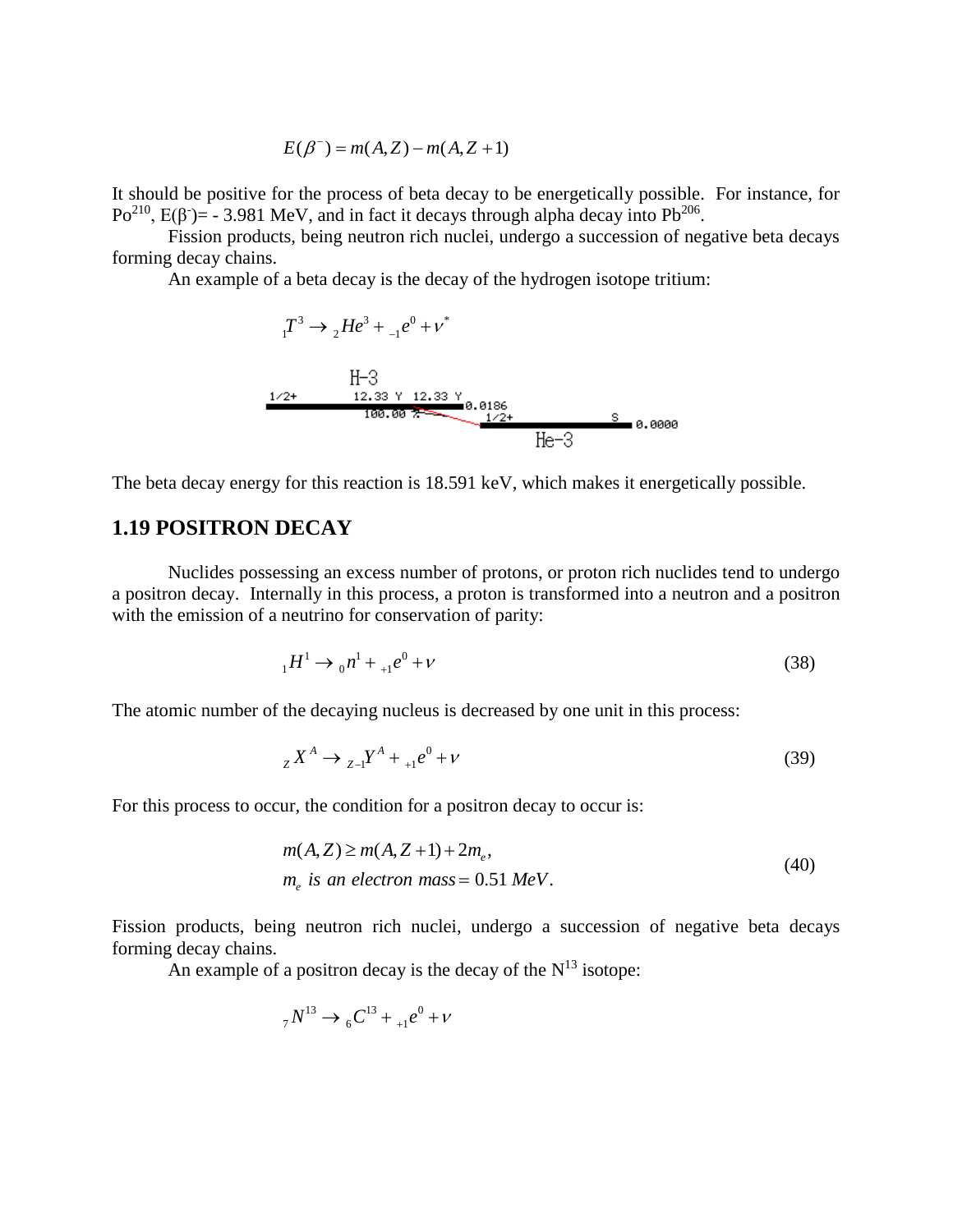

Another example is the  $F^{18}$  positron decay used in Positron Emission Tomography or PET nuclear medicine scanning:



#### **1.20 ELECTRON CAPTURE**

Similar to positron decay possessing an excess number of protons, or proton rich nuclides undergo an electron capture process. Internally in this process, a proton combines with an inner shell electron into a neutron with the emission of a neutrino for conservation of parity:

$$
{}_{1}H^{1} + {}_{-1}e^{0} \rightarrow {}_{0}n^{1} + \nu
$$
\n(41)

The atomic number of the decaying nucleus is decreased by one unit in this process:

$$
{}_{Z}X^{A} + {}_{-1}e^{0} \to {}_{Z-1}Y^{A} + \nu
$$
\n(42)

For this process to occur, the condition for a positron decay to occur is:

$$
m(A, Z) \ge m(A, Z - 1) \tag{43}
$$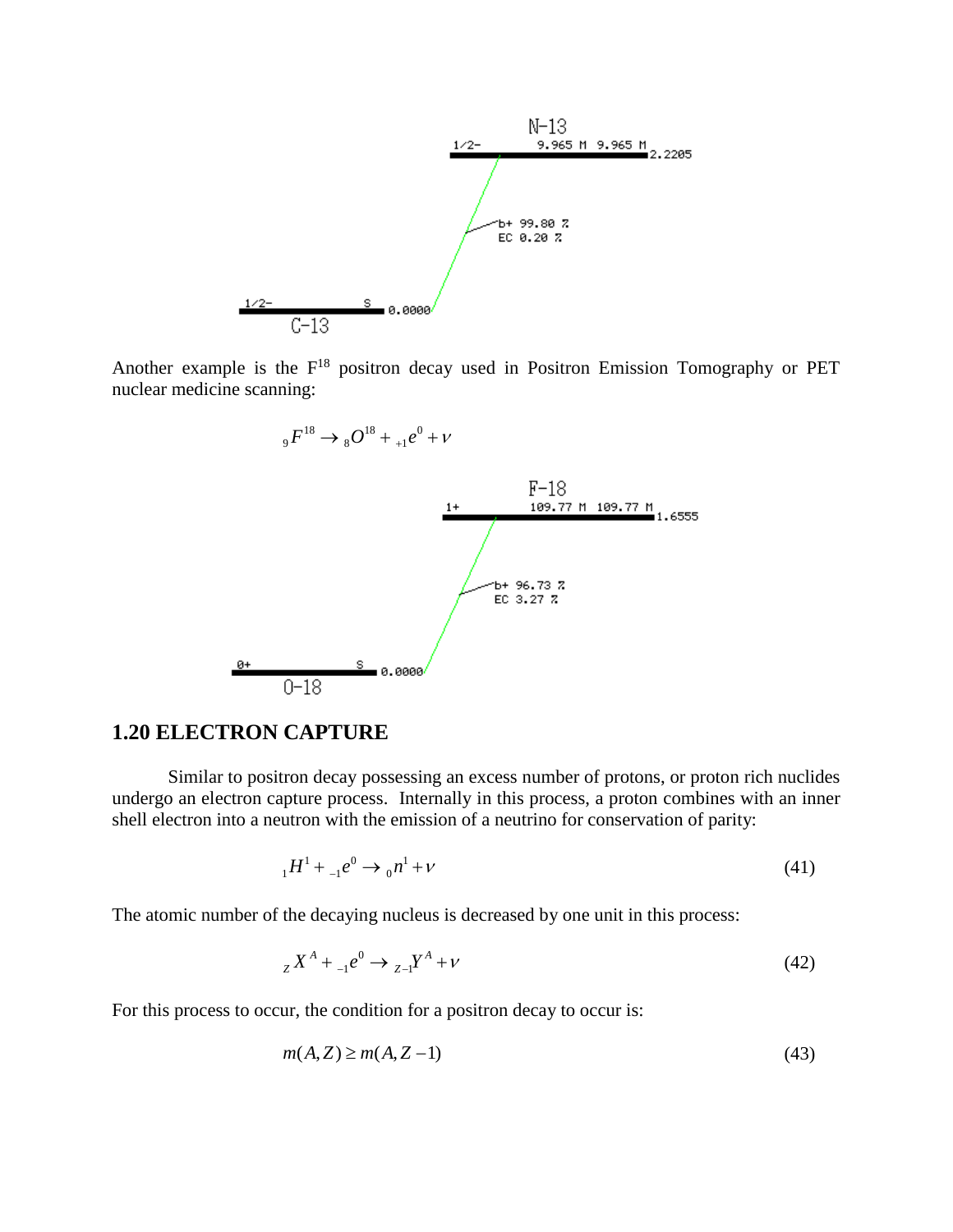Fission products, being neutron rich nuclei, undergo a succession of negative beta decays forming decay chains.

An example of an electron capture decay is the decay of the  $Be<sup>7</sup>$  isotope:



Positron decay is possible only if the initial and final masses differ by two electron masses = 2  $m_e$  = 2 x 0.51 = 1.02 MeV. Electron capture, on the other hand, is possible if the initial mass is just larger than the final mass. If positron decay is possible, so is electron capture, and nuclei that cannot undergo positron decay can undergo electron-capture decay.

### **1.21 DOUBLE BETA DECAY**

This is a rare radioactive event observed for  $Mo^{92}$  and  $Mo^{100}$ . Two beta particles and two antineutrinos are emitted, resulting in the original nucleus gaining two protons and losing two neutrons.

Nuclides such as  $\text{Se}^{82}$ ,  $\text{Cd}^{116}$  and  $\text{Te}^{130}$  undergo this type of decay, albeit with half lives exceeding  $10^{19}$  years

The decay process with the emission of two beta particles and no antineutrinos is possible according to theories requiring antineutrinos to have zero mass. Such decays have not been experimentally verified yet.

### **1.22 ALPHA DECAY**

For nuclides with a large mass number A, alpha decay becomes possible.

$$
{}_{Z}X^{A} \to {}_{Z-2}Y^{A-4} + {}_{2}He^{4}
$$
 (44)

For this process to occur, the condition for an alpha decay to occur is:

$$
m(A, Z) \ge m(A - 4, Z - 2) + m({}_{2}He^{4})
$$
\n(45)

An example of an alpha decay is the decay of the  $Pu^{239}$  isotope:

$$
_{94}Pu^{239} \rightarrow _{92}U^{235} + _{2}He^{4}
$$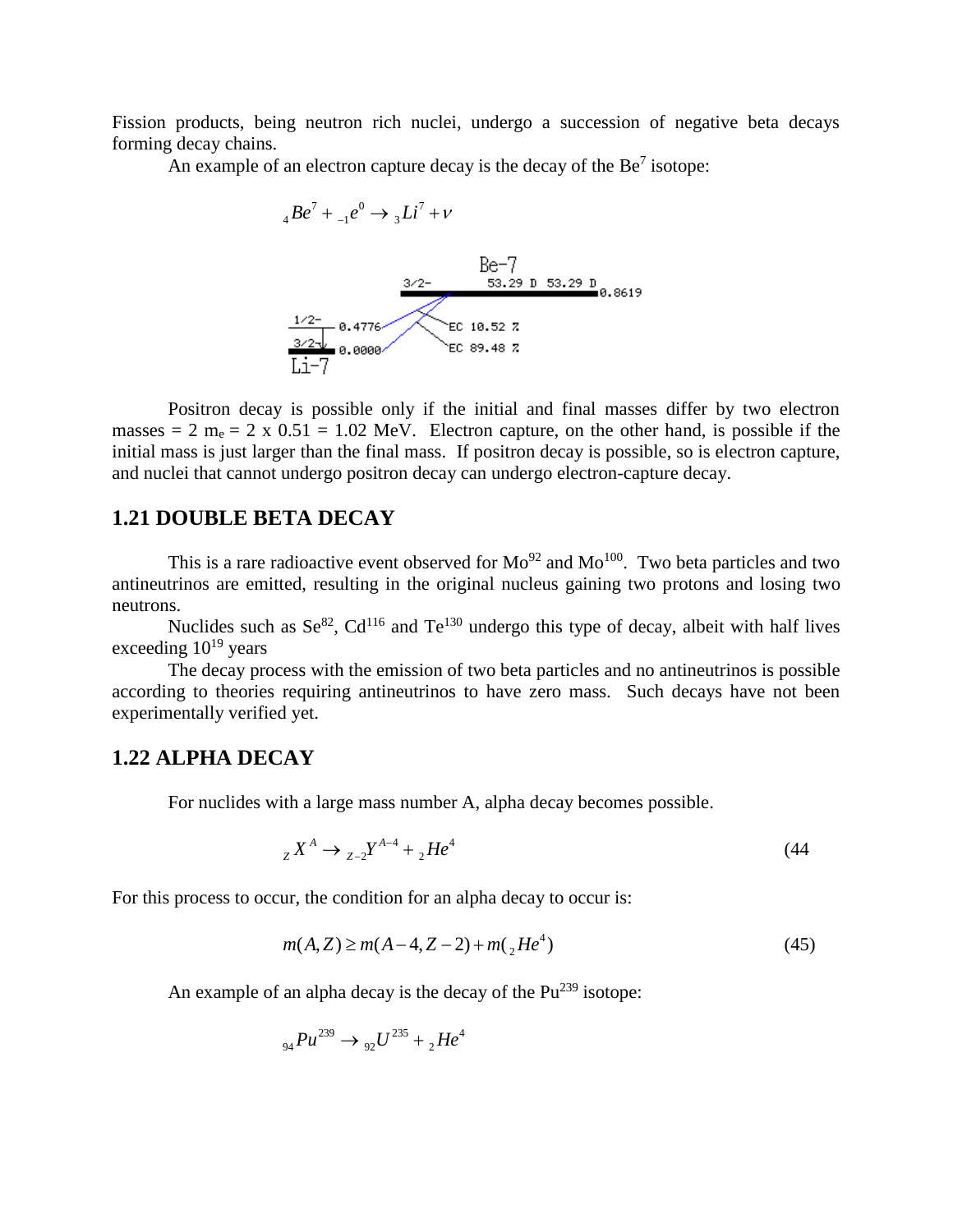Another example is the decay of  $Po^{210}$  at the end of the  $U^{238}$  decay chain into the Pb<sup>206</sup> stable lead isotope:



The binding energy per nucleon for the alpha particle is 7.1 MeV, consequently the total binding energy is 4 x 7.1 = 28.4 MeV. For some nuclides around  $A = 140$ , the biding energy per nucleon is around 7 MeV, and alpha decay is possible. It becomes a dominant decay mode for proton rich nuclides with  $A > 160$  and for neutron rich nuclides with  $A > 180$ .

### **1.23 ISOMERIC TRANSITIONS**

A metastable or isomeric state of a nuclide will decay to its ground state by an isomeric transition (IT) gamma ray emission followed by one or more gamma rays in a cascade. It is possible to have just one IT gamma ray to the ground state, or a more complicated scheme with more than one IT gamma ray, each with its cascading gamma rays. An example of an isomeric transition is the Technetium<sup>99m</sup> decay with a half life of 6.02 hours:



This is different from the normal  $Tc^{99}$  beta decay with a half life of  $0.211x10^6$  years:

$$
{}_{43}Tc^{99} \rightarrow {}_{44}Ru^{99} + {}_{-1}e^{0} + \nu^*
$$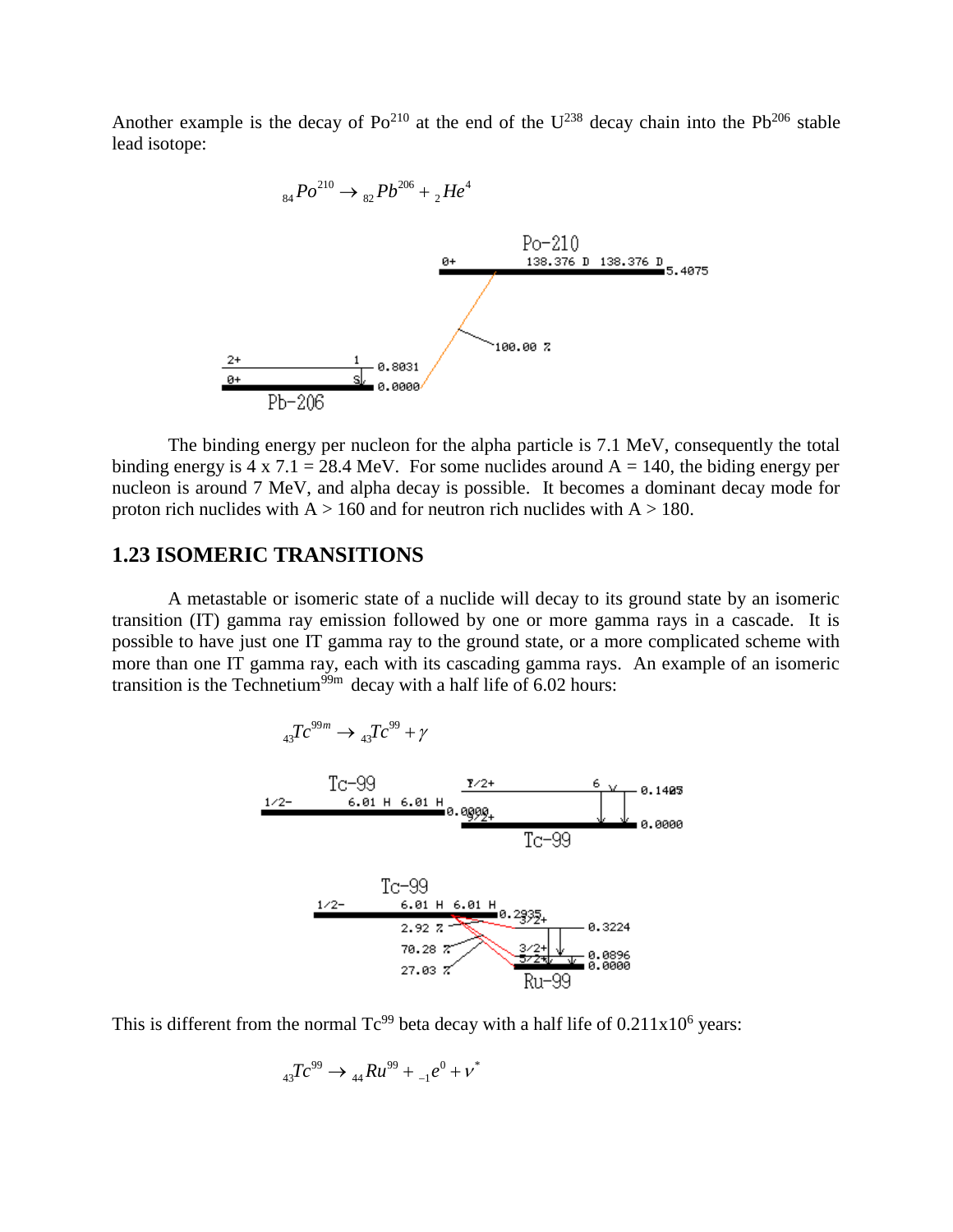

### **1.24 INTERNAL CONVERSION**

This is a process in which the nucleus interacts with its extranuclear electrons. It competes with gamma ray emission. The excitation energy of the nucleus is usually transferred to a K shell orbital electron, and the electron is emitted from the atom instead of a gamma ray. Neither the atomic number Z nor the mass number A change in this process. The conversion electrons will have a kinetic energy equal to the difference between the energy of the nuclear transition involved and the binding energy of the electron in the atom. An example showing the competition with gamma rays emission occurs to  $Tc^{99m}$  as:

$$
{}_{43}Tc^{99m} \rightarrow {}_{43}Tc^{99} + {}_{-1}e^{0}
$$

### **1.25 DELAYED PARTICLE EMISSION**

Nitrogen<sup>17</sup> with a half life of 4.174 seconds decays through negative beta decay into short lived states of  $O^{17}$  which in turn emit neutrons. Thus  $N^{17}$  is considered to emit delayed neutrons with a half life of 4.174 seconds.

Delayed protons emission occurs in  $Si<sup>25</sup>$  which decays by positron emission to its daughter  $Al^{25}$  which emits protons.

Delayed neutron emissions occur in some fission products, and greatly influence the control of fission reactors.

#### **1.26 CLUSTER DECAY**

Cluster decay has been observed in several heavy nuclides where clusters of  $C^{12}$ ,  $C^{14}$ ,  $O^{20}$ , Ne<sup>20</sup>, Mg<sup>28</sup>, or Si<sup>32</sup> have been observed.

| Nuclide           | Q value<br>[MeV] | Cluster                |
|-------------------|------------------|------------------------|
| Ba <sup>114</sup> | $18.3 - 20.5$    | $\mathsf{C}^{12}$      |
| Fr <sup>221</sup> | 31.28            | $\Omega$ <sup>14</sup> |
| $Ra^{221}$        | 32.39            | $\bigcap_{i=1}^{n}$    |
| $Ra^{222}$        | 33.05            | $\mathsf{\Gamma}^{14}$ |

Table 6. Nuclides undergoing Cluster Decay.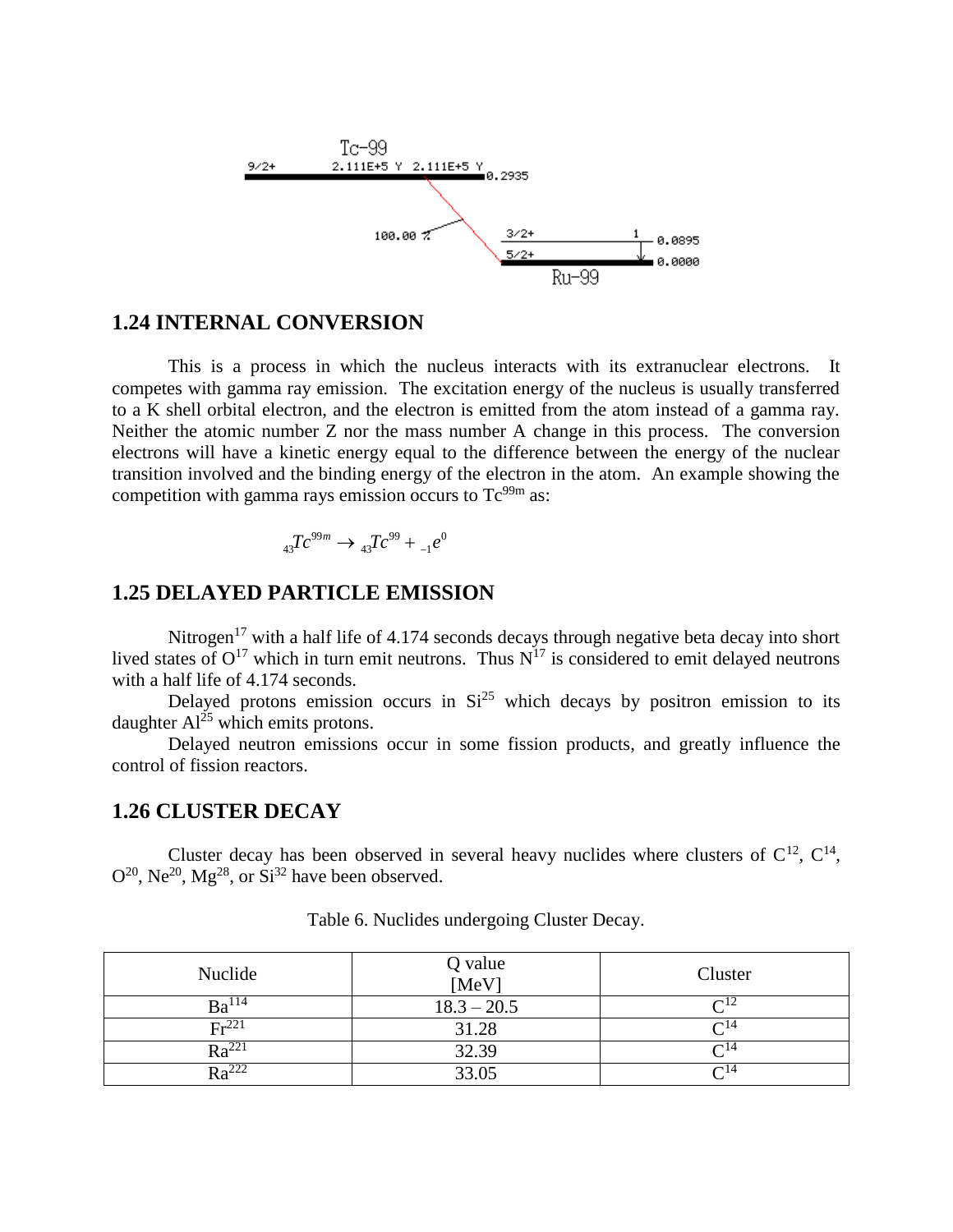| $Ra^{223}$                    | 31.85        | $\frac{C^{14}}{C^{14}}$<br>$\frac{C^{14}}{C^{14}}$                                                                                                                                              |
|-------------------------------|--------------|-------------------------------------------------------------------------------------------------------------------------------------------------------------------------------------------------|
| $Ra^{224}$                    | 30.54        |                                                                                                                                                                                                 |
| $Ac^{225}$                    | 30.48        |                                                                                                                                                                                                 |
| $Ra^{226}$                    | 28.21        |                                                                                                                                                                                                 |
| Th <sup>228</sup>             | 44.72        |                                                                                                                                                                                                 |
| Pa <sup>231</sup>             | 51.84        | $F^{23}$                                                                                                                                                                                        |
| Th <sup>230</sup>             | 57.78        | $Ne^{24}$                                                                                                                                                                                       |
| Th <sup>232</sup>             | 55.62, 55.97 | $Ne^{24}$ , $Ne^{26}$                                                                                                                                                                           |
| Pa <sup>231</sup>             | 60.42        | $\overline{Ne^{24}}$                                                                                                                                                                            |
| $U^{232}$                     | 62.31        | $Ne^{24}$                                                                                                                                                                                       |
| $\overline{U^{233}}$          | 60.50, 60.75 | $Ne^{24}$ , $Ne^{25}$                                                                                                                                                                           |
| $U^{234}$                     | 58.84, 59.47 | $Ne^{24}$ , $Ne^{26}$                                                                                                                                                                           |
| $\overline{U^{235}}$          | 57.36, 57.83 | $\frac{Ne^{24}, Ne^{25}}{Me^{24}, Ne^{26}}$<br>$\frac{Mg^{28}}{Mg^{28}}$                                                                                                                        |
| $U^{236}$                     | 55.96, 56.75 |                                                                                                                                                                                                 |
| $\overline{U^{232}}$          | 74.32        |                                                                                                                                                                                                 |
| $U^{233}$                     | 74.24        |                                                                                                                                                                                                 |
| $\overline{\mathbf{U}^{234}}$ | 74.13        |                                                                                                                                                                                                 |
| $\overline{U^{235}}$          | 72.20, 72.61 |                                                                                                                                                                                                 |
| $\overline{U^{236}}$          | 71.69, 72.51 |                                                                                                                                                                                                 |
| $Np^{237}$                    | 75.02        |                                                                                                                                                                                                 |
| $\overline{Pu^{236}}$         | 79.67        |                                                                                                                                                                                                 |
| $Pu^{238}$                    | 75.93, 77.03 |                                                                                                                                                                                                 |
| $Pu^{238}$                    | 91.21        | $\frac{\text{Mg}}{\text{Mg}^{28}}, \frac{\text{Mg}^{28}}{\text{Mg}^{28}}, \frac{\text{Mg}^{29}}{\text{Mg}^{30}} \ \frac{\text{Mg}^{30}}{\text{Mg}^{28}}, \frac{\text{Mg}^{28}}{\text{Si}^{32}}$ |
| $Pu^{240}$                    | 90.95        | Si <sup>34</sup>                                                                                                                                                                                |
| Am <sup>241</sup>             | 93.84        | Si <sup>34</sup>                                                                                                                                                                                |

The process starts with the formation of a cluster of nucleons within the nucleus followed by the cluster tunneling through the Coulomb barrier of the nucleus.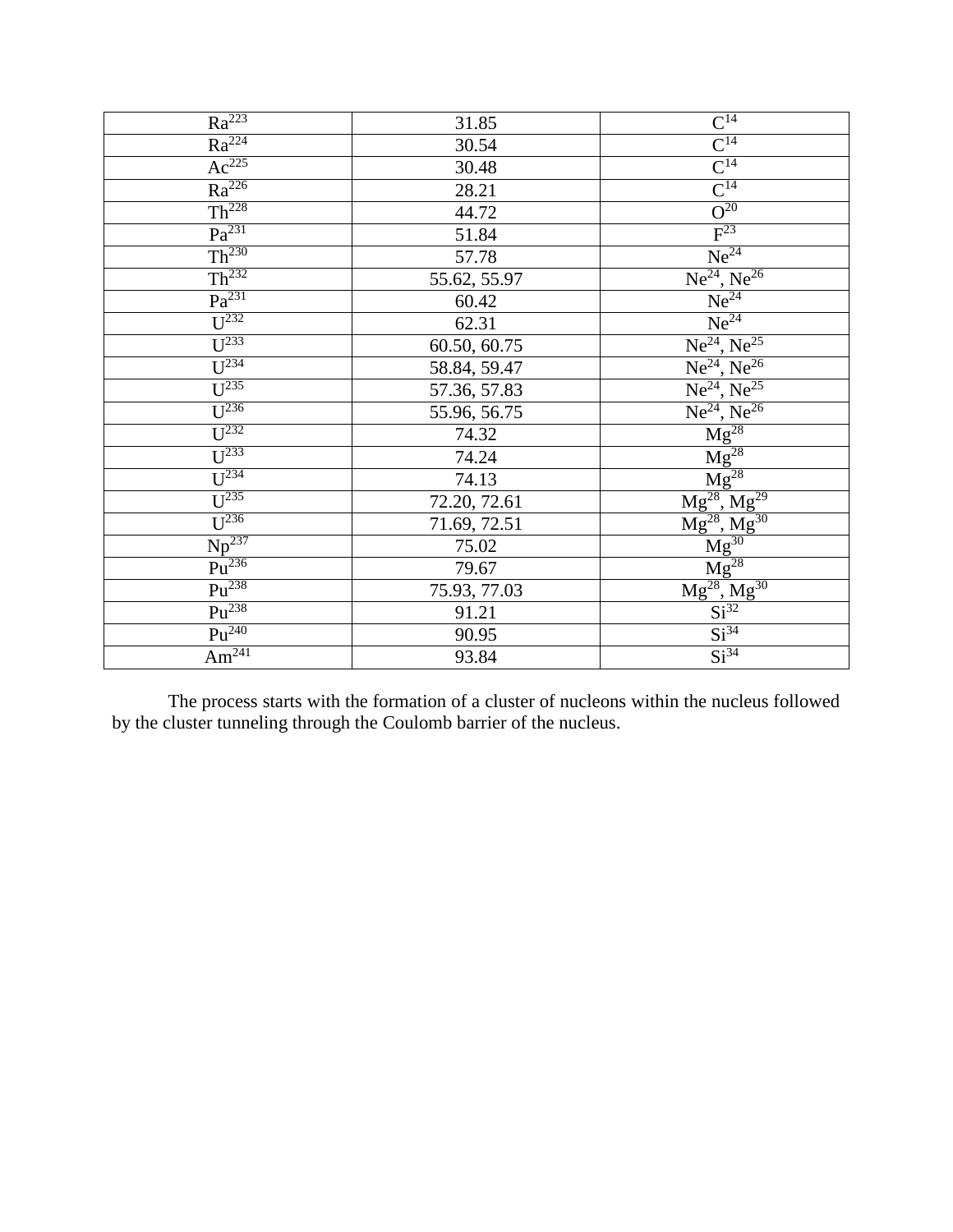

Figure 3. The uranium<sup>238</sup> (4n + 2) radioactive decay series.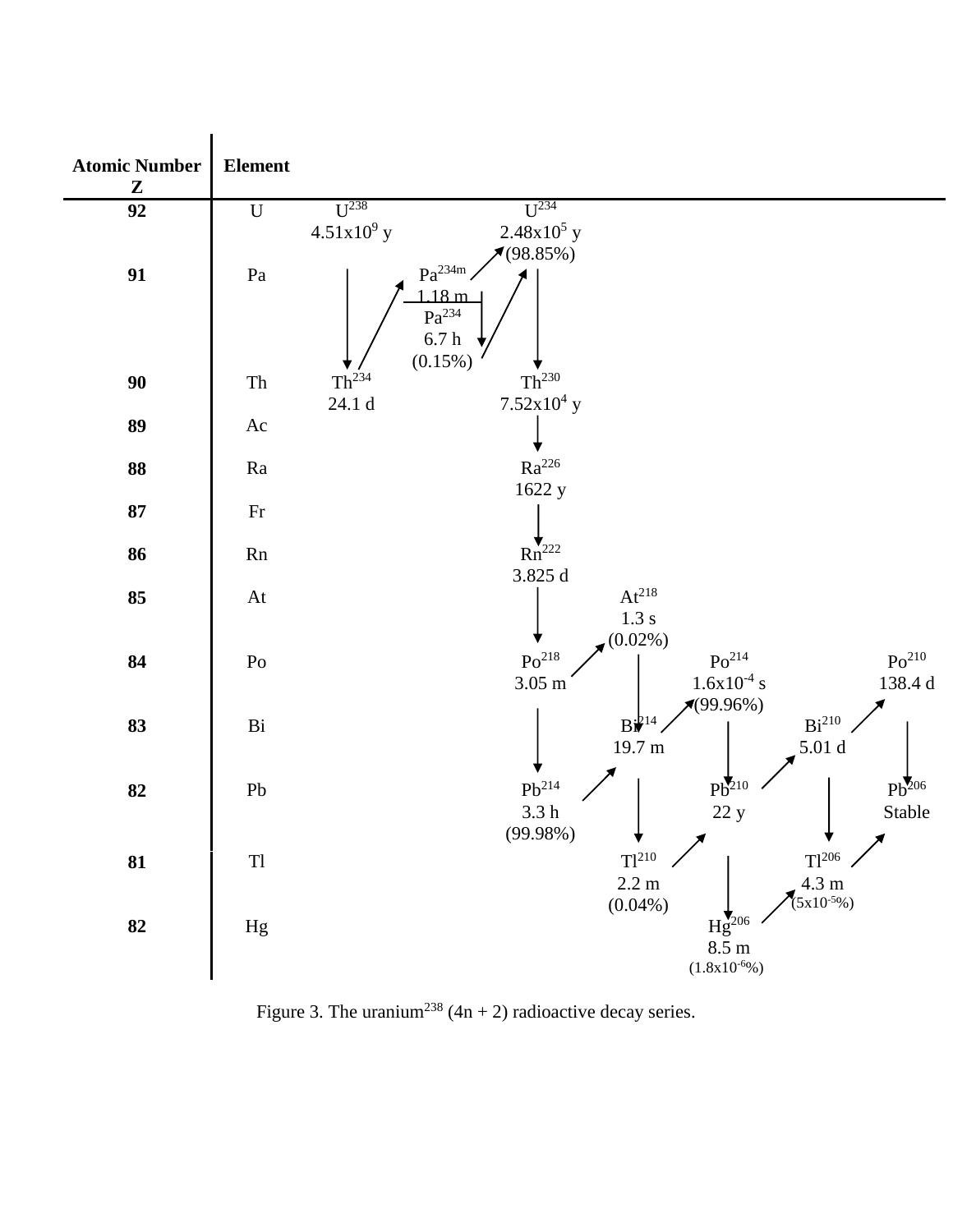

Figure 4. The thorium<sup>232</sup> (4n) radioactive decay series.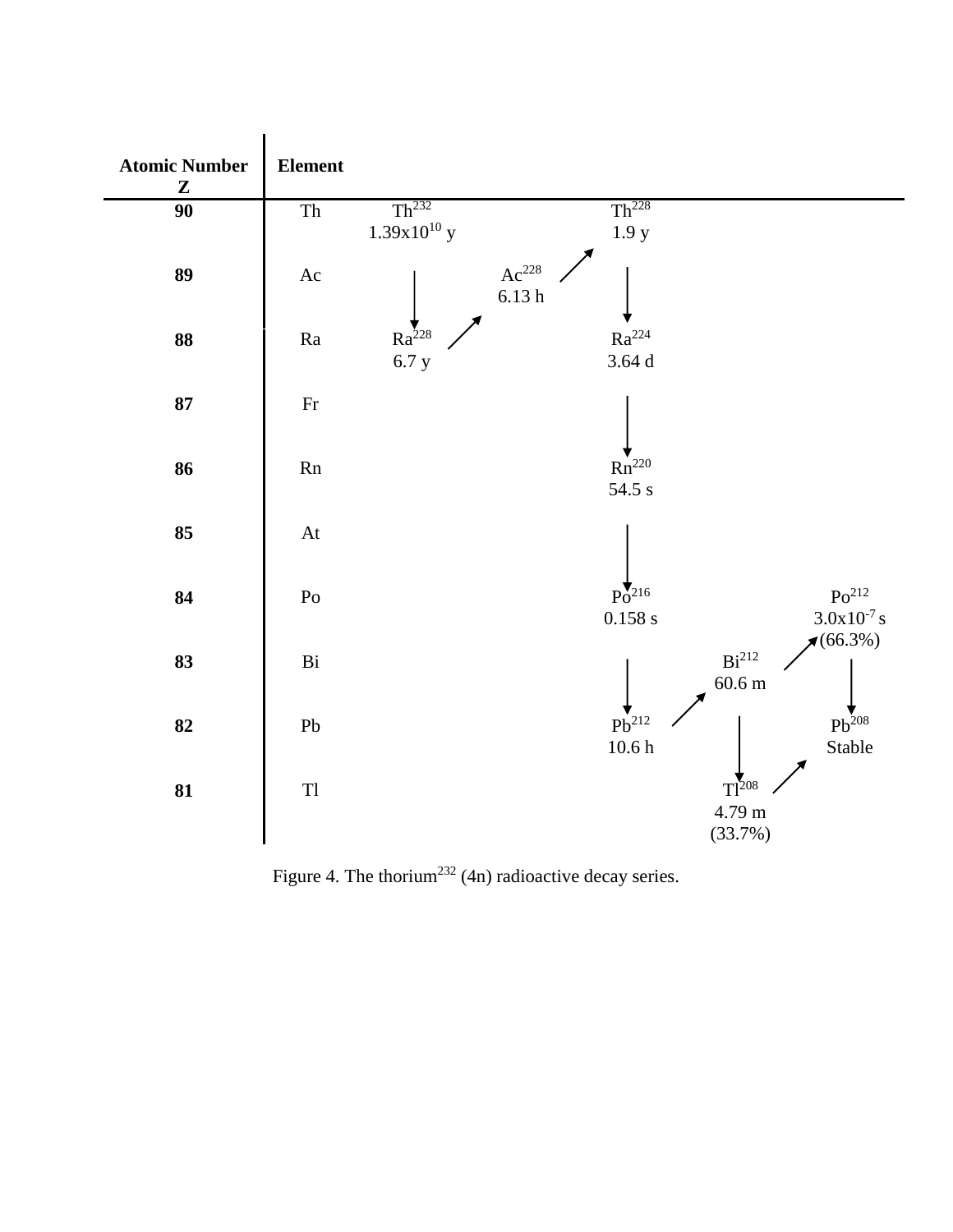

Figure 5. The uranium<sup>235</sup> or actinium (4n + 3) radioactive decay series.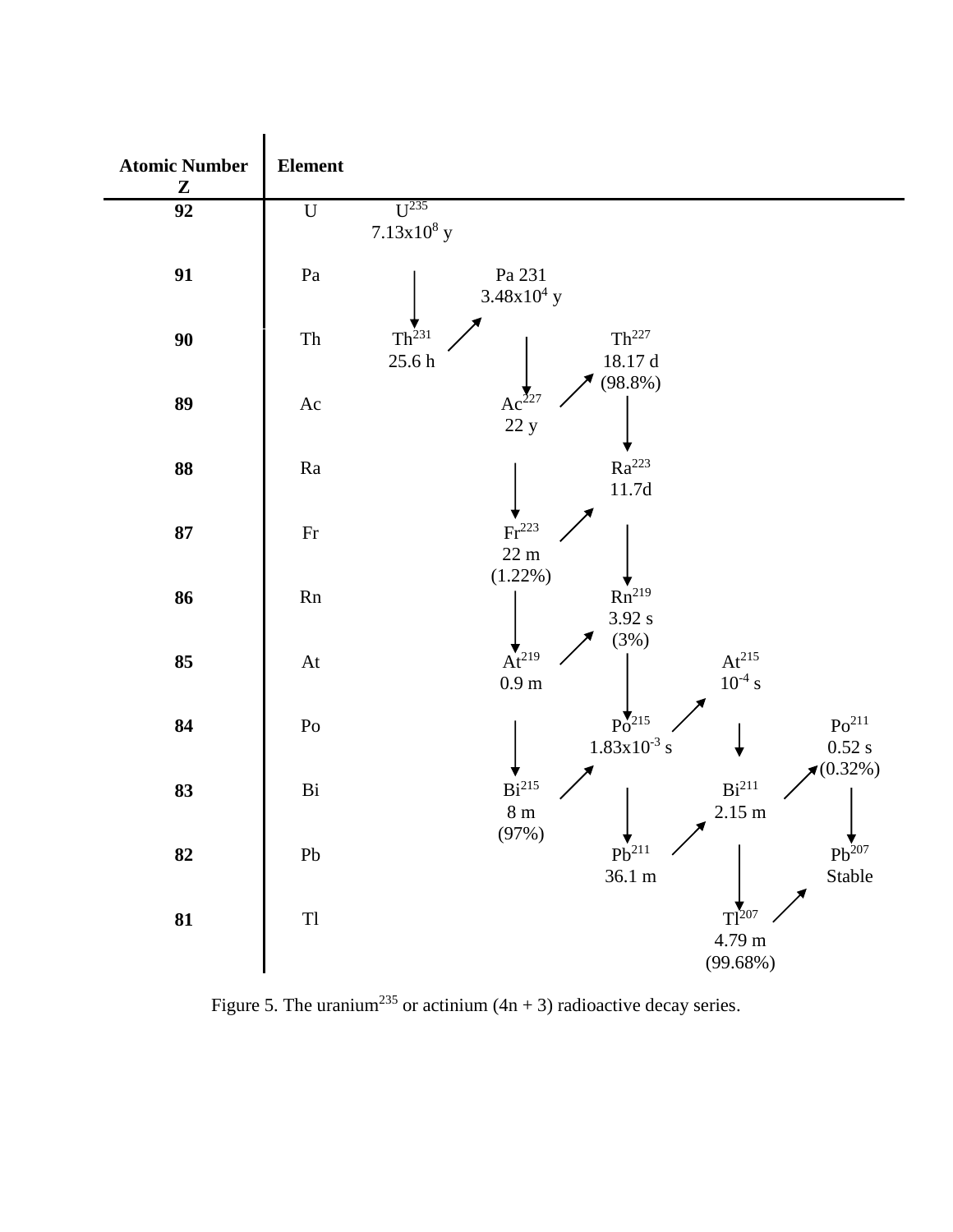

Figure 6. The artificial neptunium<sup>237</sup> (4n + 1) radioactive decay series.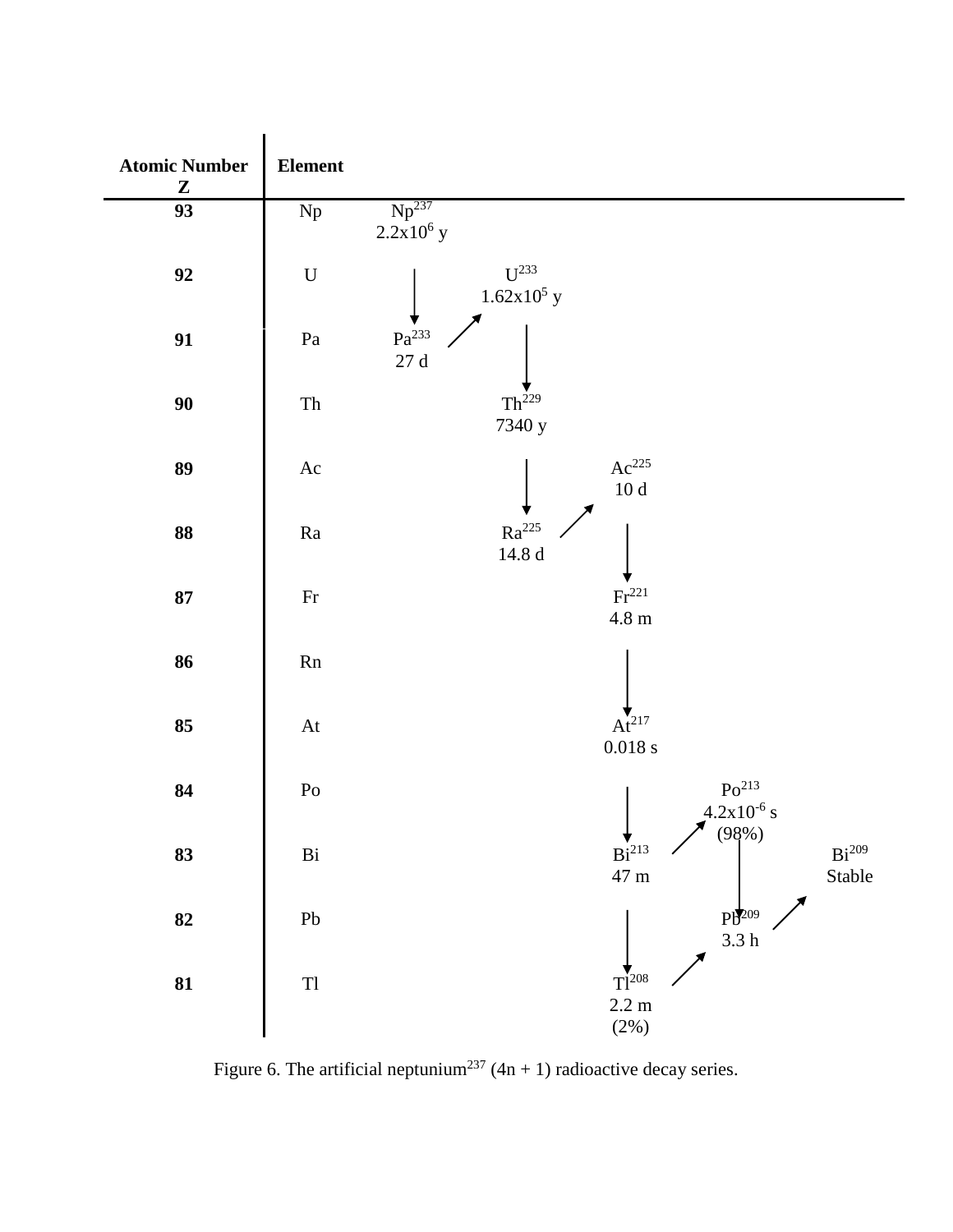### **EXERCISES**

1. Consider the isotope  $Ra^{226}$ . Using Avogadro's law, calculate its specific activity or the activity of 1 gram of material, and discuss its relationship to the Curie unit of activity. You can obtain the half life of the radium<sup>226</sup> isotope from the Table of the Nuclides.

2. The naturally occurring isotope  $K^{40}$  is widely spread in the environment. In fact, the average concentration of potassium in the crustal rocks is 27 [g/kg] and in the oceans is 380 [mg/liter].  $K^{40}$  occurs in plants and animals, has a half-life of 1.3 billion years and an abundance of 0.0119 atomic percent.

Potassium's concentration in humans is 1.7 [g/kg]. In urine, potassium's concentration is 1.5 [g/liter].

a) Calculate the specific activity of  $K^{40}$  in Becquerels per gram and in Curies/gm of  $K^{40}$ .

b) Calculate the specific activity of  $K^{40}$  in Becquerels per gram and in Curies per gm of overall potassium.

c) Calculate the specific activity of  $K^{40}$  in urine in [Bq/liter].

d) A beta activity above 200 transformations (disintegrations) per minute per liter of urine following accidental exposure to fission products is indicative of an internal deposition in the body, and requires intervention. How does this "body burden" criterion compare to the activity caused by the one due to the naturally occurring potassium?

3. The production of Carbon<sup>14</sup> with a half life of 5730 years is an ongoing nuclear transformation from the neutrons originating from cosmic rays bombarding Nitrogen<sup>14</sup> in the Earth's atmosphere:

$$
{}_{0}n^{1} + {}_{7}N^{14} \rightarrow {}_{1}H^{1} + {}_{6}C^{14}
$$

$$
{}_{6}C^{14} \rightarrow {}_{-1}e^{0} + {}_{7}N^{14}
$$

$$
-----------
$$

$$
{}_{0}n^{1} \rightarrow {}_{-1}e^{0} + {}_{1}H^{1}
$$

where Nitrogen<sup>14</sup> and Carbon<sup>14</sup> appear as catalysts in the overall reaction leading to the disintegration of a neutron into a proton and an electron.

The atmospheric radiocarbon exists as  $C^{14}O_2$  and is inhaled by all fauna and flora. Because only living plants continue to incorporate  $C^{14}$ , and stop incorporating it after death, it is possible to determine the age of organic archaeological artifacts by measuring the activity of the carbon present.

Two grams of carbon from a piece of wood found in an ancient temple are analyzed and found to have an activity of 20 disintegrations per minute. Estimate the approximate age of the wood, if it is assumed that the current equilibrium specific activity of  $C^{14}$  in carbon has been constant at 13.56 disintegrations per minute per gram.

4. Using the chart of the nuclides, generate the decay chains for  $U^{238}$  and Th<sup>232</sup>.

a. Identify the two gaseous radon isotopes in the chain and find their decay graphs.

b. Identify the solid products of the radon chain that are of particular health interest, and show their decay diagrams, decay products, half lives, and decay energies.

5. Upon manufacturing for nuclear fuel, the decay chain of  $92U^{238}$  is broken during the process of the chemical reduction of Uranium Hexafluoride  $UF_6$  into the uranium metal.